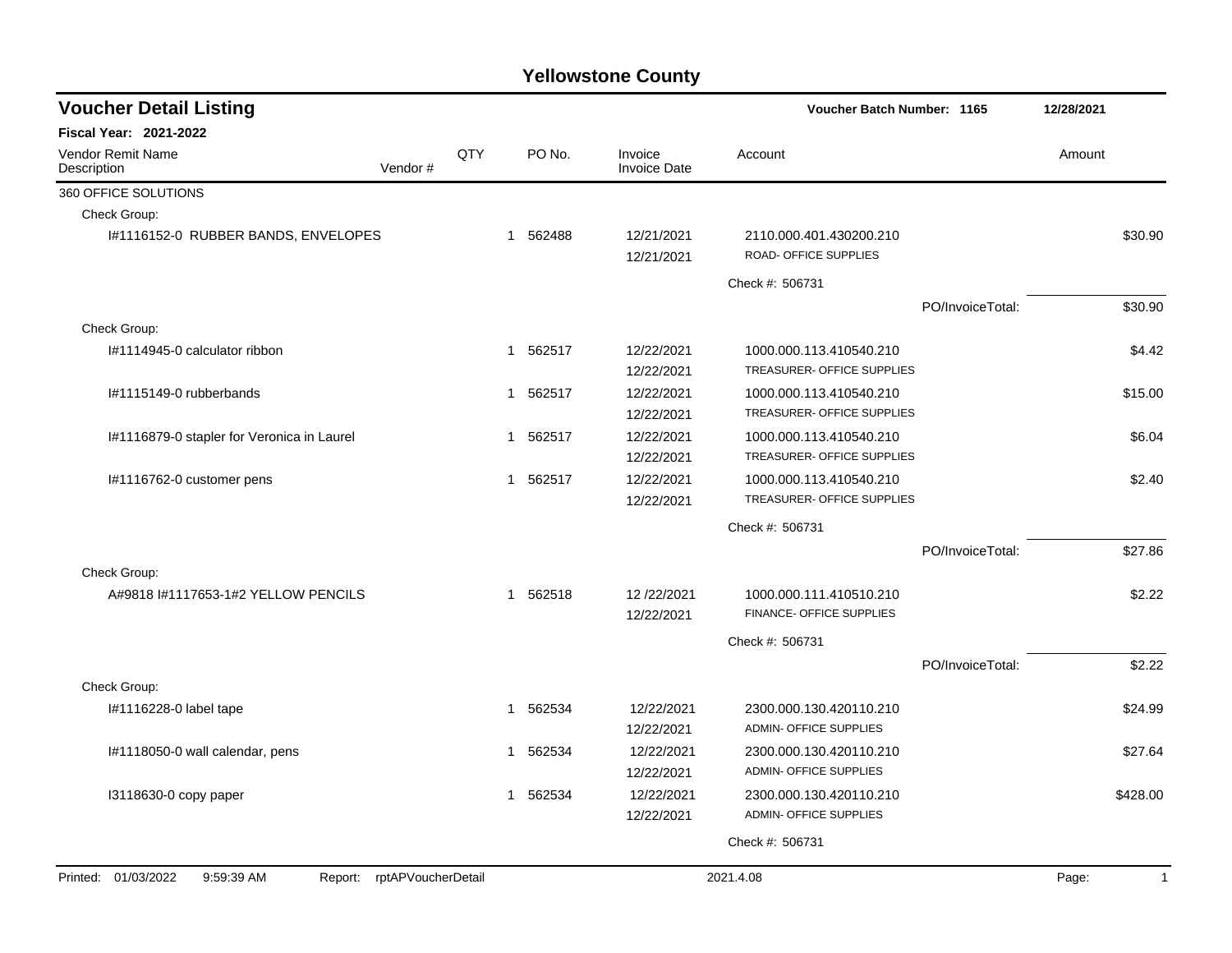| <b>Voucher Detail Listing</b>                              |         |     |                        |                                | Voucher Batch Number: 1165                                      | 12/28/2021 |
|------------------------------------------------------------|---------|-----|------------------------|--------------------------------|-----------------------------------------------------------------|------------|
| Fiscal Year: 2021-2022                                     |         |     |                        |                                |                                                                 |            |
| Vendor Remit Name<br>Description                           | Vendor# | QTY | PO No.                 | Invoice<br><b>Invoice Date</b> | Account                                                         | Amount     |
|                                                            |         |     |                        |                                | PO/InvoiceTotal:                                                | \$480.63   |
| Check Group:                                               |         |     |                        |                                |                                                                 |            |
| 1#1118190-0 12/20 MAINT KIT - KELLY PRINTER                |         |     | 1 562562               | 12/22/21<br>12/22/2021         | 5810.000.558.460442.220<br>METRA ACCOUNTING- OPERATING SUPPLIES | \$316.67   |
| I#1118164-0 12/20 PORTFOLIO 2PK                            |         |     | 562562<br>$\mathbf{1}$ | 12/22/21<br>12/22/2021         | 5810.000.551.460442.220<br>METRA ADMIN- OPERATING SUPPLIES      | \$8.33     |
|                                                            |         |     |                        |                                | Check #: 506731                                                 |            |
|                                                            |         |     |                        |                                | PO/InvoiceTotal:                                                | \$325.00   |
| Check Group:                                               |         |     |                        |                                |                                                                 |            |
| I#1114668-2: STAPLER                                       |         |     | 1 562576               | 12/23/2021<br>12/23/2021       | 1000.000.221.410330.210<br>CLERK OF COURT- OFFICE SUPPLIES      | \$29.99    |
| 1#1114668-1: NOTARY SEAL                                   |         |     | 562576<br>3            | 12/23/2021<br>12/23/2021       | 1000.000.221.410330.210<br>CLERK OF COURT- OFFICE SUPPLIES      | \$8.91     |
| I#1115489-0: BANDAGE, FAB 1X3                              |         |     | 1 562576               | 12/23/2021<br>12/23/2021       | 1000.000.221.410330.210<br>CLERK OF COURT- OFFICE SUPPLIES      | \$8.82     |
| I#1114668-3: FOLDER, LTR                                   |         |     | 1 562576               | 12/23/2021<br>12/23/2021       | 1000.000.221.410330.210<br>CLERK OF COURT- OFFICE SUPPLIES      | \$26.89    |
|                                                            |         |     |                        |                                | Check #: 506731                                                 |            |
|                                                            |         |     |                        |                                | PO/InvoiceTotal:                                                | \$74.61    |
| <b>ACE ELECTRIC</b>                                        | 001070  |     |                        |                                | Vendor Total:                                                   | \$941.22   |
| Check Group:<br>I#6353 12/14/21 CIP ELEC PROJ METRA LIGHTS |         |     | 1 562506               | 12/22/2021<br>12/22/2021       | 5811.000.552.460442.369<br>FACILITIES- BUILDING REPAIRS         | \$1,866.00 |
|                                                            |         |     |                        |                                | Check #: 506732                                                 |            |
|                                                            |         |     |                        |                                | PO/InvoiceTotal:                                                | \$1,866.00 |
|                                                            |         |     |                        |                                | Vendor Total:                                                   | \$1,866.00 |
| ACE HARDWARE.<br>Check Group:                              | 002250  |     |                        |                                |                                                                 |            |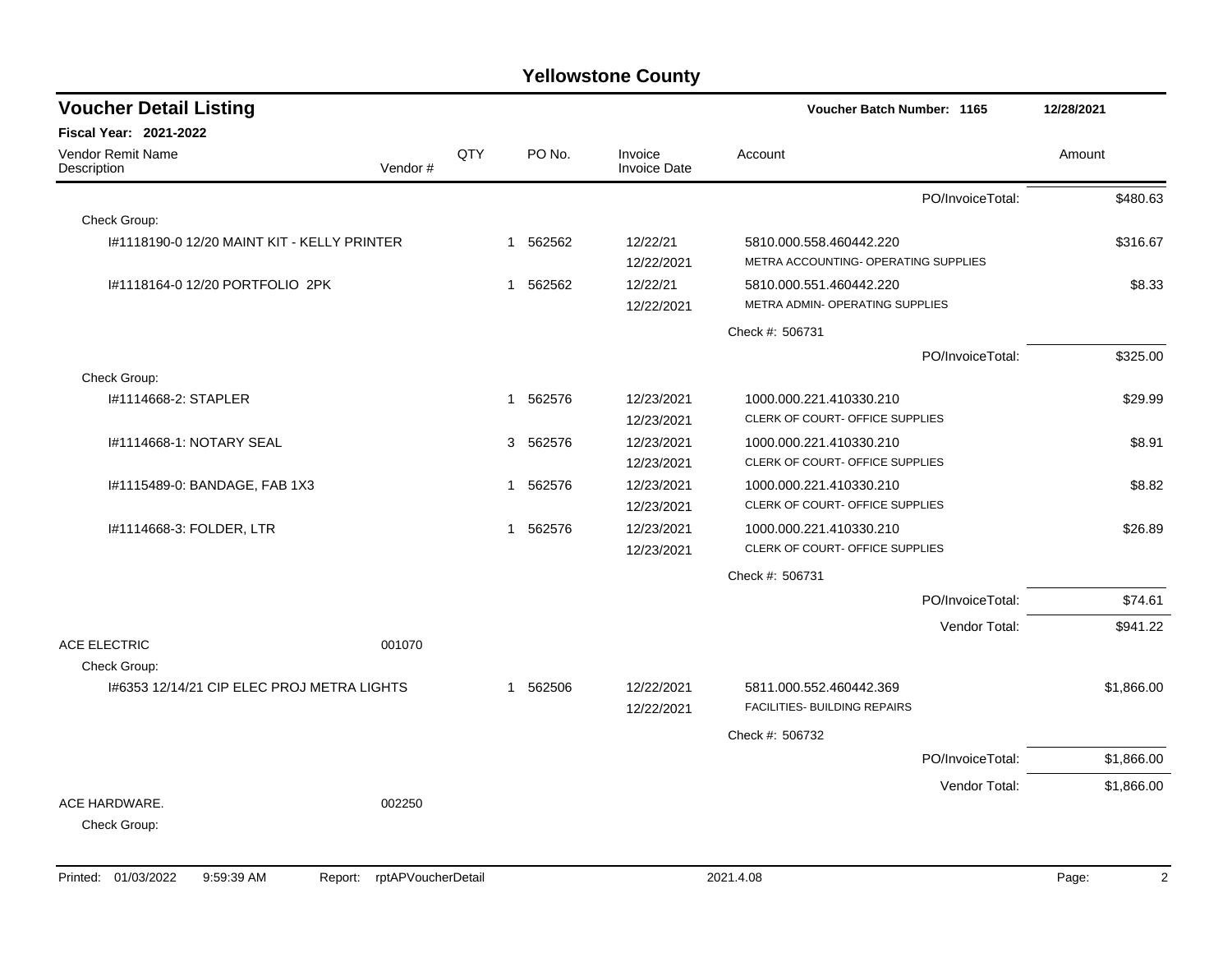| <b>Voucher Detail Listing</b>              | Voucher Batch Number: 1165 |     | 12/28/2021   |          |                                |                                                                      |                                                                      |            |
|--------------------------------------------|----------------------------|-----|--------------|----------|--------------------------------|----------------------------------------------------------------------|----------------------------------------------------------------------|------------|
| <b>Fiscal Year: 2021-2022</b>              |                            |     |              |          |                                |                                                                      |                                                                      |            |
| <b>Vendor Remit Name</b><br>Description    | Vendor#                    | QTY |              | PO No.   | Invoice<br><b>Invoice Date</b> | Account                                                              |                                                                      | Amount     |
| 1#220758/1 12/16 BUILDING REPAIR SUPPLIES  |                            |     | $\mathbf{1}$ | 562545   | 12/22/2021<br>12/22/2021       | 5810.000.552.460442.230<br>METRA FACILITIES- REPAIR & MAINT SUPPLIES |                                                                      | \$26.54    |
| I#220725/1 12/15 REPAIR SUPPLIES - FAUCETS |                            |     | $\mathbf 1$  | 562545   | 12/22/2021<br>12/22/2021       |                                                                      | 5810.000.552.460442.230<br>METRA FACILITIES- REPAIR & MAINT SUPPLIES |            |
| I#220691/1 12/14 EQUIPMENT REPAIR          |                            |     |              | 1 562545 | 12/22/2021<br>12/22/2021       | 5810.000.552.460442.369<br>METRA FACILITIES- BUILDING/EQUIP REPAIRS  |                                                                      | \$239.93   |
|                                            |                            |     |              |          |                                | Check #: 506733                                                      |                                                                      |            |
|                                            |                            |     |              |          |                                |                                                                      | PO/InvoiceTotal:                                                     | \$292.45   |
|                                            |                            |     |              |          |                                |                                                                      | Vendor Total:                                                        | \$292.45   |
| ADVANCED PAYROLL SOLUTIONS<br>Check Group: |                            |     |              |          |                                |                                                                      |                                                                      |            |
| 1#325 PR SVC K.W. 11/16-30/2021            |                            |     | 1            | 562578   | 12/23/2021<br>12/23/2021       | 7301.000.725.430900.398<br>CUSTER CEM-VAR CONTRACT SVC               |                                                                      | \$239.75   |
| 1#325 PR SVC M.P. 11/16-30/2021            |                            |     | 1            | 562578   | 12/23/2021<br>12/23/2021       | 7301.000.725.430900.398<br><b>CUSTER CEM-VAR CONTRACT SVC</b>        |                                                                      | \$171.25   |
|                                            |                            |     |              |          |                                | Check #: 506734                                                      |                                                                      |            |
|                                            |                            |     |              |          |                                |                                                                      | PO/InvoiceTotal:                                                     | \$411.00   |
|                                            |                            |     |              |          |                                |                                                                      | Vendor Total:                                                        | \$411.00   |
| AGGREGATE RESOURCES, INC                   |                            |     |              |          |                                |                                                                      |                                                                      |            |
| Check Group:                               |                            |     |              |          |                                |                                                                      |                                                                      |            |
| #1902 1 1/2" GRAVEL 452.78 @ 5.00 81004    |                            |     | -1           | 562499   | 12/21/2021<br>12/21/2021       | 2110.000.401.430200.450<br>ROAD-RAW MATERIALS- GAS TAX               |                                                                      | \$2,263.90 |
| #1902 1 1/2" GRAVEL 830.32 @ 5.00 61041    |                            |     | 1            | 562499   | 12/21/2021<br>12/21/2021       | 2110.000.401.430200.450<br>ROAD- RAW MATERIALS- GAS TAX              |                                                                      | \$4,151.60 |
| #1902 1 1/2 GRAVEL 1017.80 @ 5.00 61041    |                            |     | 1            | 562499   | 12/21/2021<br>12/21/2021       | 2110.000.401.430200.450<br>ROAD- RAW MATERIALS- GAS TAX              |                                                                      | \$5,089.00 |
| #1902 1 1/2" GRAVEL 25.56 @ 5.00 71007     |                            |     |              | 1 562499 | 12/21/2021<br>12/21/2021       | 2110.000.401.430200.450<br>ROAD- RAW MATERIALS- GAS TAX              |                                                                      | \$127.80   |
| #1902 1 1/2" GRAVEL 943.19 @ 5.00          |                            |     | $\mathbf{1}$ | 562499   | 12/21/2021<br>12/21/2021       | 2110.000.401.430200.450<br>ROAD- RAW MATERIALS- GAS TAX              |                                                                      | \$4,715.95 |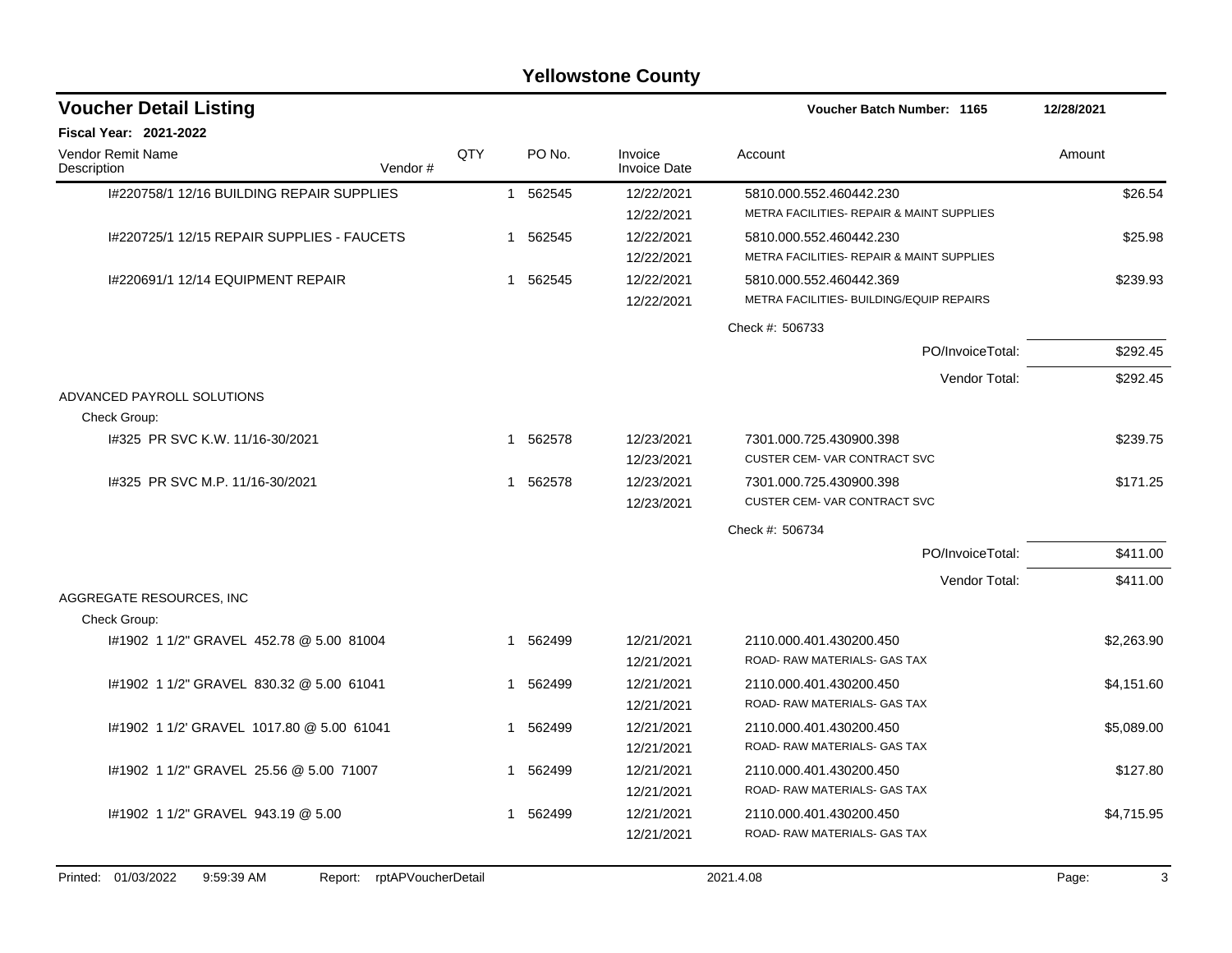| <b>Voucher Detail Listing</b>                                   |     |             |                                | <b>Voucher Batch Number: 1165</b>                       |                  | 12/28/2021  |  |
|-----------------------------------------------------------------|-----|-------------|--------------------------------|---------------------------------------------------------|------------------|-------------|--|
| <b>Fiscal Year: 2021-2022</b>                                   |     |             |                                |                                                         |                  |             |  |
| <b>Vendor Remit Name</b><br>Vendor#<br>Description              | QTY | PO No.      | Invoice<br><b>Invoice Date</b> | Account                                                 |                  | Amount      |  |
| I#1902 1 1/2" GRAVEL 895.97 @ 5.00 61041                        |     | 1 562499    | 12/21/2021<br>12/21/2021       | 2110.000.401.430200.450<br>ROAD- RAW MATERIALS- GAS TAX |                  | \$4,479.85  |  |
| I#1902 1 1/2" GRAVEL 193.94 @ 5.10 81080                        |     | 562499<br>1 | 12/21/2021<br>12/21/2021       | 2110.000.401.430200.450<br>ROAD- RAW MATERIALS- GAS TAX |                  | \$989.09    |  |
| #1902 1 1/2" GRAVEL 861 @ 5.00                                  |     | 562499<br>1 | 12/21/2021<br>12/21/2021       | 2110.000.401.430200.450<br>ROAD- RAW MATERIALS- GAS TAX |                  | \$4,305.00  |  |
| #1902 1 1/2" GRAVEL 942.61 @ 5.00 61041                         |     | 562499<br>1 | 12/21/2021<br>12/21/2021       | 2110.000.401.430200.450<br>ROAD- RAW MATERIALS- GAS TAX |                  | \$4,713.05  |  |
| 1#1905 1 1/2" GRAVEL 916.48 @ 5.00                              |     | 562499<br>1 | 12/21/2021<br>12/21/2021       | 2110.000.401.430200.450<br>ROAD- RAW MATERIALS- GAS TAX |                  | \$4,582.40  |  |
| I#1902 1 1/2" GRAVEL 1077.08 @ 5.00                             |     | 562499<br>1 | 12/21/2021<br>12/21/2021       | 2110.000.401.430200.450<br>ROAD- RAW MATERIALS- GAS TAX |                  | \$5,385.40  |  |
| #1902 1 1/2" GRAVEL 932.23 @ 5.00 61041                         |     | 562499<br>1 | 12/21/2021<br>12/21/2021       | 2110.000.401.430200.450<br>ROAD- RAW MATERIALS- GAS TAX |                  | \$4,661.15  |  |
| #1902 1 1/2" GRAVEL 1456.99 @ 5.00 61041                        |     | 562499<br>1 | 12/21/2021<br>12/21/2021       | 2110.000.401.430200.450<br>ROAD- RAW MATERIALS- GAS TAX |                  | \$7,284.95  |  |
|                                                                 |     |             |                                | Check #: 506735                                         |                  |             |  |
|                                                                 |     |             |                                |                                                         | PO/InvoiceTotal: | \$52,749.14 |  |
| AIRGAS USA, LLC                                                 |     |             |                                |                                                         | Vendor Total:    | \$52,749.14 |  |
| Check Group:<br>I#9120168495 WELDING SUPPLIES                   |     | 1 562504    | 12/21/2021<br>12/21/2021       | 2110.000.401.430200.362<br>ROAD-MAINT & REPAIRS         |                  | \$308.45    |  |
|                                                                 |     |             |                                | Check #: 506736                                         |                  |             |  |
|                                                                 |     |             |                                |                                                         | PO/InvoiceTotal: | \$308.45    |  |
| ALBERTSONS/SAFEWAY<br>Check Group:                              |     |             |                                |                                                         | Vendor Total:    | \$308.45    |  |
| 1#728987 A#172049 12/21 CATERING - DEC BOARD                    |     | 1 562565    | 12/22/2021                     | 5810.000.553.460442.228                                 |                  | \$32.90     |  |
| <b>LUNCH</b>                                                    |     |             | 12/22/2021                     | METRA CONCESSIONS- FOOD-CATERING                        |                  |             |  |
| Printed: 01/03/2022<br>9:59:39 AM<br>Report: rptAPVoucherDetail |     |             |                                | 2021.4.08                                               |                  | Page:<br>4  |  |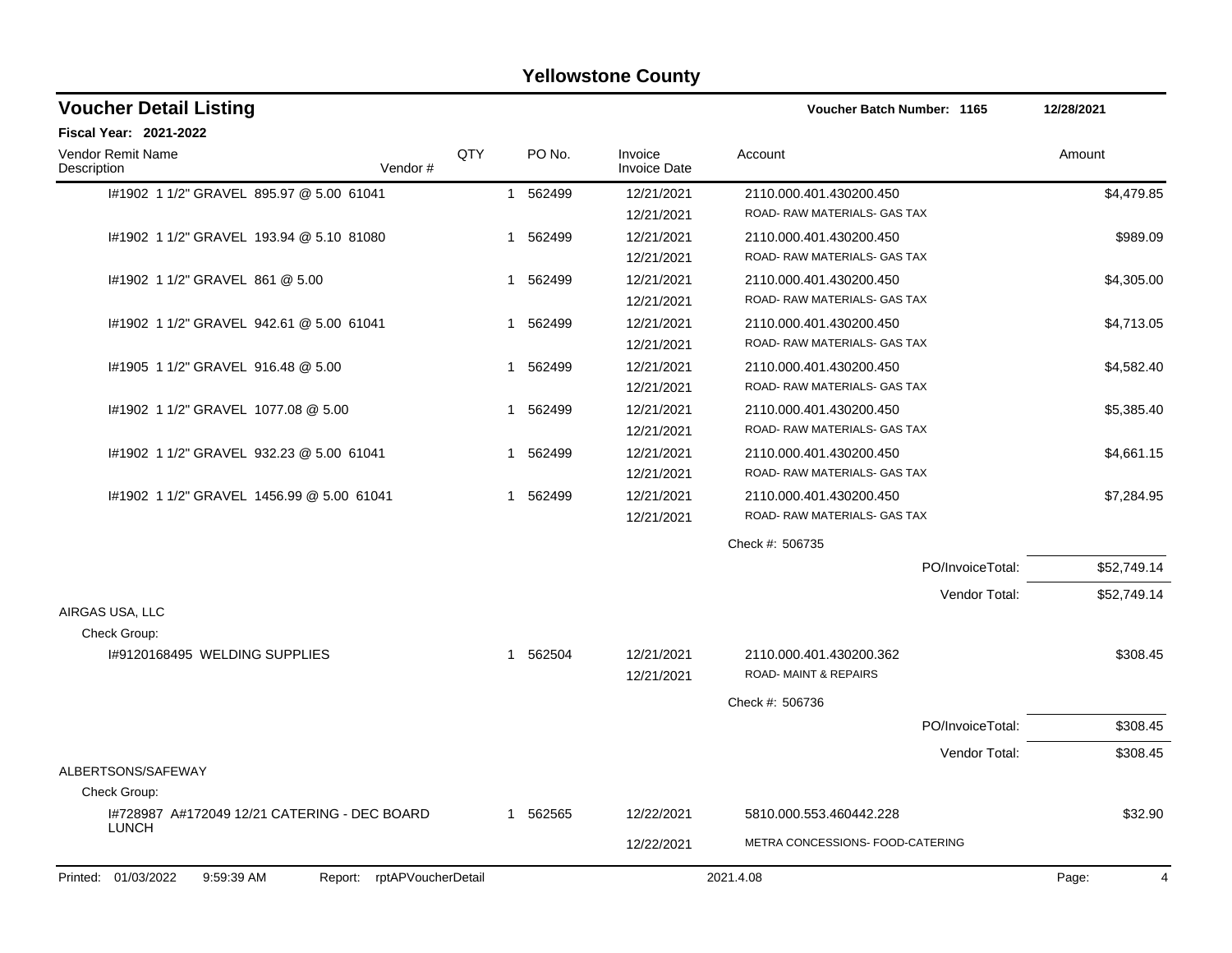| <b>Voucher Detail Listing</b>              |                            |     |                          |                                | <b>Voucher Batch Number: 1165</b>                         | 12/28/2021       |            |
|--------------------------------------------|----------------------------|-----|--------------------------|--------------------------------|-----------------------------------------------------------|------------------|------------|
| <b>Fiscal Year: 2021-2022</b>              |                            |     |                          |                                |                                                           |                  |            |
| Vendor Remit Name<br>Description           | Vendor#                    | QTY | PO No.                   | Invoice<br><b>Invoice Date</b> | Account                                                   |                  | Amount     |
|                                            |                            |     |                          |                                | Check #: 506737                                           |                  |            |
|                                            |                            |     |                          |                                |                                                           | PO/InvoiceTotal: | \$32.90    |
|                                            |                            |     |                          |                                |                                                           | Vendor Total:    | \$32.90    |
| AMERICAN WELDING & GAS INC<br>Check Group: |                            |     |                          |                                |                                                           |                  |            |
| A#65600 1#08196226 WELDING SUPPLIES        |                            |     | 1 562484                 | 12/21/2021<br>12/21/2021       | 2110.000.401.430200.362<br>ROAD- MAINT & REPAIRS          |                  | \$70.05    |
|                                            |                            |     |                          |                                | Check #: 506738                                           |                  |            |
|                                            |                            |     |                          |                                |                                                           | PO/InvoiceTotal: | \$70.05    |
|                                            |                            |     |                          |                                |                                                           | Vendor Total:    | \$70.05    |
| ANGEL LIND'S DAIRY INC<br>Check Group:     |                            |     |                          |                                |                                                           |                  |            |
| I# 8013011 A# YOUTHS / Dairy               |                            |     | 1 562481                 | 12/21/2021<br>12/21/2021       | 2399.000.235.420250.223<br>YSC-FOOD                       |                  | \$164.31   |
|                                            |                            |     |                          |                                | Check #: 506739                                           |                  |            |
|                                            |                            |     |                          |                                |                                                           | PO/InvoiceTotal: | \$164.31   |
|                                            |                            |     |                          |                                |                                                           | Vendor Total:    | \$164.31   |
| ARMSTRONG PEST CONTROL<br>Check Group:     | 001440                     |     |                          |                                |                                                           |                  |            |
| I#139877 PEST/BIRD CONTROL                 |                            |     | 1 562468                 | 12/21/2021<br>12/21/2021       | 2110.000.401.430200.366<br>ROAD- REPAIR & MAINT BUILDINGS |                  | \$125.00   |
|                                            |                            |     |                          |                                | Check #: 506740                                           |                  |            |
|                                            |                            |     |                          |                                |                                                           | PO/InvoiceTotal: | \$125.00   |
|                                            |                            |     |                          |                                |                                                           | Vendor Total:    | \$125.00   |
| AT & T MOBILITY LLC                        |                            |     |                          |                                |                                                           |                  |            |
| Check Group:<br>E0276JJ 2021 Refund        |                            |     | 562566<br>-1             | 12/22/2021                     | 7920.000.000.021100.000                                   |                  | \$2,347.25 |
|                                            |                            |     |                          | 12/22/2021                     | REFUND REVOLVING DUE TO OTHER FUNDS                       |                  |            |
| E00017A 2020 Refund                        |                            |     | 562566<br>$\overline{1}$ | 12/22/2021                     | 7920.000.000.021100.000                                   |                  | \$7,716.72 |
|                                            |                            |     |                          | 12/22/2021                     | REFUND REVOLVING DUE TO OTHER FUNDS                       |                  |            |
| Printed: 01/03/2022<br>9:59:39 AM          | Report: rptAPVoucherDetail |     |                          |                                | 2021.4.08                                                 |                  | Page:<br>5 |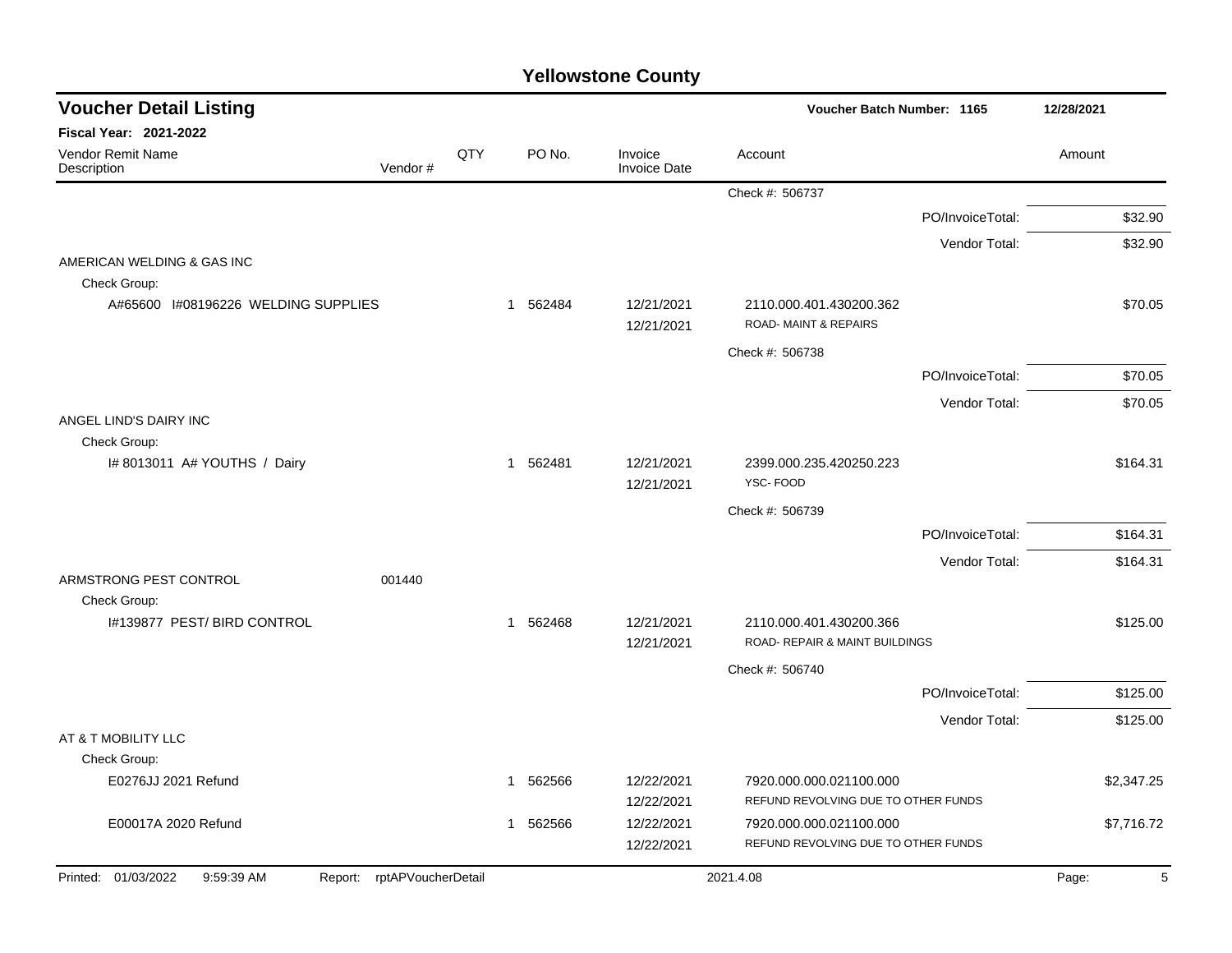| <b>Voucher Detail Listing</b>                                      |     |              |                                |                                                    | Voucher Batch Number: 1165 |             |
|--------------------------------------------------------------------|-----|--------------|--------------------------------|----------------------------------------------------|----------------------------|-------------|
| <b>Fiscal Year: 2021-2022</b>                                      |     |              |                                |                                                    |                            |             |
| Vendor Remit Name<br>Vendor#<br>Description                        | QTY | PO No.       | Invoice<br><b>Invoice Date</b> | Account                                            |                            | Amount      |
|                                                                    |     |              |                                | Check #: 506741                                    |                            |             |
|                                                                    |     |              |                                |                                                    | PO/InvoiceTotal:           | \$10,063.97 |
|                                                                    |     |              |                                |                                                    | Vendor Total:              | \$10,063.97 |
| <b>AUTOMATIC REAL ESTATE LLP</b>                                   |     |              |                                |                                                    |                            |             |
| Check Group:<br>A#18478569; Car washes 11/21                       |     | 562539<br>60 | 12/22/2021<br>12/22/2021       | 2300.000.132.420150.361<br>PATROL- VEHICLE REPAIRS |                            | \$300.00    |
|                                                                    |     |              |                                | Check #: 506742                                    |                            |             |
|                                                                    |     |              |                                |                                                    | PO/InvoiceTotal:           | \$300.00    |
|                                                                    |     |              |                                |                                                    | Vendor Total:              | \$300.00    |
| BAILEY, DUNNY                                                      |     |              |                                |                                                    |                            |             |
| Check Group:                                                       |     |              |                                |                                                    |                            |             |
| PER DIEM AELE CONF LAS VEGAS 1/23-27/2022 D.B.                     |     | 1 562462     | 12/21/2021<br>12/21/2021       | 2300.000.136.420200.370<br>DETENTION- TRAVEL       |                            | \$181.00    |
|                                                                    |     |              |                                | Check #: 506743                                    |                            |             |
|                                                                    |     |              |                                |                                                    | PO/InvoiceTotal:           | \$181.00    |
| Check Group:                                                       |     |              |                                |                                                    |                            |             |
| I#PER DIEM TASER TRAINING WINNER, SD<br>1/2-1/4/2022 D.B.          |     | 1 562480     | 12/21/2021                     | 2300.000.136.420200.370                            |                            | \$114.00    |
|                                                                    |     |              | 12/21/2021                     | DETENTION- TRAVEL                                  |                            |             |
|                                                                    |     |              |                                | Check #: 506743                                    |                            |             |
|                                                                    |     |              |                                |                                                    | PO/InvoiceTotal:           | \$114.00    |
|                                                                    |     |              |                                |                                                    | Vendor Total:              | \$295.00    |
| <b>BALCO UNIFORM CO INC</b><br>041513                              |     |              |                                |                                                    |                            |             |
| Check Group:<br>I#65010-4: Duty pants new hire DS                  |     | 1 562512     | 12/22/2021                     | 2300.000.130.420110.226                            |                            | \$142.17    |
|                                                                    |     |              | 12/22/2021                     | ADMIN- CLOTHING & UNIFORMS                         |                            |             |
|                                                                    |     |              |                                | Check #: 506744                                    |                            |             |
|                                                                    |     |              |                                |                                                    | PO/InvoiceTotal:           | \$142.17    |
|                                                                    |     |              |                                |                                                    | Vendor Total:              | \$142.17    |
| Printed: 01/03/2022<br>9:59:39 AM<br>rptAPVoucherDetail<br>Report: |     |              |                                | 2021.4.08                                          |                            | Page:<br>6  |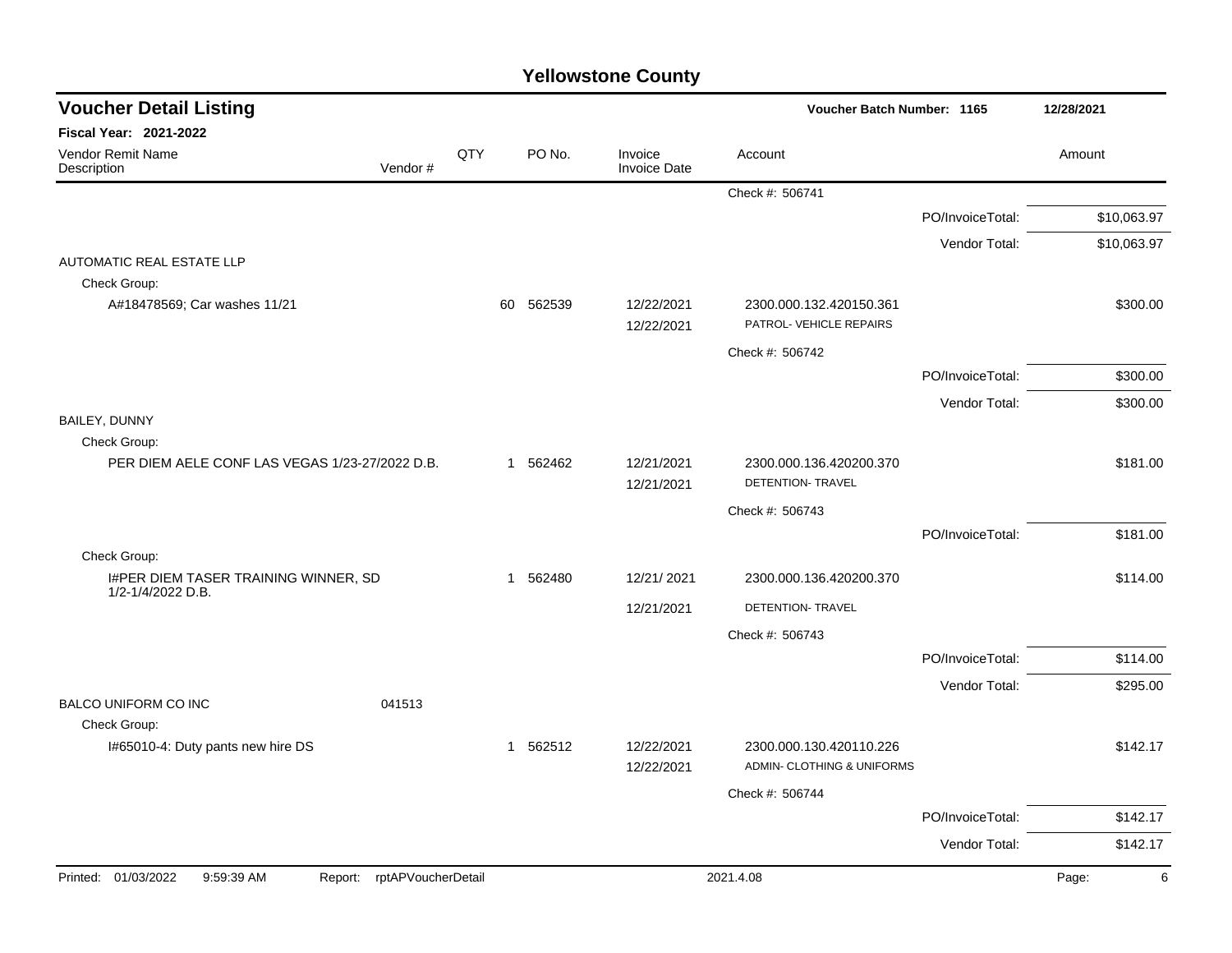| <b>Voucher Detail Listing</b>           |         |              |          |                                | <b>Voucher Batch Number: 1165</b> | 12/28/2021 |
|-----------------------------------------|---------|--------------|----------|--------------------------------|-----------------------------------|------------|
| <b>Fiscal Year: 2021-2022</b>           |         |              |          |                                |                                   |            |
| <b>Vendor Remit Name</b><br>Description | Vendor# | QTY          | PO No.   | Invoice<br><b>Invoice Date</b> | Account                           | Amount     |
| BARGREEN ELLINGSON INC                  | 046659  |              |          |                                |                                   |            |
| Check Group:                            |         |              |          |                                |                                   |            |
| 1#010157144 TOILET PAPER                |         | 20           | 562461   | 12/21/2021                     | 2300.000.136.420200.220           | \$897.60   |
|                                         |         |              |          | 12/21/2021                     | DETENTION- OPERATING SUPPLIES     |            |
| I#010157144 WHT COCKTAIL NAP            |         | 13           | 562461   | 12/21/2021                     | 2300.000.136.420200.220           | \$234.00   |
|                                         |         |              |          | 12/21/2021                     | DETENTION- OPERATING SUPPLIES     |            |
| I#010157144 PAPER TOWELL                |         | 6            | 562461   | 12/21/2021                     | 2300.000.136.420200.220           | \$356.70   |
|                                         |         |              |          | 12/21/2021                     | DETENTION- OPERATING SUPPLIES     |            |
| I#010157144 DUST PAN                    |         |              | 4 562461 | 12/21/2021                     | 2300.000.136.420200.224           | \$25.80    |
|                                         |         |              |          | 12/21/2021                     | DETENTION- JANITORIAL SUPPLIES    |            |
|                                         |         |              |          |                                | Check #: 506745                   |            |
|                                         |         |              |          |                                | PO/InvoiceTotal:                  | \$1,514.10 |
|                                         |         |              |          |                                | Vendor Total:                     | \$1,514.10 |
| BATTERIES PLUS STORE #253               | 042967  |              |          |                                |                                   |            |
| Check Group:                            |         |              |          |                                |                                   |            |
| I#P46883153 BATTERY                     |         |              | 1 562474 | 12/21/2021                     | 2110.000.401.430200.361           | \$135.00   |
|                                         |         |              |          | 12/21/2021                     | ROAD-VEHICLE REPAIRS              |            |
|                                         |         |              |          |                                | Check #: 506746                   |            |
|                                         |         |              |          |                                | PO/InvoiceTotal:                  | \$135.00   |
|                                         |         |              |          |                                | Vendor Total:                     | \$135.00   |
| <b>BIG IDEA COMPANY</b>                 | 041615  |              |          |                                |                                   |            |
| Check Group:                            |         |              |          |                                |                                   |            |
| I#240150; Zimmerman Park Parking Lot    |         | $\mathbf{1}$ | 562530   | 12/22/2021                     | 2210.000.405.460430.399           | \$5,886.00 |
|                                         |         |              |          | 12/22/2021                     | PARKS- OTHER CONTRACT SERVICES    |            |
|                                         |         |              |          |                                | Check #: 506747                   |            |
|                                         |         |              |          |                                | PO/InvoiceTotal:                  | \$5,886.00 |
|                                         |         |              |          |                                | Vendor Total:                     | \$5,886.00 |
| <b>BIG SKY COMMUNICATIONS</b>           | 038208  |              |          |                                |                                   |            |
| Check Group:                            |         |              |          |                                |                                   |            |
|                                         |         |              |          |                                |                                   |            |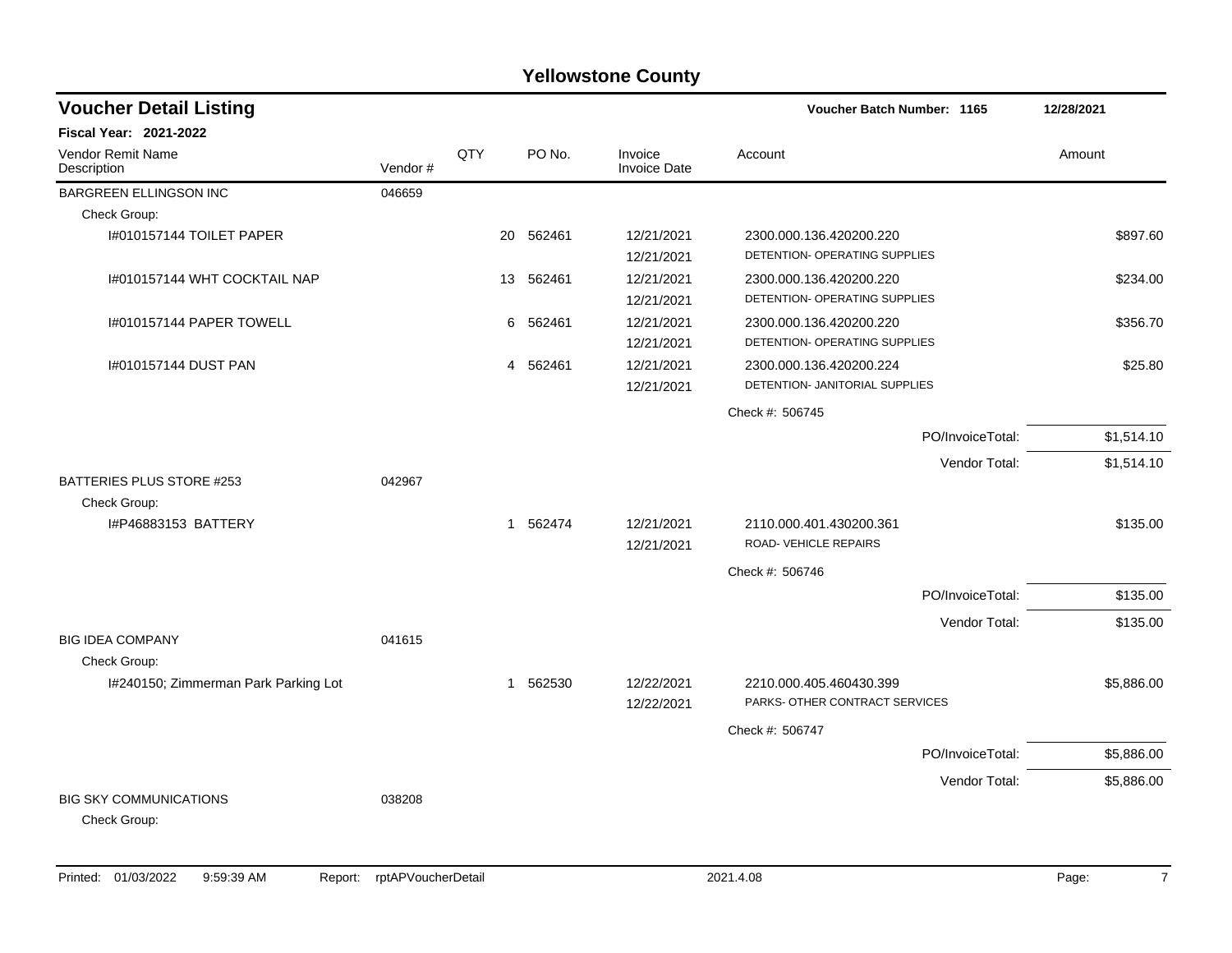|                                                     |         |     |              |          | <b>Yellowstone County</b>      |                                                            |                  |            |          |
|-----------------------------------------------------|---------|-----|--------------|----------|--------------------------------|------------------------------------------------------------|------------------|------------|----------|
| <b>Voucher Detail Listing</b>                       |         |     |              |          |                                | Voucher Batch Number: 1165                                 |                  | 12/28/2021 |          |
| <b>Fiscal Year: 2021-2022</b>                       |         |     |              |          |                                |                                                            |                  |            |          |
| <b>Vendor Remit Name</b><br>Description             | Vendor# | QTY |              | PO No.   | Invoice<br><b>Invoice Date</b> | Account                                                    |                  | Amount     |          |
| I#83727; Plantronics Headset                        |         |     |              | 1 562471 | 12/21/2021<br>12/21/2021       | 1000.000.221.410330.210<br>CLERK OF COURT- OFFICE SUPPLIES |                  |            | \$182.00 |
| I#83727; EHS Avaya Cable                            |         |     |              | 1 562471 | 12/21/2021<br>12/21/2021       | 1000.000.221.410330.210<br>CLERK OF COURT- OFFICE SUPPLIES |                  |            | \$55.00  |
|                                                     |         |     |              |          |                                | Check #: 506748                                            |                  |            |          |
|                                                     |         |     |              |          |                                |                                                            | PO/InvoiceTotal: |            | \$237.00 |
| <b>BIG SKY LINEN SUPPLY</b>                         | 001710  |     |              |          |                                |                                                            | Vendor Total:    |            | \$237.00 |
| Check Group:<br>1#0516422 LAUNDRY                   |         |     |              | 1 562469 | 12/21/2021<br>12/21/2021       | 2110.000.401.430200.220<br>ROAD- OPERATING SUPPLIES        |                  |            | \$36.18  |
|                                                     |         |     |              |          |                                | Check #: 506749                                            |                  |            |          |
|                                                     |         |     |              |          |                                |                                                            | PO/InvoiceTotal: |            | \$36.18  |
| <b>BIG SKY MOBILE IMAGING LLC</b>                   |         |     |              |          |                                |                                                            | Vendor Total:    |            | \$36.18  |
| Check Group:                                        |         |     |              |          |                                |                                                            |                  |            |          |
| I# 15126587 / J.L. X-Rays                           |         |     |              | 1 562501 | 12/21/2021<br>12/21/2021       | 2399.000.235.420250.356<br>YSC-MEDICAL/OTHER               |                  |            | \$133.17 |
|                                                     |         |     |              |          |                                | Check #: 506750                                            |                  |            |          |
|                                                     |         |     |              |          |                                |                                                            | PO/InvoiceTotal: |            | \$133.17 |
|                                                     |         |     |              |          |                                |                                                            | Vendor Total:    |            | \$133.17 |
| BILLINGS CLINIC OCCUPATIONAL HEALTH<br>Check Group: |         |     |              |          |                                |                                                            |                  |            |          |
| I#2021-4558; DS Non DOT 5 panel (Stamm)             |         |     | 1            | 562533   | 12/23/2021<br>12/23/2021       | 2300.000.130.420110.351<br>ADMIN- MEDICAL & PYSCH SERVICES |                  |            | \$32.00  |
| I#2021-4558; Strength & flex (Stamm)                |         |     | $\mathbf{1}$ | 562533   | 12/23/2021<br>12/23/2021       | 2300.000.130.420110.351<br>ADMIN- MEDICAL & PYSCH SERVICES |                  |            | \$75.00  |
| I#2021-4558; Pre-employment (Stamm)                 |         |     | 1            | 562533   | 12/23/2021<br>12/23/2021       | 2300.000.130.420110.351<br>ADMIN- MEDICAL & PYSCH SERVICES |                  |            | \$75.00  |
|                                                     |         |     |              |          |                                |                                                            |                  |            |          |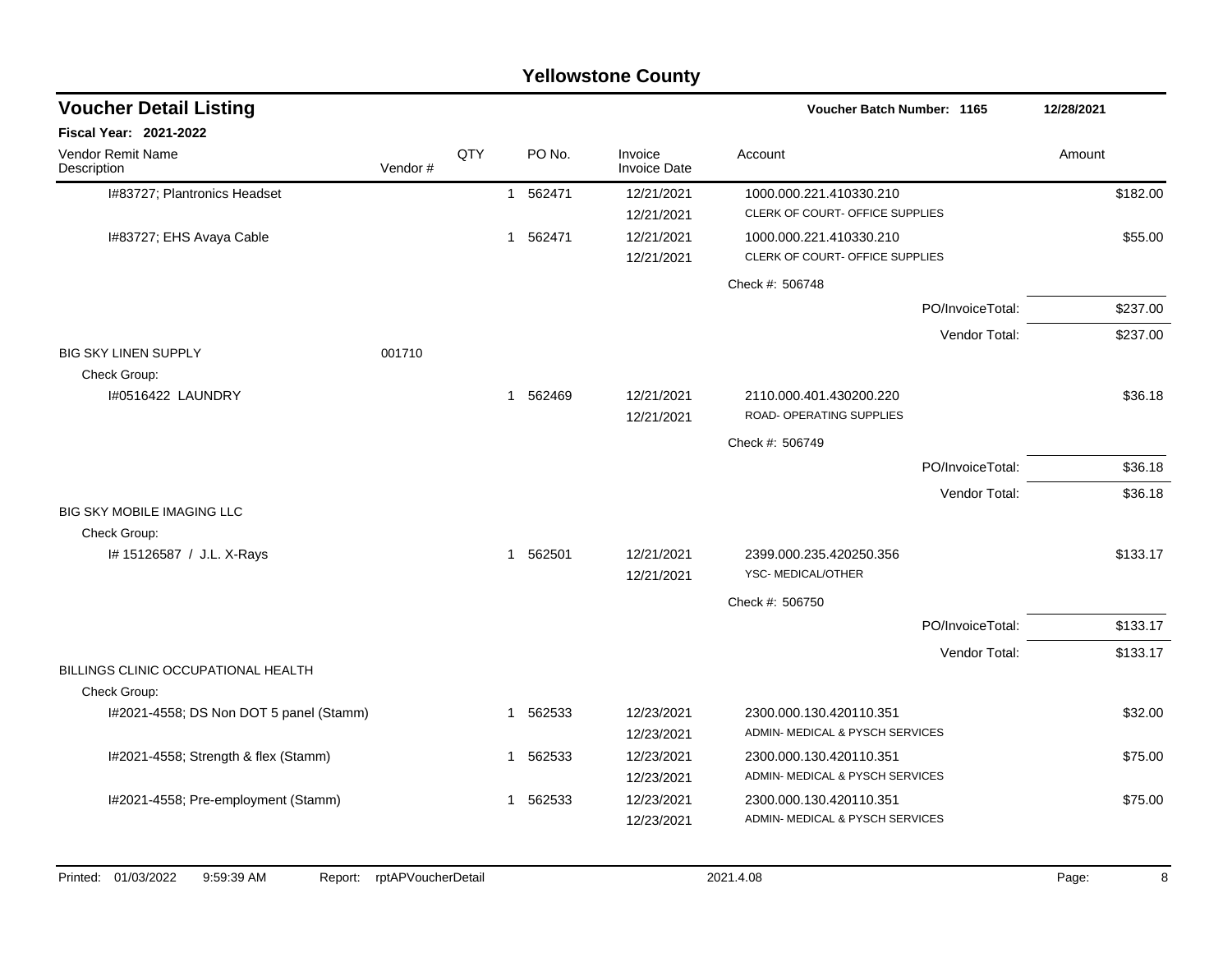| <b>Yellowstone County</b> |  |
|---------------------------|--|
|---------------------------|--|

| <b>Voucher Detail Listing</b>                    |                               |     |          |                                | Voucher Batch Number: 1165                                 |                  | 12/28/2021  |
|--------------------------------------------------|-------------------------------|-----|----------|--------------------------------|------------------------------------------------------------|------------------|-------------|
| Fiscal Year: 2021-2022                           |                               |     |          |                                |                                                            |                  |             |
| Vendor Remit Name<br>Description                 | Vendor#                       | QTY | PO No.   | Invoice<br><b>Invoice Date</b> | Account                                                    |                  | Amount      |
| I#2021-4558; MRO review fee (Stamm)              |                               |     | 1 562533 | 12/23/2021<br>12/23/2021       | 2300.000.130.420110.351<br>ADMIN- MEDICAL & PYSCH SERVICES |                  | \$60.00     |
|                                                  |                               |     |          |                                | Check #: 506751                                            |                  |             |
|                                                  |                               |     |          |                                |                                                            | PO/InvoiceTotal: | \$242.00    |
|                                                  |                               |     |          |                                |                                                            | Vendor Total:    | \$242.00    |
| <b>BILLINGS FIRE DEPARTMENT</b><br>Check Group:  | 038162                        |     |          |                                |                                                            |                  |             |
| I#2021-2450-11; AIR CARDS - INTEROP COMM         |                               |     | 1 562551 | 12/22/2021<br>12/22/2021       | 1000.000.124.420600.340<br><b>DES-UTILITIES</b>            |                  | \$200.70    |
|                                                  |                               |     |          |                                | Check #: 506752                                            |                  |             |
|                                                  |                               |     |          |                                |                                                            | PO/InvoiceTotal: | \$200.70    |
|                                                  |                               |     |          |                                |                                                            | Vendor Total:    | \$200.70    |
| BILLINGS PUBLIC SCHOOLS<br>Check Group:          | 001840                        |     |          |                                |                                                            |                  |             |
| I#2156517019000005892 GED 2ND QRT NOV 21-FEB 22  |                               |     | 1 562458 | 12/21/2021<br>12/21/2021       | 2300.000.136.420200.397<br>DETENTION- MH & GED CONTRACTS   |                  | \$15,509.25 |
|                                                  |                               |     |          |                                | Check #: 506753                                            |                  |             |
|                                                  |                               |     |          |                                |                                                            | PO/InvoiceTotal: | \$15,509.25 |
| <b>BILLINGS REGIONAL LANDFILL</b>                | 042554                        |     |          |                                |                                                            | Vendor Total:    | \$15,509.25 |
| Check Group:                                     |                               |     |          |                                |                                                            |                  |             |
| I#01475533 DUMP                                  |                               |     | 1 562473 | 12/21/2021<br>12/21/2021       | 2110.000.401.430200.450<br>ROAD- RAW MATERIALS- GAS TAX    |                  | \$11.45     |
|                                                  |                               |     |          |                                | Check #: 506754                                            |                  |             |
|                                                  |                               |     |          |                                |                                                            | PO/InvoiceTotal: | \$11.45     |
|                                                  |                               |     |          |                                |                                                            | Vendor Total:    | \$11.45     |
| <b>BOB SMITH LINCOLN MERCURY</b><br>Check Group: | 001980                        |     |          |                                |                                                            |                  |             |
| I#6056389/1 Car #24 water pump repair            |                               |     | 1 562526 | 12/22/2021<br>12/22/2021       | 2300.000.132.420150.361<br>PATROL- VEHICLE REPAIRS         |                  | \$2,121.21  |
| Printed: 01/03/2022<br>9:59:39 AM                | rptAPVoucherDetail<br>Report: |     |          |                                | 2021.4.08                                                  |                  | 9<br>Page:  |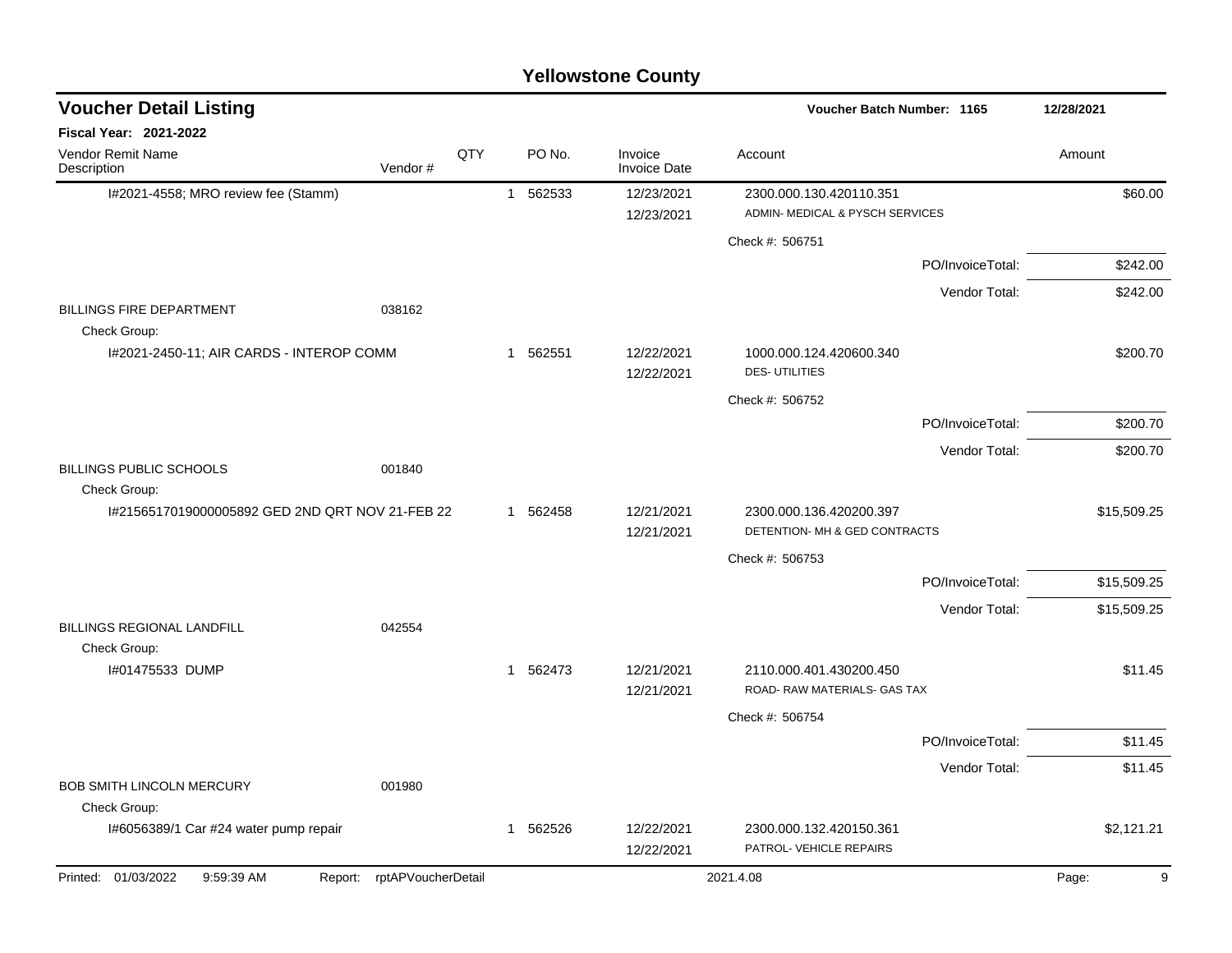| <b>Voucher Detail Listing</b>                       |                    |              |          |                                | Voucher Batch Number: 1165                                  | 12/28/2021       |             |
|-----------------------------------------------------|--------------------|--------------|----------|--------------------------------|-------------------------------------------------------------|------------------|-------------|
| <b>Fiscal Year: 2021-2022</b>                       |                    |              |          |                                |                                                             |                  |             |
| Vendor Remit Name<br>Vendor#<br>Description         | QTY                |              | PO No.   | Invoice<br><b>Invoice Date</b> | Account                                                     |                  | Amount      |
|                                                     |                    |              |          |                                | Check #: 506755                                             |                  |             |
|                                                     |                    |              |          |                                |                                                             | PO/InvoiceTotal: | \$2,121.21  |
|                                                     |                    |              |          |                                |                                                             | Vendor Total:    | \$2,121.21  |
| BOFTO, SAM                                          |                    |              |          |                                |                                                             |                  |             |
| Check Group:                                        |                    |              |          |                                |                                                             |                  |             |
| PER DIEM AELE CONF LAS VEGAS 1/23-27/2022 S.B.      |                    |              | 1 562464 | 12/21/2021<br>12/21/2021       | 2300.000.136.420200.370<br>DETENTION- TRAVEL                |                  | \$181.00    |
|                                                     |                    |              |          |                                | Check #: 506756                                             |                  |             |
|                                                     |                    |              |          |                                |                                                             | PO/InvoiceTotal: | \$181.00    |
|                                                     |                    |              |          |                                |                                                             | Vendor Total:    | \$181.00    |
| <b>CAPITAL ONE</b>                                  |                    |              |          |                                |                                                             |                  |             |
| Check Group: S                                      |                    |              |          |                                |                                                             |                  |             |
| 1#646363 WALMART 11/15/21                           |                    | $\mathbf{1}$ | 562465   | 12/21/2021<br>12/21/2021       | 2300.000.136.420200.222<br><b>DETENTION- INMATE BENEFIT</b> |                  | \$122.52    |
| I#646363 WALMART 11/15/21                           |                    | $\mathbf{1}$ | 562465   | 12/21/2021                     | 2300.000.136.420200.222                                     |                  | \$81.24     |
|                                                     |                    |              |          | 12/21/2021                     | DETENTION- INMATE BENEFIT                                   |                  |             |
| 1#646363 SAMS CLUB 11/19/21                         |                    |              | 1 562465 | 12/21/2021                     | 2300.000.136.420200.222                                     |                  | \$21.12     |
|                                                     |                    |              |          | 12/21/2021                     | DETENTION- INMATE BENEFIT                                   |                  |             |
| 1#646363 SAMS CLUB 12/2/21                          |                    |              | 1 562465 | 12/21/2021                     | 2300.000.136.420200.222                                     |                  | \$408.58    |
|                                                     |                    |              |          | 12/21/2021                     | DETENTION- INMATE BENEFIT                                   |                  |             |
|                                                     |                    |              |          |                                | Check #: 506757                                             |                  |             |
|                                                     |                    |              |          |                                |                                                             | PO/InvoiceTotal: | \$633.46    |
|                                                     |                    |              |          |                                |                                                             | Vendor Total:    | \$633.46    |
| <b>CENEX PIPELINE LLC</b><br>043847<br>Check Group: |                    |              |          |                                |                                                             |                  |             |
| E00163C 2020 Refund                                 |                    | 1            | 562553   | 12/22/2021                     | 7920.000.000.021100.000                                     |                  | \$33,854.50 |
|                                                     |                    |              |          | 12/22/2021                     | REFUND REVOLVING DUE TO OTHER FUNDS                         |                  |             |
| E00163C 2021 Refund                                 |                    | $\mathbf{1}$ | 562553   | 12/22/2021                     | 7920.000.000.021100.000                                     |                  | \$14,831.15 |
|                                                     |                    |              |          | 12/22/2021                     | REFUND REVOLVING DUE TO OTHER FUNDS                         |                  |             |
|                                                     |                    |              |          |                                | Check #: 506758                                             |                  |             |
| Printed: 01/03/2022<br>9:59:39 AM<br>Report:        | rptAPVoucherDetail |              |          |                                | 2021.4.08                                                   |                  | Page:<br>10 |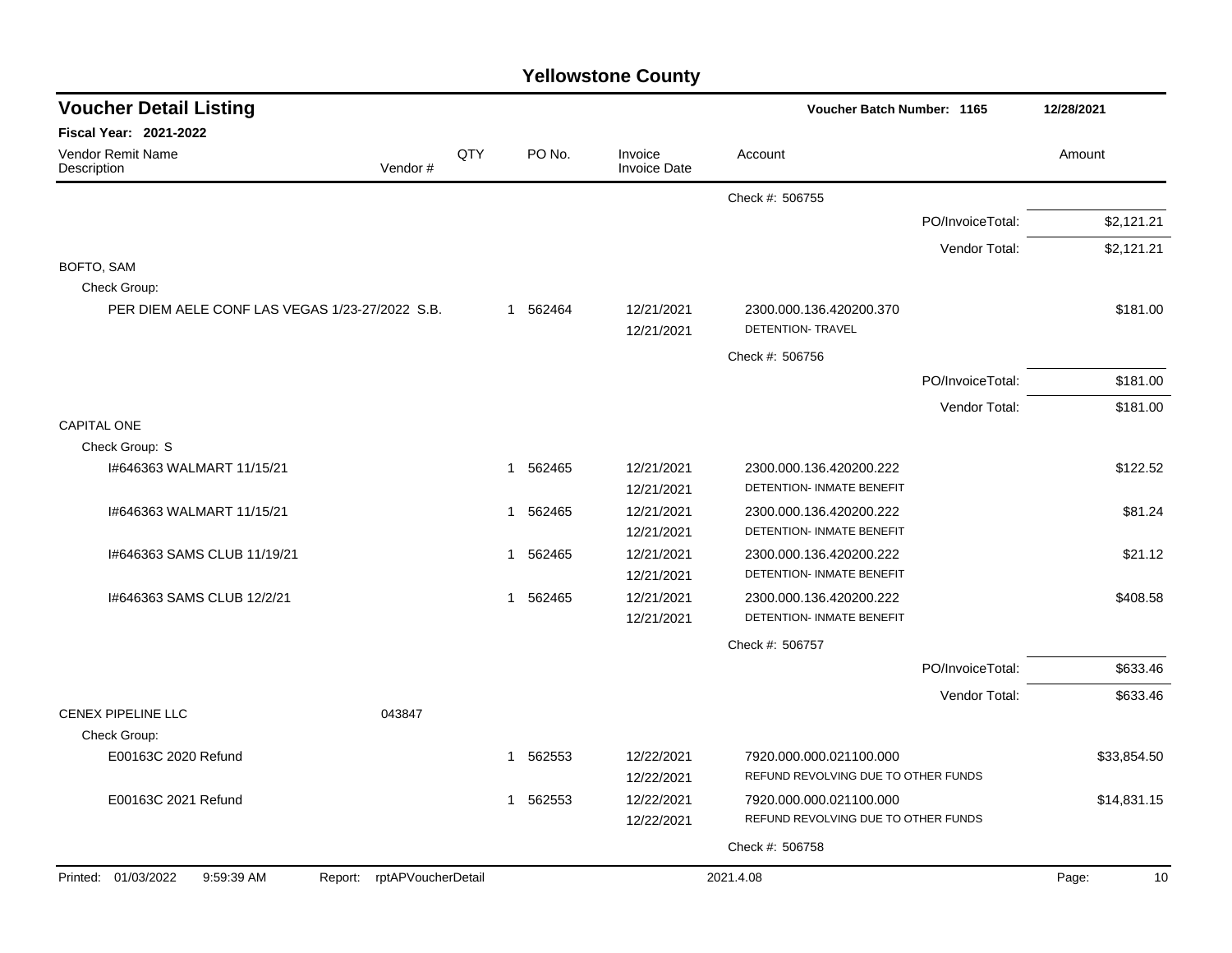| <b>Voucher Detail Listing</b>                                   |     |              | <b>Voucher Batch Number: 1165</b> |                                | 12/28/2021                                                      |                  |             |
|-----------------------------------------------------------------|-----|--------------|-----------------------------------|--------------------------------|-----------------------------------------------------------------|------------------|-------------|
| <b>Fiscal Year: 2021-2022</b>                                   |     |              |                                   |                                |                                                                 |                  |             |
| <b>Vendor Remit Name</b><br>Vendor#<br>Description              | QTY |              | PO No.                            | Invoice<br><b>Invoice Date</b> | Account                                                         |                  | Amount      |
|                                                                 |     |              |                                   |                                |                                                                 | PO/InvoiceTotal: | \$48,685.65 |
|                                                                 |     |              |                                   |                                |                                                                 | Vendor Total:    | \$48,685.65 |
| CENTURYLINK.                                                    |     |              |                                   |                                |                                                                 |                  |             |
| Check Group:                                                    |     |              |                                   |                                |                                                                 |                  |             |
| A#89876701 I#254568680 12/8/21                                  |     | $\mathbf{1}$ | 562516                            | 12/22/2021                     | 5810.000.552.460442.345                                         |                  | \$7.77      |
|                                                                 |     |              |                                   | 12/22/2021                     | METRA FACILITIES- PHONE                                         |                  |             |
|                                                                 |     |              |                                   |                                | Check #: 506759                                                 |                  |             |
|                                                                 |     |              |                                   |                                |                                                                 | PO/InvoiceTotal: | \$7.77      |
| Check Group:                                                    |     |              |                                   |                                |                                                                 |                  |             |
| I#254707709 A#89610621 12/12/21                                 |     |              | 1 562561                          | 12/22/21                       | 5810.000.552.460442.345                                         |                  | \$2,034.07  |
|                                                                 |     |              |                                   | 12/22/2021                     | METRA FACILITIES- PHONE                                         |                  |             |
|                                                                 |     |              |                                   |                                | Check #: 506759                                                 |                  |             |
|                                                                 |     |              |                                   |                                |                                                                 | PO/InvoiceTotal: | \$2,034.07  |
|                                                                 |     |              |                                   |                                |                                                                 | Vendor Total:    | \$2,041.84  |
| CENTURYLINK                                                     |     |              |                                   |                                |                                                                 |                  |             |
| Check Group:                                                    |     |              |                                   |                                |                                                                 |                  |             |
| A#M406-245-4196 766M; CUSTER 12/7/21                            |     |              | 1 562540                          | 12/22/2021                     | 1000.000.124.420600.340<br><b>DES-UTILITIES</b>                 |                  | \$44.61     |
|                                                                 |     |              |                                   | 12/22/2021                     |                                                                 |                  |             |
|                                                                 |     |              |                                   |                                | Check #: 506760                                                 |                  |             |
|                                                                 |     |              |                                   |                                |                                                                 | PO/InvoiceTotal: | \$44.61     |
| Check Group:                                                    |     |              |                                   |                                |                                                                 |                  |             |
| A#406-652-0565 439B JUNK VEHICLE 11/1/21                        |     |              | 1 562577                          | 12/23/2021<br>12/23/2021       | 2830.000.414.430800.345<br>JUNK VEHICLE- TELEPHONE & TECHNOLOGY |                  | \$54.11     |
| A#406-652-0565 439B JUNK VEHICLE 12/1/21 LATE                   |     |              | 1 562577                          | 12/23/2021                     | 2830.000.414.430800.345                                         |                  | \$13.00     |
| <b>FEE</b>                                                      |     |              |                                   |                                |                                                                 |                  |             |
|                                                                 |     |              |                                   | 12/23/2021                     | JUNK VEHICLE- TELEPHONE & TECHNOLOGY                            |                  |             |
| A#406-652-0565 439B JUNK VEHICLE 12/1/21                        |     |              | 1 562577                          | 12/23/2021                     | 2830.000.414.430800.345                                         |                  | \$54.11     |
|                                                                 |     |              |                                   | 12/23/2021                     | JUNK VEHICLE- TELEPHONE & TECHNOLOGY                            |                  |             |
|                                                                 |     |              |                                   |                                | Check #: 506760                                                 |                  |             |
|                                                                 |     |              |                                   |                                |                                                                 | PO/InvoiceTotal: | \$121.22    |
| Printed: 01/03/2022<br>9:59:39 AM<br>Report: rptAPVoucherDetail |     |              |                                   |                                | 2021.4.08                                                       |                  | Page:<br>11 |
|                                                                 |     |              |                                   |                                |                                                                 |                  |             |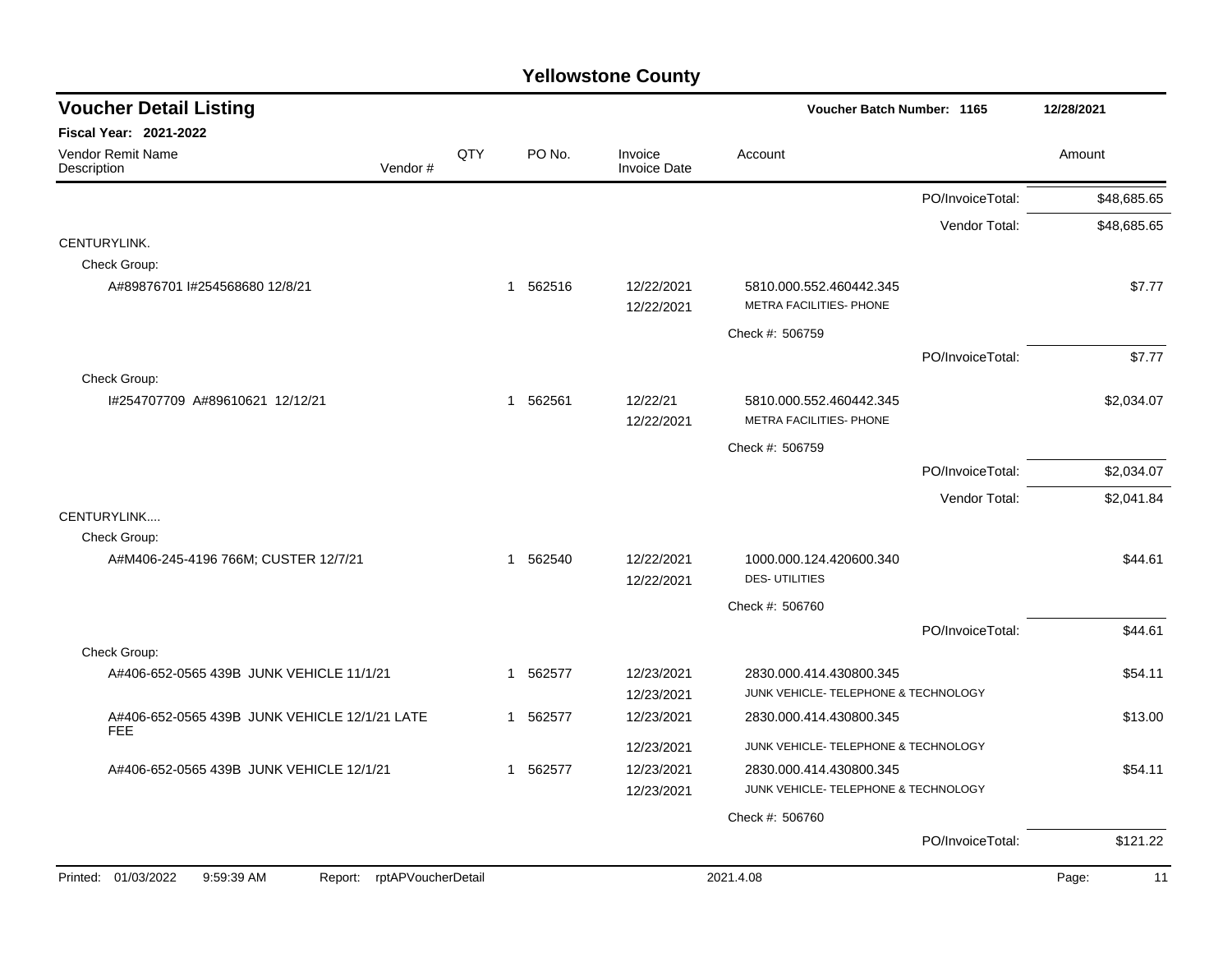| <b>Voucher Detail Listing</b>                                      |     |                        |                                | Voucher Batch Number: 1165                                 | 12/28/2021  |
|--------------------------------------------------------------------|-----|------------------------|--------------------------------|------------------------------------------------------------|-------------|
| <b>Fiscal Year: 2021-2022</b>                                      |     |                        |                                |                                                            |             |
| Vendor Remit Name<br>Vendor#<br>Description                        | QTY | PO No.                 | Invoice<br><b>Invoice Date</b> | Account                                                    | Amount      |
|                                                                    |     |                        |                                | Vendor Total:                                              | \$165.83    |
| CHARTER COMMUNICATIONS.                                            |     |                        |                                |                                                            |             |
| Check Group:                                                       |     |                        |                                |                                                            |             |
| I#2088374121521 A#8313200012088374 12/15/21                        |     | 1 562537               | 12/22/2021<br>12/22/2021       | 2300.000.126.420800.345<br>CORONER- TELEPHONE & TECHNOLOGY | \$109.99    |
|                                                                    |     |                        |                                | Check #: 506761                                            |             |
|                                                                    |     |                        |                                | PO/InvoiceTotal:                                           | \$109.99    |
|                                                                    |     |                        |                                | Vendor Total:                                              | \$109.99    |
| CONCORDANCE HEALTHCARE SOL<br>Check Group:                         |     |                        |                                |                                                            |             |
| I# 22309578 A# K112141 / Gloves                                    |     | 562492<br>$\mathbf 1$  | 12/21/2021                     | 2399.000.235.420250.220                                    | \$2,951.41  |
|                                                                    |     |                        | 12/21/2021                     | YSC- OPERATING SUPPLIES                                    |             |
| # 22309580 A# K112141 / Gloves                                     |     | 562492<br>$\mathbf{1}$ | 12/21/2021                     | 2399.000.235.420250.220                                    | \$1,247.52  |
|                                                                    |     |                        | 12/21/2021                     | YSC- OPERATING SUPPLIES                                    |             |
|                                                                    |     |                        |                                | Check #: 506762                                            |             |
|                                                                    |     |                        |                                | PO/InvoiceTotal:                                           | \$4,198.93  |
|                                                                    |     |                        |                                | Vendor Total:                                              | \$4,198.93  |
| DEMELLO, HANS<br>040313<br>Check Group:                            |     |                        |                                |                                                            |             |
| I#PER DIEM TASER TRAINING WINNER, SD                               |     | 1 562472               | 12/21/2021                     | 2300.000.136.420200.370                                    | \$114.00    |
| 1/2-1/4/2022 H.D.                                                  |     |                        | 12/21/2021                     | DETENTION- TRAVEL                                          |             |
|                                                                    |     |                        |                                | Check #: 506763                                            |             |
|                                                                    |     |                        |                                | PO/InvoiceTotal:                                           | \$114.00    |
|                                                                    |     |                        |                                | Vendor Total:                                              | \$114.00    |
| <b>DIA EVENTS</b>                                                  |     |                        |                                |                                                            |             |
| Check Group:                                                       |     |                        |                                |                                                            |             |
| 1#6723 12/19/21 SKYBOX VIDEO TIE-IN SVC                            |     | 1 562515               | 12/22/2021                     | 5810.000.554.460442.398                                    | \$90.00     |
|                                                                    |     |                        | 12/22/2021                     | METRA EVENTS-VARIABLE CONTRACT SERVICES                    |             |
|                                                                    |     |                        |                                | Check #: 506764                                            |             |
| Printed: 01/03/2022<br>9:59:39 AM<br>rptAPVoucherDetail<br>Report: |     |                        |                                | 2021.4.08                                                  | Page:<br>12 |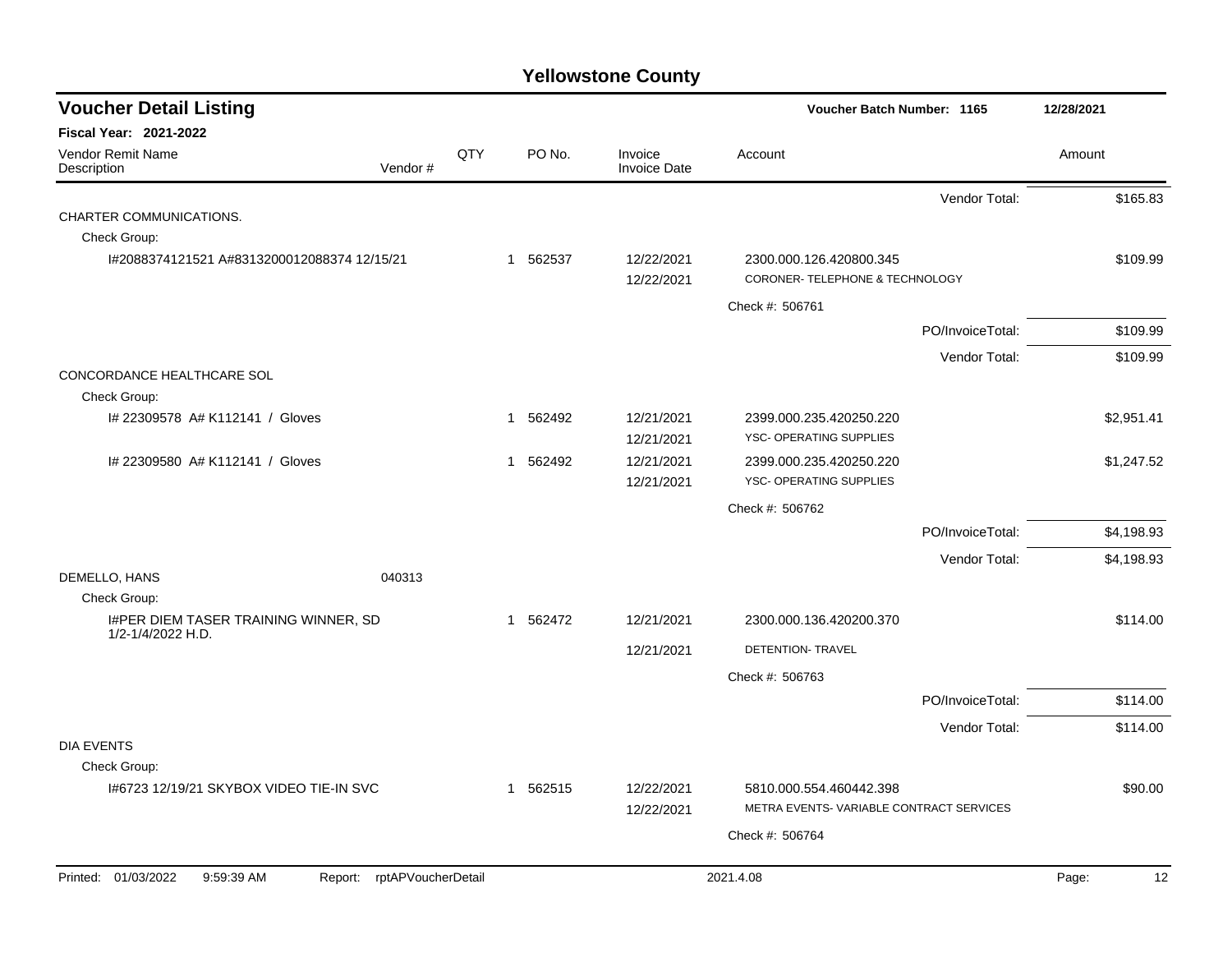| <b>Voucher Detail Listing</b>                   |         |     |                       |                                | Voucher Batch Number: 1165                                             | 12/28/2021                  |
|-------------------------------------------------|---------|-----|-----------------------|--------------------------------|------------------------------------------------------------------------|-----------------------------|
| <b>Fiscal Year: 2021-2022</b>                   |         |     |                       |                                |                                                                        |                             |
| <b>Vendor Remit Name</b><br>Description         | Vendor# | QTY | PO No.                | Invoice<br><b>Invoice Date</b> | Account                                                                | Amount                      |
|                                                 |         |     |                       |                                | PO/InvoiceTotal:                                                       | \$90.00                     |
| Check Group:                                    |         |     |                       |                                |                                                                        |                             |
| 1#6714 12/4/21 MMA TIE IN SKYBOX VIDEO          |         |     | 562559<br>1           | 12/22/21<br>12/22/2021         | 5810.000.554.460442.398<br>METRA EVENTS-VARIABLE CONTRACT SERVICES     | \$90.00                     |
|                                                 |         |     |                       |                                | Check #: 506764                                                        |                             |
|                                                 |         |     |                       |                                | PO/InvoiceTotal:                                                       | \$90.00                     |
|                                                 |         |     |                       |                                | Vendor Total:                                                          | \$180.00                    |
| <b>DLS OUTDOOR</b>                              |         |     |                       |                                |                                                                        |                             |
| Check Group:<br>I#920526,12/15/21, SNOW PLOWING |         |     | 1 562502              | 12/21/2021<br>12/21/2021       | 2699.786.000.430200.362<br>786M GRIZZLY CREEK EST ROAD MAINT & REPAIRS | \$225.00                    |
|                                                 |         |     |                       |                                | Check #: 506765                                                        |                             |
|                                                 |         |     |                       |                                | PO/InvoiceTotal:                                                       | \$225.00                    |
|                                                 |         |     |                       |                                | Vendor Total:                                                          | \$225.00                    |
| DRINKWALTER AUTO GLASS<br>Check Group:          |         |     |                       |                                |                                                                        |                             |
| I#3151 REPLACE WINDSHIELD                       |         |     | 562497<br>$\mathbf 1$ | 12/21/2021<br>12/21/2021       | 2110.000.401.430200.361<br>ROAD-VEHICLE REPAIRS                        | \$220.00                    |
|                                                 |         |     |                       |                                | Check #: 506766                                                        |                             |
|                                                 |         |     |                       |                                | PO/InvoiceTotal:                                                       | \$220.00                    |
|                                                 |         |     |                       |                                | Vendor Total:                                                          | \$220.00                    |
| <b>ECOLAB PEST ELIMINATION DIVISION</b>         |         |     |                       |                                |                                                                        |                             |
| Check Group:                                    |         |     |                       |                                |                                                                        |                             |
| 1#5925686 12/15/21 PEST ELIMINATION             |         |     | 1 562519              | 12/22/2021<br>12/22/2021       | 5810.000.552.460442.398<br>METRA FACILITIES- VARIABLE CONTRACT SERVICE | \$1,341.48                  |
|                                                 |         |     |                       |                                | Check #: 506767                                                        |                             |
|                                                 |         |     |                       |                                | PO/InvoiceTotal:                                                       | \$1,341.48                  |
|                                                 |         |     |                       |                                |                                                                        | Vendor Total:<br>\$1,341.48 |
| <b>ECONOPRINT</b>                               |         |     |                       |                                |                                                                        |                             |
|                                                 |         |     |                       |                                |                                                                        |                             |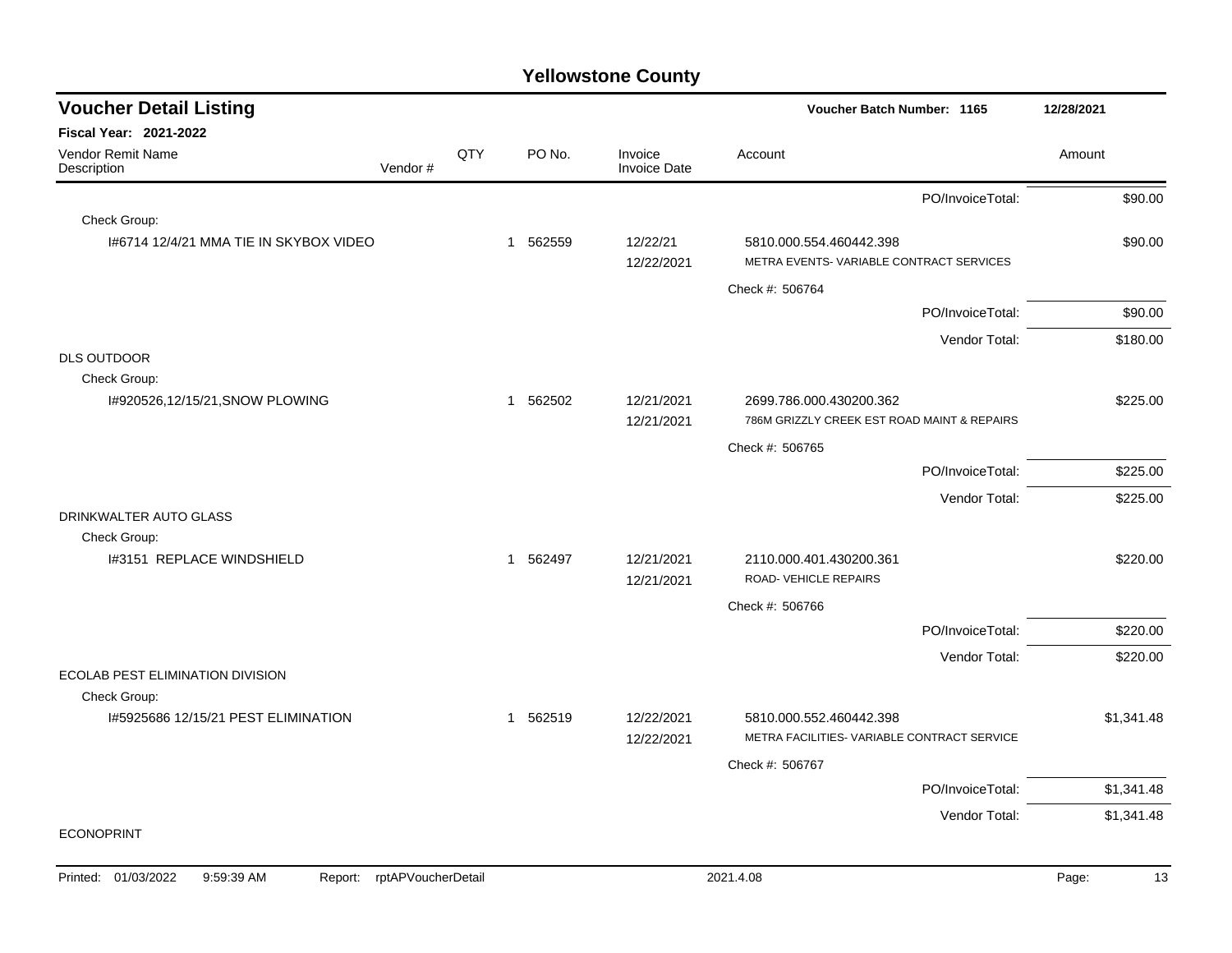|                                                                       |                            |     |              |          | <b>Yellowstone County</b>      |                                                    |                  |            |          |
|-----------------------------------------------------------------------|----------------------------|-----|--------------|----------|--------------------------------|----------------------------------------------------|------------------|------------|----------|
| <b>Voucher Detail Listing</b>                                         |                            |     |              |          |                                | Voucher Batch Number: 1165                         |                  | 12/28/2021 |          |
| Fiscal Year: 2021-2022                                                |                            |     |              |          |                                |                                                    |                  |            |          |
| Vendor Remit Name<br>Description                                      | Vendor#                    | QTY |              | PO No.   | Invoice<br><b>Invoice Date</b> | Account                                            |                  | Amount     |          |
| Check Group:                                                          |                            |     |              |          |                                |                                                    |                  |            |          |
| I#311552 - Envelopes                                                  |                            |     | $\mathbf{1}$ | 562489   | 12/21/2021<br>12/21/2021       | 1000.000.121.410340.210<br>JP- OFFICE SUPPLIES     |                  |            | \$317.21 |
| I#311553 - Justice Court Info Cards                                   |                            |     | $\mathbf{1}$ | 562489   | 12/21/2021<br>12/21/2021       | 1000.000.121.410340.210<br>JP- OFFICE SUPPLIES     |                  |            | \$210.40 |
|                                                                       |                            |     |              |          |                                | Check #: 506768                                    |                  |            |          |
|                                                                       |                            |     |              |          |                                |                                                    | PO/InvoiceTotal: |            | \$527.61 |
|                                                                       |                            |     |              |          |                                |                                                    | Vendor Total:    |            | \$527.61 |
| <b>FARMERS ALLIANCE</b><br>Check Group:                               | 045305                     |     |              |          |                                |                                                    |                  |            |          |
| A#80040605;BD105689BND01 Yarlott notary bond<br>renewal 2/1/22-2/1/26 |                            |     | 1            | 562525   | 12/22/2021                     | 2300.000.131.420140.220                            |                  |            | \$50.00  |
|                                                                       |                            |     |              |          | 12/22/2021                     | DETECTIVES- OPERATING SUPPLIES                     |                  |            |          |
|                                                                       |                            |     |              |          |                                | Check #: 506769                                    |                  |            |          |
|                                                                       |                            |     |              |          |                                |                                                    | PO/InvoiceTotal: |            | \$50.00  |
|                                                                       |                            |     |              |          |                                |                                                    | Vendor Total:    |            | \$50.00  |
| FIREMASTER.                                                           | 002893                     |     |              |          |                                |                                                    |                  |            |          |
| Check Group:                                                          |                            |     |              |          |                                |                                                    |                  |            |          |
| I#0000913633 Car #33 recharge                                         |                            |     | -1           | 562532   | 12/22/2021<br>12/22/2021       | 2300.000.132.420150.361<br>PATROL- VEHICLE REPAIRS |                  |            | \$77.50  |
|                                                                       |                            |     |              |          |                                | Check #: 506770                                    |                  |            |          |
|                                                                       |                            |     |              |          |                                |                                                    | PO/InvoiceTotal: |            | \$77.50  |
|                                                                       |                            |     |              |          |                                |                                                    | Vendor Total:    |            | \$77.50  |
| FISHER'S TECHNOLOGY                                                   |                            |     |              |          |                                |                                                    |                  |            |          |
| Check Group:                                                          |                            |     |              |          |                                |                                                    |                  |            |          |
| I#969549 COPY COUNT SHOP 113021                                       |                            |     |              | 1 562495 | 12/21/2021<br>12/21/2021       | 2110.000.401.430200.210<br>ROAD- OFFICE SUPPLIES   |                  |            | \$10.96  |
|                                                                       |                            |     |              |          |                                | Check #: 506771                                    |                  |            |          |
|                                                                       |                            |     |              |          |                                |                                                    | PO/InvoiceTotal: |            | \$10.96  |
|                                                                       |                            |     |              |          |                                |                                                    | Vendor Total:    |            | \$10.96  |
| Printed: 01/03/2022<br>9:59:39 AM                                     | Report: rptAPVoucherDetail |     |              |          |                                | 2021.4.08                                          |                  | Page:      | 14       |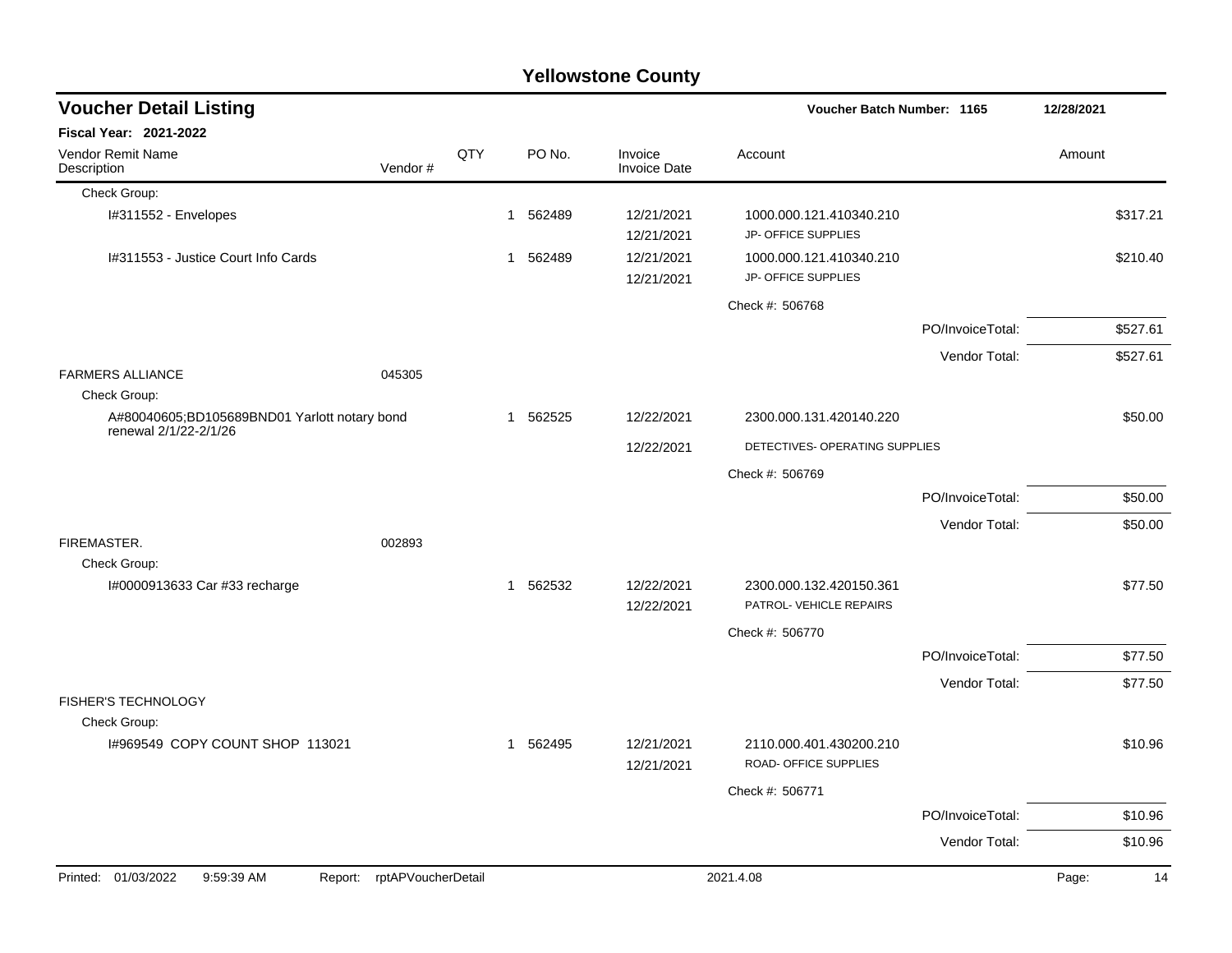| <b>Voucher Detail Listing</b>                                      |                    |     |             |        |                          | Voucher Batch Number: 1165                                |                  | 12/28/2021  |
|--------------------------------------------------------------------|--------------------|-----|-------------|--------|--------------------------|-----------------------------------------------------------|------------------|-------------|
| <b>Fiscal Year: 2021-2022</b>                                      |                    |     |             |        |                          |                                                           |                  |             |
| Vendor Remit Name<br>Description                                   | Vendor#            | QTY |             | PO No. | Invoice<br>Invoice Date  | Account                                                   |                  | Amount      |
| GIBBS, SHANE                                                       |                    |     |             |        |                          |                                                           |                  |             |
| Check Group:                                                       |                    |     |             |        |                          |                                                           |                  |             |
| Fuel reimbursement training WY                                     |                    |     | 1 562536    |        | 12/22/2021<br>12/22/2021 | 2300.000.132.420150.231<br>PATROL- GAS/OIL/GREASE         |                  | \$54.20     |
|                                                                    |                    |     |             |        |                          | Check #: 506772                                           |                  |             |
|                                                                    |                    |     |             |        |                          |                                                           | PO/InvoiceTotal: | \$54.20     |
|                                                                    |                    |     |             |        |                          |                                                           | Vendor Total:    | \$54.20     |
| <b>GREAT WEST ENGINEERING</b>                                      |                    |     |             |        |                          |                                                           |                  |             |
| Check Group:                                                       |                    |     |             |        |                          |                                                           |                  |             |
| I#25289 ENGINEERING BRIDGE 28-32                                   |                    |     | 1 562478    |        | 12/21/2021<br>12/21/2021 | 2130.000.402.430244.354<br>BRIDGE- ENGINEERING/TESTING    |                  | \$2,739.55  |
|                                                                    |                    |     |             |        |                          | Check #: 506773                                           |                  |             |
|                                                                    |                    |     |             |        |                          |                                                           | PO/InvoiceTotal: | \$2,739.55  |
|                                                                    |                    |     |             |        |                          |                                                           | Vendor Total:    | \$2,739.55  |
| <b>HEIGHTS FAMILY FUNERAL HOME &amp; CREMATORY</b><br>Check Group: |                    |     |             |        |                          |                                                           |                  |             |
| 12/17/21 - Removal (R.B.)                                          |                    |     | 1 562538    |        | 12/22/2021<br>12/22/2021 | 2300.000.126.420800.202<br>CORONER- EXPENSE OF INVEST     |                  | \$240.00    |
|                                                                    |                    |     |             |        |                          | Check #: 506774                                           |                  |             |
|                                                                    |                    |     |             |        |                          |                                                           | PO/InvoiceTotal: | \$240.00    |
|                                                                    |                    |     |             |        |                          |                                                           | Vendor Total:    | \$240.00    |
| <b>I-STATE TRUCK CENTER INC</b><br>Check Group:                    |                    |     |             |        |                          |                                                           |                  |             |
| I#C251324869-01 LAMP                                               |                    |     | -1          | 562476 | 12/21/2021               | 2130.000.402.430244.361<br><b>BRIDGE- VEHICLE REPAIRS</b> |                  | \$51.29     |
| I#C251325038-01 AIR SPRING                                         |                    |     | $\mathbf 1$ | 562476 | 12/21/2021<br>12/21/2021 | 2110.000.401.430200.361                                   |                  | \$192.01    |
|                                                                    |                    |     |             |        | 12/21/2021               | ROAD-VEHICLE REPAIRS                                      |                  |             |
|                                                                    |                    |     |             |        |                          | Check #: 506775                                           |                  |             |
|                                                                    |                    |     |             |        |                          |                                                           | PO/InvoiceTotal: | \$243.30    |
|                                                                    |                    |     |             |        |                          |                                                           | Vendor Total:    | \$243.30    |
| Printed: 01/03/2022<br>9:59:39 AM<br>Report:                       | rptAPVoucherDetail |     |             |        |                          | 2021.4.08                                                 |                  | 15<br>Page: |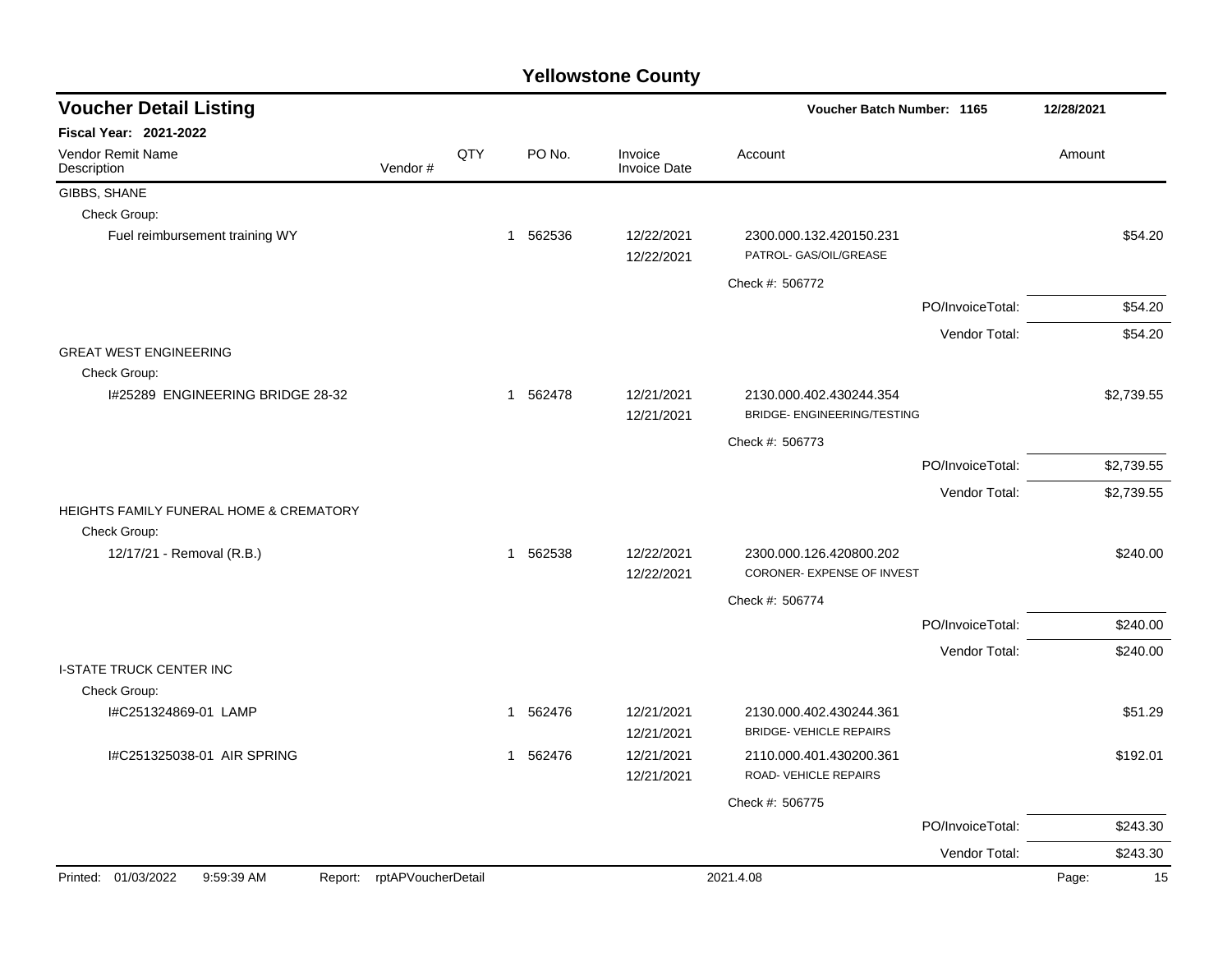| <b>Voucher Detail Listing</b>        |                                                   |     |                       |                                | Voucher Batch Number: 1165                              | 12/28/2021       |            |  |
|--------------------------------------|---------------------------------------------------|-----|-----------------------|--------------------------------|---------------------------------------------------------|------------------|------------|--|
| <b>Fiscal Year: 2021-2022</b>        |                                                   |     |                       |                                |                                                         |                  |            |  |
| Vendor Remit Name<br>Description     | Vendor#                                           | QTY | PO No.                | Invoice<br><b>Invoice Date</b> | Account                                                 | Amount           |            |  |
| <b>ICONNECT MONTANA LLC</b>          |                                                   |     |                       |                                |                                                         |                  |            |  |
| Check Group:                         |                                                   |     |                       |                                |                                                         |                  |            |  |
| 01/01 - 12/31/2022                   | I#211220- Annual Equip Granite Tower; VTC Units - |     | 562564<br>1           | 12/22/2021                     | 6060.000.608.500800.368                                 |                  | \$2,010.84 |  |
|                                      |                                                   |     |                       | 12/22/2021                     | TECHNOLOGY- SOFTWARE/HARDWARE MAINT                     |                  |            |  |
|                                      |                                                   |     |                       |                                | Check #: 506776                                         |                  |            |  |
|                                      |                                                   |     |                       |                                |                                                         | PO/InvoiceTotal: | \$2,010.84 |  |
|                                      |                                                   |     |                       |                                |                                                         | Vendor Total:    | \$2,010.84 |  |
| KERN, BRYAN A &                      |                                                   |     |                       |                                |                                                         |                  |            |  |
| Check Group:                         |                                                   |     |                       |                                |                                                         |                  |            |  |
| A36477 2021 Refund                   |                                                   |     | 1 562568              | 12/22/2021                     | 7920.000.000.021100.000                                 |                  | \$185.99   |  |
|                                      |                                                   |     |                       | 12/22/2021                     | REFUND REVOLVING DUE TO OTHER FUNDS                     |                  |            |  |
|                                      |                                                   |     |                       |                                | Check #: 506777                                         |                  |            |  |
|                                      |                                                   |     |                       |                                |                                                         | PO/InvoiceTotal: | \$185.99   |  |
|                                      |                                                   |     |                       |                                |                                                         | Vendor Total:    | \$185.99   |  |
| KINGS ACE HARDWARE, STATE            |                                                   |     |                       |                                |                                                         |                  |            |  |
| Check Group:                         |                                                   |     |                       |                                |                                                         |                  |            |  |
| I#745760/2 A#200411 / Main. Supplies |                                                   |     | 562463<br>$\mathbf 1$ | 12/21/2021                     | 2399.000.235.420250.360                                 |                  | \$6.18     |  |
|                                      |                                                   |     |                       | 12/21/2021                     | <b>YSC- REPAIRS &amp; MAINT SERVICE</b>                 |                  |            |  |
|                                      |                                                   |     |                       |                                | Check #: 506778                                         |                  |            |  |
|                                      |                                                   |     |                       |                                |                                                         | PO/InvoiceTotal: | \$6.18     |  |
|                                      |                                                   |     |                       |                                |                                                         | Vendor Total:    | \$6.18     |  |
| <b>KNIFE RIVER</b>                   |                                                   |     |                       |                                |                                                         |                  |            |  |
| Check Group:                         |                                                   |     |                       |                                |                                                         |                  |            |  |
| 1#795920 1 1/2" GRAVEL 492.72 @ 5.90 |                                                   |     | 1 562479              | 12/21/2021<br>12/21/2021       | 2110.000.401.430200.450<br>ROAD- RAW MATERIALS- GAS TAX |                  | \$2,907.04 |  |
|                                      |                                                   |     |                       |                                | Check #: 506779                                         |                  |            |  |
|                                      |                                                   |     |                       |                                |                                                         | PO/InvoiceTotal: | \$2,907.04 |  |
| Check Group:                         |                                                   |     |                       |                                |                                                         |                  |            |  |
|                                      |                                                   |     |                       |                                |                                                         |                  |            |  |
|                                      |                                                   |     |                       |                                |                                                         |                  |            |  |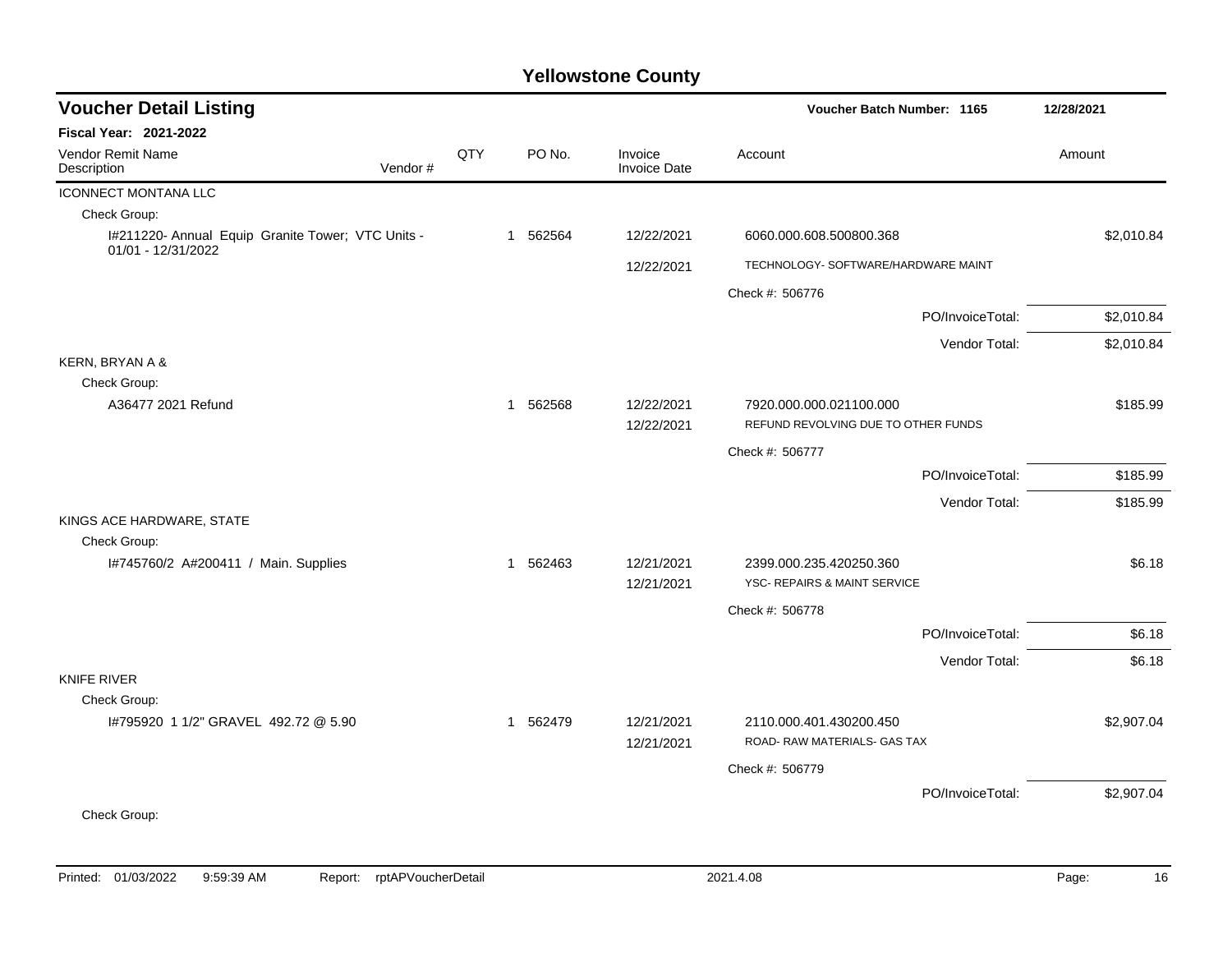#### I#796300 12/10 ROAD SAND 1 562557 12/22/2021 5810.000.552.460442.365 \$290.15 12/22/2021 METRA FACILITIES- GROUND MAINT Check #: 506779 PO/InvoiceTotal: \$290.15 Vendor Total: \$3,197.19 LAUSCH'S LAWNS Check Group: I# 100 June 2021 Lawn Services 6. 1 562498 12/21/2021 2399.000.235.420250.360 51.435.00 12/21/2021 YSC- REPAIRS & MAINT SERVICE I# 100 July 2021 Lawn Services 1 1 562498 12/21/2021 2399.000.235.420250.360 51,090.00 12/21/2021 YSC- REPAIRS & MAINT SERVICE I# 100 August 2021 Lawn Services 1 1 562498 12/21/2021 2399.000.235.420250.360 51,135.00 12/21/2021 YSC- REPAIRS & MAINT SERVICE I# 100 Sept 2021 Lawn Services 1 1 562498 12/21/2021 2399.000.235.420250.360 \$820.00 12/21/2021 YSC- REPAIRS & MAINT SERVICE I# 100 Oct. 2021 Lawn Services 1 1 562498 12/21/2021 2399.000.235.420250.360 \$825.00 12/21/2021 YSC- REPAIRS & MAINT SERVICE I# 100 Nov. 2021 Lawn Service 1 1 562498 12/21/2021 2399.000.235.420250.360 12/21/2021 YSC- REPAIRS & MAINT SERVICE Check #: 506780 PO/InvoiceTotal: \$5,880.00 Vendor Total: \$5,880.00 LESTER, ROBERT 048301 Check Group: PER DIEM DRE SCHOOL MESA 1/11-15/2022 R.L. 1 1 1 1 1 562511 12/22/2021 12:00 000 130.420110.370 5213.00 12/22/2021 ADMIN- TRAVEL Check #: 506781 PO/InvoiceTotal: \$213.00 Vendor Total: \$213.00 MASTERCARD J MATTESON **Voucher Batch Number: Yellowstone County** Vendor Remit Name **Description Voucher Detail Listing Fiscal Year: 2021-2022 1165 12/28/2021** PO No. Invoice Account Amount Amount Amount Amount Vendor # **QTY** Invoice Date Printed: 01/03/2022 9:59:39 AM Report: rptAPVoucherDetail 2021.4.08 2021.4.08 Page: 17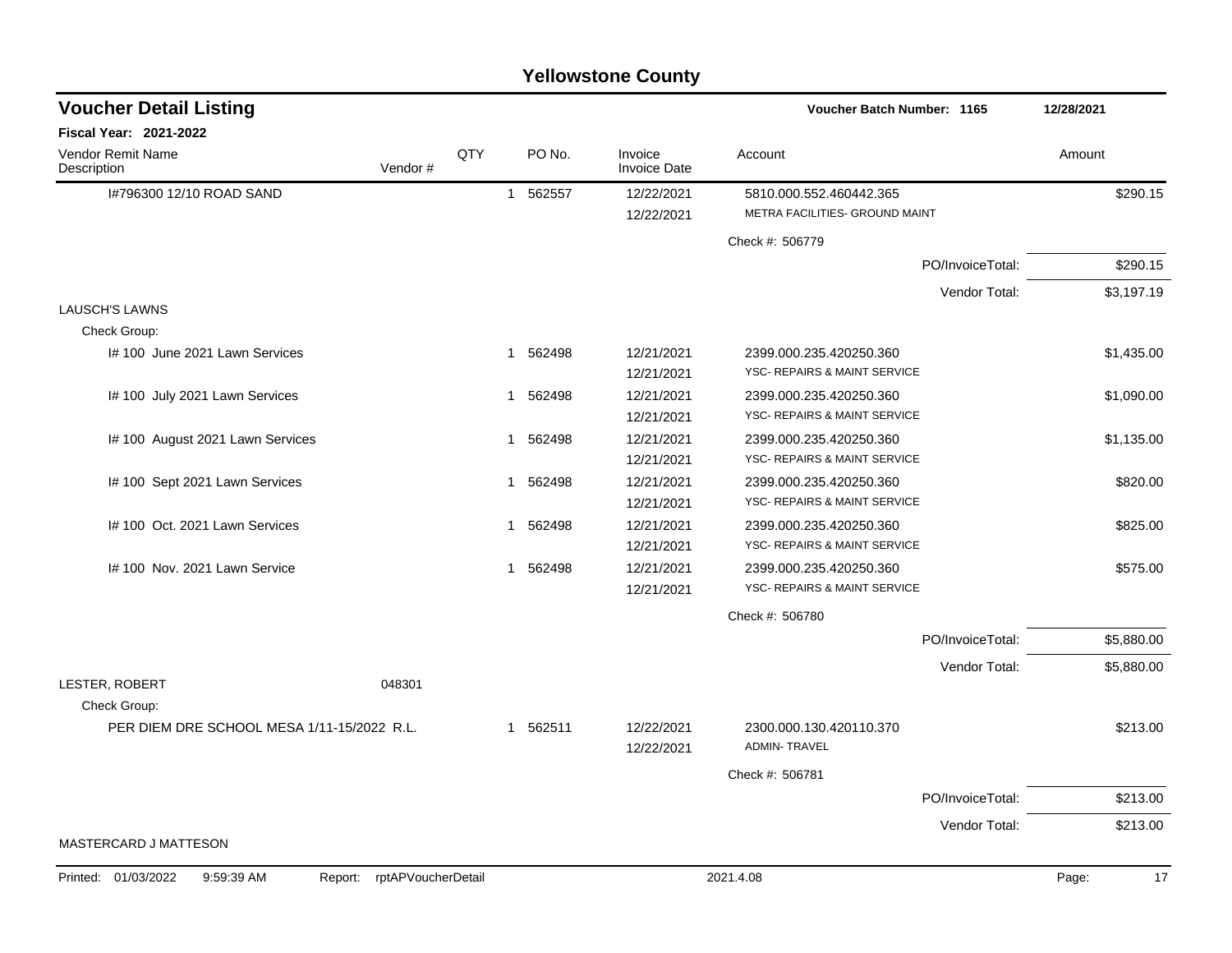| <b>Voucher Detail Listing</b>                                           |         |     |             |          |                                | Voucher Batch Number: 1165          |                  | 12/28/2021 |
|-------------------------------------------------------------------------|---------|-----|-------------|----------|--------------------------------|-------------------------------------|------------------|------------|
| <b>Fiscal Year: 2021-2022</b>                                           |         |     |             |          |                                |                                     |                  |            |
| Vendor Remit Name<br>Description                                        | Vendor# | QTY |             | PO No.   | Invoice<br><b>Invoice Date</b> | Account                             |                  | Amount     |
| Check Group: J MATTESON                                                 |         |     |             |          |                                |                                     |                  |            |
| M/C 0290; 11/30 International Transaction Fee TRACX -                   |         |     |             | 1 562571 | 12/23/21                       | 2275.000.423.430264.362             |                  | \$4.50     |
| MASTERCARD<br>P-Card Payee:                                             |         |     |             |          | 12/23/2021                     | LOCKWOOD PED-MAINT & REPAIRS        |                  |            |
| M/C 0290; 11/30 TRAFX - Data-Net Counters 5 users 5 yr<br>$-11/30/2026$ |         |     |             | 1 562571 | 12/23/21                       | 2275.000.423.430264.362             |                  | \$500.00   |
| P-Card Payee:<br>MASTERCARD                                             |         |     |             |          | 12/23/2021                     | LOCKWOOD PED- MAINT & REPAIRS       |                  |            |
| M/C 0290; 12/07 GFOA Virtual Class Registration J.J.                    |         |     | 1           | 562571   | 12/23/21                       | 1000.000.111.410510.380             |                  | \$85.00    |
| P-Card Payee:<br><b>MASTERCARD</b>                                      |         |     |             |          | 12/23/2021                     | FINANCE-TRAINING                    |                  |            |
|                                                                         |         |     |             |          |                                | Check #: 506830                     |                  |            |
|                                                                         |         |     |             |          |                                |                                     | PO/InvoiceTotal: | \$589.50   |
|                                                                         |         |     |             |          |                                |                                     | Vendor Total:    | \$589.50   |
| METZGER, STEVEN                                                         | 021776  |     |             |          |                                |                                     |                  |            |
| Check Group:                                                            |         |     |             |          |                                |                                     |                  |            |
| PER DIEM AELE CONF LAS VEGAS 1/23-27/2022 S.M.                          |         |     |             | 1 562459 | 12/21/2021                     | 2300.000.136.420200.370             |                  | \$181.00   |
|                                                                         |         |     |             |          | 12/21/2021                     | DETENTION- TRAVEL                   |                  |            |
|                                                                         |         |     |             |          |                                | Check #: 506782                     |                  |            |
|                                                                         |         |     |             |          |                                |                                     | PO/InvoiceTotal: | \$181.00   |
|                                                                         |         |     |             |          |                                |                                     | Vendor Total:    | \$181.00   |
| MID RIVERS TELEPHONE CORP                                               | 038990  |     |             |          |                                |                                     |                  |            |
| Check Group:                                                            |         |     |             |          |                                |                                     |                  |            |
| E00193 2020 Refund                                                      |         |     | $\mathbf 1$ | 562552   | 12/22/2021                     | 7920.000.000.021100.000             |                  | \$296.57   |
|                                                                         |         |     |             |          | 12/22/2021                     | REFUND REVOLVING DUE TO OTHER FUNDS |                  |            |
| E00193 2021 Refund                                                      |         |     | 1           | 562552   | 12/22/2021                     | 7920.000.000.021100.000             |                  | \$153.18   |
|                                                                         |         |     |             |          | 12/22/2021                     | REFUND REVOLVING DUE TO OTHER FUNDS |                  |            |
|                                                                         |         |     |             |          |                                | Check #: 506783                     |                  |            |
|                                                                         |         |     |             |          |                                |                                     | PO/InvoiceTotal: | \$449.75   |
| <b>MONTANA DAKOTA UTILITIES</b>                                         |         |     |             |          |                                |                                     | Vendor Total:    | \$449.75   |

Check Group: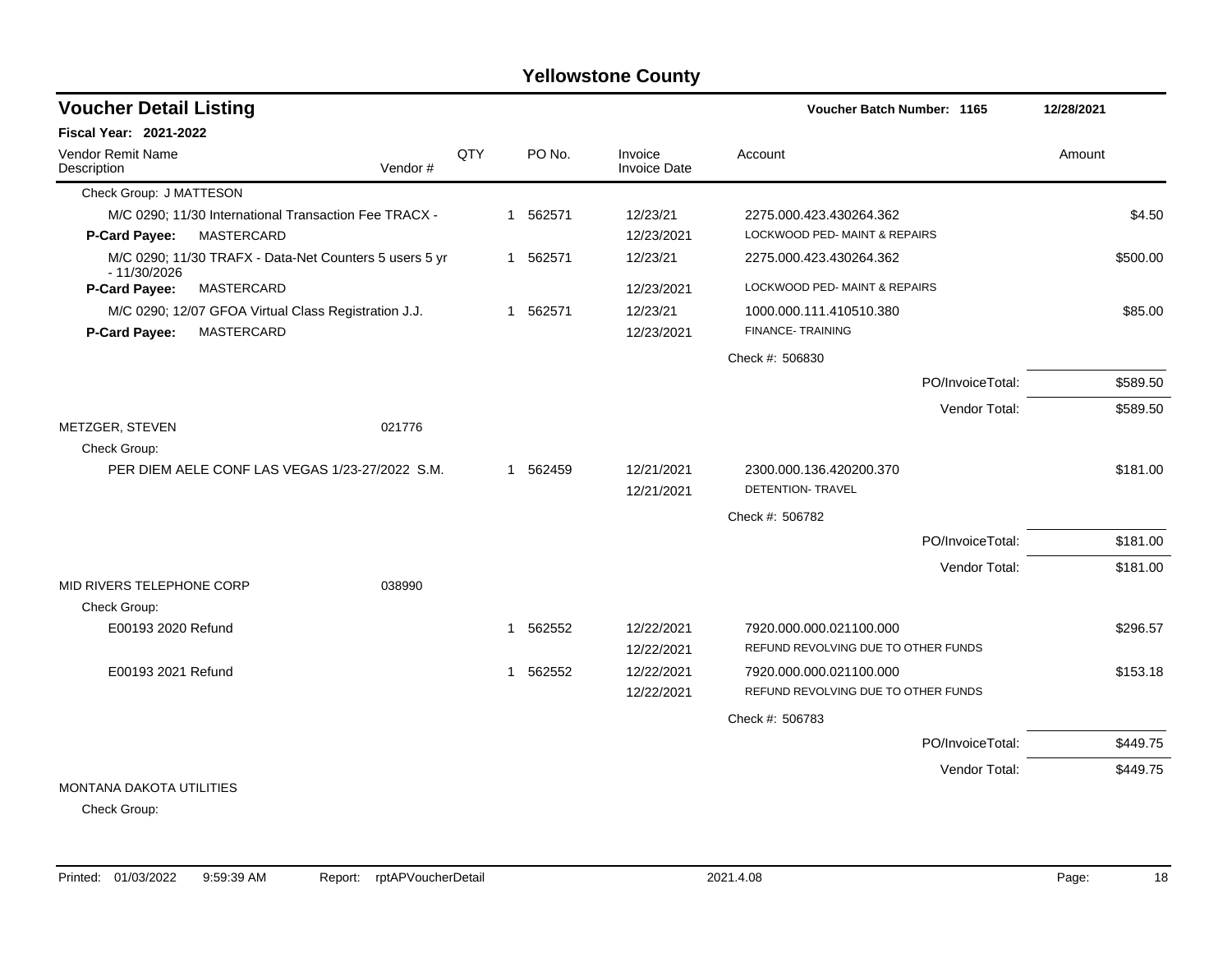|                                                   |                    |     |                        | <b>Yellowstone County</b>      |                                                                |                  |             |
|---------------------------------------------------|--------------------|-----|------------------------|--------------------------------|----------------------------------------------------------------|------------------|-------------|
| <b>Voucher Detail Listing</b>                     |                    |     |                        |                                | Voucher Batch Number: 1165                                     |                  | 12/28/2021  |
| Fiscal Year: 2021-2022                            |                    |     |                        |                                |                                                                |                  |             |
| Vendor Remit Name<br>Description                  | Vendor#            | QTY | PO No.                 | Invoice<br><b>Invoice Date</b> | Account                                                        |                  | Amount      |
| E00003N 2020 Refund                               |                    |     | 562567<br>1            | 12/22/2021                     | 7920.000.000.021100.000                                        |                  | \$17.54     |
|                                                   |                    |     |                        | 12/22/2021                     | REFUND REVOLVING DUE TO OTHER FUNDS                            |                  |             |
| E00001N 2020 Refund                               |                    |     | 562567<br>$\mathbf{1}$ | 12/22/2021<br>12/22/2021       | 7920.000.000.021100.000<br>REFUND REVOLVING DUE TO OTHER FUNDS |                  | \$76.00     |
|                                                   |                    |     |                        |                                | Check #: 506784                                                |                  |             |
|                                                   |                    |     |                        |                                |                                                                | PO/InvoiceTotal: | \$93.54     |
|                                                   |                    |     |                        |                                |                                                                | Vendor Total:    | \$93.54     |
| MONTANA DAKOTA UTILITIES                          | 040762             |     |                        |                                |                                                                |                  |             |
| Check Group:<br>A#49878010005 ROUND BLDG 12/16/21 |                    |     | 562460<br>$\mathbf{1}$ | 12/21/2021                     | 1000.000.145.411200.344                                        |                  | \$1,121.83  |
|                                                   |                    |     |                        | 12/21/2021                     | <b>FACILITIES- GAS</b>                                         |                  |             |
|                                                   |                    |     |                        |                                | Check #: 506785                                                |                  |             |
|                                                   |                    |     |                        |                                |                                                                | PO/InvoiceTotal: | \$1,121.83  |
| Check Group:                                      |                    |     |                        |                                |                                                                |                  |             |
| A#75857665790; Svc. Payne bldg. 12/16/21          |                    |     | 562531<br>1            | 12/22/2021<br>12/22/2021       | 2300.000.135.420180.344<br>MISC-GAS                            |                  | \$345.29    |
|                                                   |                    |     |                        |                                | Check #: 506785                                                |                  |             |
|                                                   |                    |     |                        |                                |                                                                | PO/InvoiceTotal: | \$345.29    |
| Check Group:                                      |                    |     |                        |                                |                                                                |                  |             |
| A#59378010009 12/16/21 GAS CHARGES                |                    |     | 562555<br>1            | 12/22/21<br>12/22/2021         | 5810.000.552.460442.344<br>METRA FACILITIES- GAS               |                  | \$1,296.69  |
|                                                   |                    |     |                        |                                | Check #: 506785                                                |                  |             |
|                                                   |                    |     |                        |                                |                                                                | PO/InvoiceTotal: | \$1,296.69  |
|                                                   |                    |     |                        |                                |                                                                | Vendor Total:    | \$2,763.81  |
| MONTANA RAIL LINK.                                | 004382             |     |                        |                                |                                                                |                  |             |
| Check Group:<br>E00043A 2020 Refund               |                    |     |                        | 12/22/2021                     | 7920.000.000.021100.000                                        |                  |             |
|                                                   |                    |     | 1 562546               | 12/22/2021                     | REFUND REVOLVING DUE TO OTHER FUNDS                            |                  | \$28,144.07 |
| E00043A 2021 Refund                               |                    |     | 1 562546               | 12/22/2021                     | 7920.000.000.021100.000                                        |                  | \$15,317.71 |
|                                                   |                    |     |                        | 12/22/2021                     | REFUND REVOLVING DUE TO OTHER FUNDS                            |                  |             |
| Printed: 01/03/2022<br>9:59:39 AM<br>Report:      | rptAPVoucherDetail |     |                        |                                | 2021.4.08                                                      |                  | 19<br>Page: |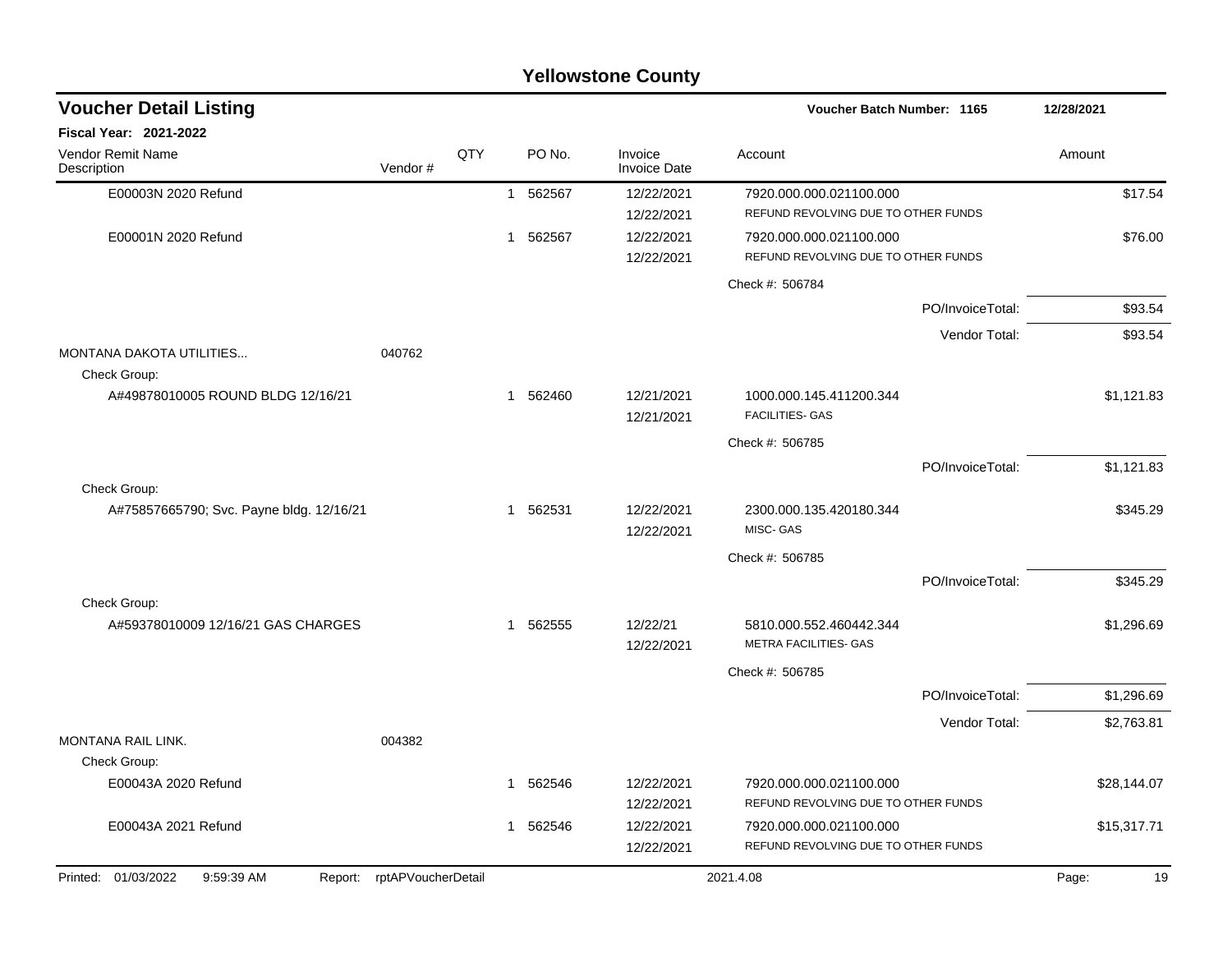| QTY | PO No. | Invoice<br><b>Invoice Date</b>                               | Account                                                                                                      |                                                                                                                                                | Amount                                                                                                                                           |
|-----|--------|--------------------------------------------------------------|--------------------------------------------------------------------------------------------------------------|------------------------------------------------------------------------------------------------------------------------------------------------|--------------------------------------------------------------------------------------------------------------------------------------------------|
|     |        |                                                              |                                                                                                              |                                                                                                                                                |                                                                                                                                                  |
|     |        |                                                              |                                                                                                              |                                                                                                                                                |                                                                                                                                                  |
|     |        |                                                              | Check #: 506786                                                                                              |                                                                                                                                                |                                                                                                                                                  |
|     |        |                                                              |                                                                                                              | PO/InvoiceTotal:                                                                                                                               | \$43,461.78                                                                                                                                      |
|     |        |                                                              |                                                                                                              | Vendor Total:                                                                                                                                  | \$43,461.78                                                                                                                                      |
|     |        |                                                              |                                                                                                              |                                                                                                                                                |                                                                                                                                                  |
|     |        |                                                              |                                                                                                              |                                                                                                                                                |                                                                                                                                                  |
|     |        | 12/21/2021                                                   | ROAD-VEHICLE REPAIRS                                                                                         |                                                                                                                                                | \$51.82                                                                                                                                          |
|     |        |                                                              | Check #: 506787                                                                                              |                                                                                                                                                |                                                                                                                                                  |
|     |        |                                                              |                                                                                                              | PO/InvoiceTotal:                                                                                                                               | \$51.82                                                                                                                                          |
|     |        |                                                              |                                                                                                              | Vendor Total:                                                                                                                                  | \$51.82                                                                                                                                          |
|     |        |                                                              |                                                                                                              |                                                                                                                                                |                                                                                                                                                  |
|     |        |                                                              |                                                                                                              |                                                                                                                                                |                                                                                                                                                  |
|     | 562569 | 12/23/2021                                                   | 5810.000.552.460442.398                                                                                      |                                                                                                                                                | \$60.00                                                                                                                                          |
|     |        |                                                              |                                                                                                              |                                                                                                                                                |                                                                                                                                                  |
|     |        |                                                              |                                                                                                              |                                                                                                                                                | \$1,334.23                                                                                                                                       |
|     |        |                                                              |                                                                                                              |                                                                                                                                                |                                                                                                                                                  |
|     |        |                                                              |                                                                                                              |                                                                                                                                                | \$179.15                                                                                                                                         |
|     |        |                                                              |                                                                                                              |                                                                                                                                                |                                                                                                                                                  |
|     |        |                                                              |                                                                                                              |                                                                                                                                                |                                                                                                                                                  |
|     |        |                                                              |                                                                                                              |                                                                                                                                                | \$1,573.38                                                                                                                                       |
|     |        |                                                              |                                                                                                              | Vendor Total:                                                                                                                                  | \$1,573.38                                                                                                                                       |
|     |        |                                                              |                                                                                                              |                                                                                                                                                |                                                                                                                                                  |
|     |        |                                                              |                                                                                                              |                                                                                                                                                | \$78.00                                                                                                                                          |
|     |        |                                                              | ROAD- OPERATING SUPPLIES                                                                                     |                                                                                                                                                |                                                                                                                                                  |
|     |        |                                                              |                                                                                                              |                                                                                                                                                |                                                                                                                                                  |
|     |        |                                                              |                                                                                                              | PO/InvoiceTotal:                                                                                                                               | \$78.00                                                                                                                                          |
|     |        |                                                              |                                                                                                              |                                                                                                                                                | \$78.00                                                                                                                                          |
|     |        |                                                              |                                                                                                              |                                                                                                                                                |                                                                                                                                                  |
|     |        | 1 562487<br>$\mathbf{1}$<br>1 562569<br>1 562569<br>1 562485 | 12/21/2021<br>12/23/2021<br>12/23/2021<br>12/23/2021<br>12/23/2021<br>12/23/2021<br>12/21/2021<br>12/21/2021 | 2110.000.401.430200.361<br>5811.000.552.460442.369<br>5811.000.552.460442.369<br>Check #: 506788<br>2110.000.401.430200.220<br>Check #: 506789 | METRA FACILITIES- VARIABLE CONTRACT SERVICE<br>FACILITIES- BUILDING REPAIRS<br>FACILITIES- BUILDING REPAIRS<br>PO/InvoiceTotal:<br>Vendor Total: |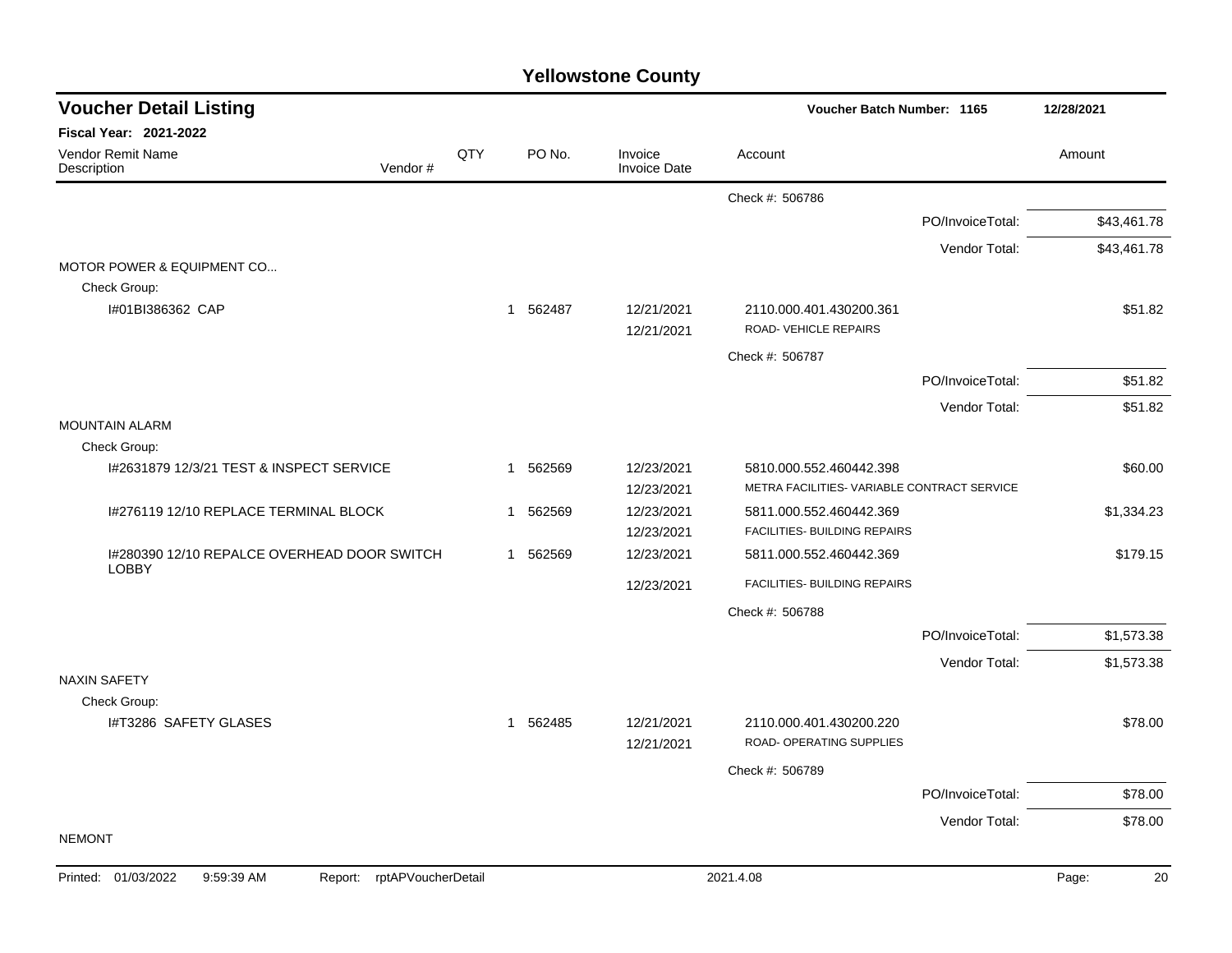|                                              |                    |     |             | <b>Yellowstone County</b>      |                                                                |                  |             |
|----------------------------------------------|--------------------|-----|-------------|--------------------------------|----------------------------------------------------------------|------------------|-------------|
| <b>Voucher Detail Listing</b>                |                    |     |             |                                | Voucher Batch Number: 1165                                     |                  | 12/28/2021  |
| Fiscal Year: 2021-2022                       |                    |     |             |                                |                                                                |                  |             |
| Vendor Remit Name<br>Description             | Vendor#            | QTY | PO No.      | Invoice<br><b>Invoice Date</b> | Account                                                        |                  | Amount      |
| Check Group:                                 |                    |     |             |                                |                                                                |                  |             |
| E00021X 2020 Refund                          |                    |     | 562556<br>1 | 12/22/2021<br>12/22/2021       | 7920.000.000.021100.000<br>REFUND REVOLVING DUE TO OTHER FUNDS |                  | \$467.21    |
| E00021X 2021 Refund                          |                    |     | 562556<br>1 | 12/22/2021<br>12/22/2021       | 7920.000.000.021100.000<br>REFUND REVOLVING DUE TO OTHER FUNDS |                  | \$211.17    |
| E00224A 2020 Refund                          |                    |     | 562556<br>1 | 12/22/2021<br>12/22/2021       | 7920.000.000.021100.000<br>REFUND REVOLVING DUE TO OTHER FUNDS |                  | \$595.34    |
| E00224A 2021 Refund                          |                    |     | 562556<br>1 | 12/22/2021<br>12/22/2021       | 7920.000.000.021100.000<br>REFUND REVOLVING DUE TO OTHER FUNDS |                  | \$191.02    |
|                                              |                    |     |             |                                | Check #: 506790                                                |                  |             |
|                                              |                    |     |             |                                |                                                                | PO/InvoiceTotal: | \$1,464.74  |
|                                              |                    |     |             |                                |                                                                | Vendor Total:    | \$1,464.74  |
| NORTHWESTERN ENERGY<br>Check Group:          | 045035             |     |             |                                |                                                                |                  |             |
| A#0599794-5 YELLOWSTONE RIVER RD &           |                    |     | 562475<br>1 | 12/21/2021                     | 2110.000.401.430260.341                                        |                  | \$12.61     |
| BITTERROOT 12/3/21                           |                    |     |             | 12/21/2021                     | ROAD- ELECTRICITY                                              |                  |             |
|                                              |                    |     |             |                                | Check #: 506791                                                |                  |             |
|                                              |                    |     |             |                                |                                                                | PO/InvoiceTotal: | \$12.61     |
| Check Group:                                 |                    |     |             |                                |                                                                |                  |             |
| A#0219102-1 12-2-21 1200 SHILOH RD           |                    |     | 1 562573    | 12/23/2021<br>12/23/2021       | 2830.000.414.430800.340<br>JUNK VEHICLE- UTILITIES             |                  | \$149.91    |
|                                              |                    |     |             |                                | Check #: 506791                                                |                  |             |
|                                              |                    |     |             |                                |                                                                | PO/InvoiceTotal: | \$149.91    |
|                                              |                    |     |             |                                |                                                                | Vendor Total:    | \$162.52    |
| NORTHWESTERN ENERGY T & D                    |                    |     |             |                                |                                                                |                  |             |
| Check Group:                                 |                    |     |             |                                |                                                                |                  |             |
| E00004G 2020 Refund                          |                    |     | 562558<br>1 | 12/22/2021<br>12/22/2021       | 7920.000.000.021100.000<br>REFUND REVOLVING DUE TO OTHER FUNDS |                  | \$95,532.33 |
| E00004G 2021 Refund                          |                    |     | 562558<br>1 | 12/22/2021                     | 7920.000.000.021100.000                                        |                  | \$382.36    |
|                                              |                    |     |             | 12/22/2021                     | REFUND REVOLVING DUE TO OTHER FUNDS                            |                  |             |
| Printed: 01/03/2022<br>9:59:39 AM<br>Report: | rptAPVoucherDetail |     |             |                                | 2021.4.08                                                      |                  | Page:<br>21 |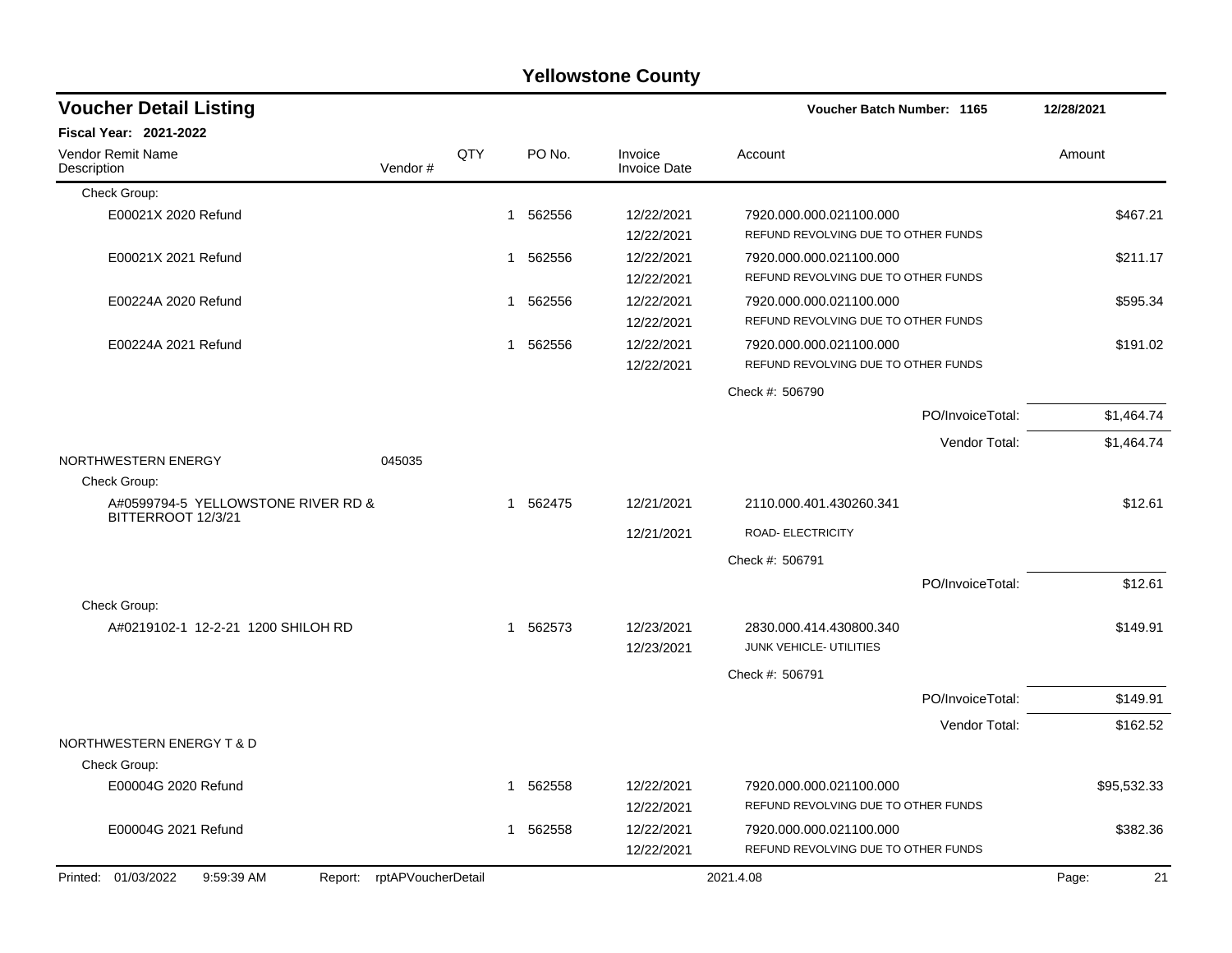|                                                  |                            |     |                        | <b>Yellowstone County</b>      |                                                                 |             |
|--------------------------------------------------|----------------------------|-----|------------------------|--------------------------------|-----------------------------------------------------------------|-------------|
| <b>Voucher Detail Listing</b>                    |                            |     |                        |                                | Voucher Batch Number: 1165                                      | 12/28/2021  |
| Fiscal Year: 2021-2022                           |                            |     |                        |                                |                                                                 |             |
| Vendor Remit Name<br>Description                 | Vendor#                    | QTY | PO No.                 | Invoice<br><b>Invoice Date</b> | Account                                                         | Amount      |
| E00006B 2021 Refund                              |                            |     | 562558<br>1            | 12/22/2021<br>12/22/2021       | 7920.000.000.021100.000<br>REFUND REVOLVING DUE TO OTHER FUNDS  | \$290.49    |
| E0004JJ 2021 Refund                              |                            |     | 562558<br>1            | 12/22/2021<br>12/22/2021       | 7920.000.000.021100.000<br>REFUND REVOLVING DUE TO OTHER FUNDS  | \$631.45    |
|                                                  |                            |     |                        |                                | Check #: 506792                                                 |             |
|                                                  |                            |     |                        |                                | PO/InvoiceTotal:                                                | \$96,836.63 |
|                                                  |                            |     |                        |                                | Vendor Total:                                                   | \$96,836.63 |
| OFFICE DEPOT BUSINESS ACCOUNT<br>Check Group:    |                            |     |                        |                                |                                                                 |             |
| A#976 12/13/21 1099'S                            |                            |     | 562563<br>1.           | 12/22/2021<br>12/22/2021       | 5810.000.558.460442.220<br>METRA ACCOUNTING- OPERATING SUPPLIES | \$17.77     |
| A#976 12/13/21 BINDERS                           |                            |     | 562563<br>$\mathbf{1}$ | 12/22/2021<br>12/22/2021       | 5810.000.558.460442.220<br>METRA ACCOUNTING- OPERATING SUPPLIES | \$32.18     |
|                                                  |                            |     |                        |                                | Check #: 506793                                                 |             |
|                                                  |                            |     |                        |                                | PO/InvoiceTotal:                                                | \$49.95     |
|                                                  |                            |     |                        |                                | Vendor Total:                                                   | \$49.95     |
| PACIFICORP ELECTRIC TRANSMISSION<br>Check Group: |                            |     |                        |                                |                                                                 |             |
| E0162BB 2020 Refund                              |                            |     | 562570<br>1            | 12/22/2021                     | 7920.000.000.021100.000<br>REFUND REVOLVING DUE TO OTHER FUNDS  | \$9,393.10  |
|                                                  |                            |     |                        | 12/22/2021                     | Check #: 506794                                                 |             |
|                                                  |                            |     |                        |                                | PO/InvoiceTotal:                                                | \$9,393.10  |
|                                                  |                            |     |                        |                                | Vendor Total:                                                   | \$9,393.10  |
| PEPSI COLA BOTTLING                              | 004960                     |     |                        |                                |                                                                 |             |
| Check Group:                                     |                            |     |                        |                                |                                                                 |             |
| I#214725 12/16/21 SODA/WATER                     |                            |     | 1 562508               | 12/22/2021<br>12/22/2021       | 5810.000.553.460442.223<br>METRA CONCESSIONS- FOOD              | \$1,092.60  |
|                                                  |                            |     |                        |                                | Check #: 506795                                                 |             |
|                                                  |                            |     |                        |                                | PO/InvoiceTotal:                                                | \$1,092.60  |
|                                                  |                            |     |                        |                                | Vendor Total:                                                   | \$1,092.60  |
| Printed: 01/03/2022<br>9:59:39 AM                | Report: rptAPVoucherDetail |     |                        |                                | 2021.4.08                                                       | 22<br>Page: |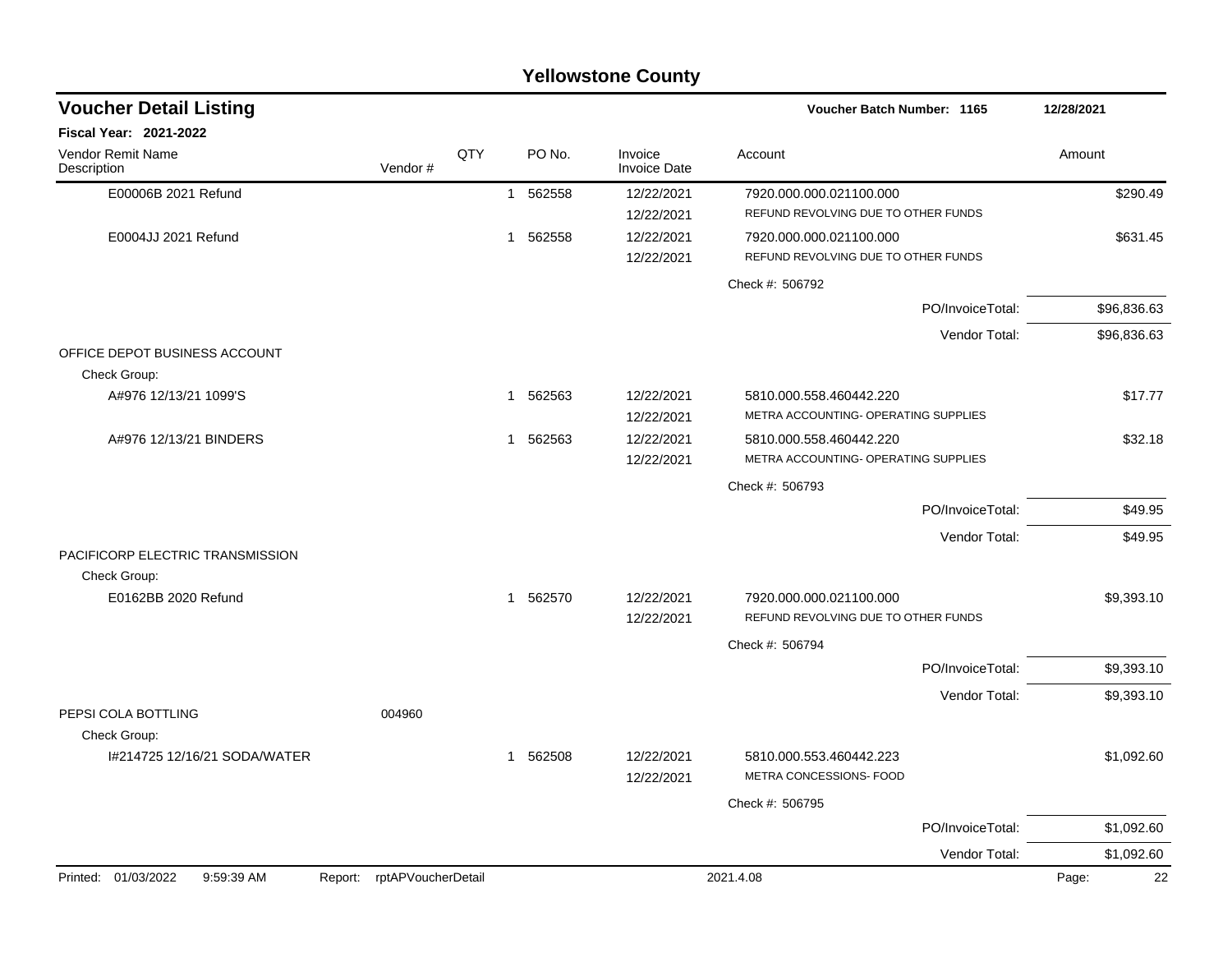| <b>Voucher Detail Listing</b>                                                                          |                    |     |                          |                                |                                                         | Voucher Batch Number: 1165 |             |  |
|--------------------------------------------------------------------------------------------------------|--------------------|-----|--------------------------|--------------------------------|---------------------------------------------------------|----------------------------|-------------|--|
| Fiscal Year: 2021-2022                                                                                 |                    |     |                          |                                |                                                         |                            |             |  |
| Vendor Remit Name<br>Description                                                                       | Vendor#            | QTY | PO No.                   | Invoice<br><b>Invoice Date</b> | Account                                                 |                            | Amount      |  |
| PETER YEGEN JR INC                                                                                     | 006650             |     |                          |                                |                                                         |                            |             |  |
| Check Group:                                                                                           |                    |     |                          |                                |                                                         |                            |             |  |
| A#80043234 New Notary Bond EG; 12/20/21-25                                                             |                    |     | 1 562510                 | 12/22/2021<br>12/22/2021       | 1000.000.100.410100.210<br><b>BOCC- OFFICE SUPPLIES</b> |                            | \$50.00     |  |
|                                                                                                        |                    |     |                          |                                | Check #: 506796                                         |                            |             |  |
|                                                                                                        |                    |     |                          |                                |                                                         | PO/InvoiceTotal:           | \$50.00     |  |
|                                                                                                        |                    |     |                          |                                |                                                         | Vendor Total:              | \$50.00     |  |
| PIERCE, ADRIENNE ANNE                                                                                  |                    |     |                          |                                |                                                         |                            |             |  |
| Check Group:                                                                                           |                    |     |                          |                                |                                                         |                            |             |  |
| <b>Writ DR 18 271</b><br>#21003004 Pierce v. Johnston Ck. #105710 - Hi-Ball<br>Trucking Inc A101-97919 |                    |     | 562523<br>1              | 12/22/2021                     | 7151.000.000.021250.000                                 |                            | \$573.58    |  |
|                                                                                                        |                    |     |                          | 12/22/2021                     | SHERIFF WRITS & NOTICES DUE TO OTHERS                   |                            |             |  |
|                                                                                                        |                    |     |                          |                                | Check #: 506797                                         |                            |             |  |
|                                                                                                        |                    |     |                          |                                |                                                         | PO/InvoiceTotal:           | \$573.58    |  |
|                                                                                                        |                    |     |                          |                                |                                                         | Vendor Total:              | \$573.58    |  |
| PITMAN, DENIS                                                                                          |                    |     |                          |                                |                                                         |                            |             |  |
| Check Group:                                                                                           |                    |     |                          |                                |                                                         |                            |             |  |
| May 2021 Senior Lunches                                                                                |                    |     | $\overline{2}$<br>562494 | 12/21/2021<br>12/21/2021       | 1000.000.199.411800.336<br>MISC- PUBLIC RELATIONS       |                            | \$12.00     |  |
| June 2021 Senior Lunches                                                                               |                    |     | 562494<br>$\overline{2}$ | 12/21/2021                     | 1000.000.199.411800.336                                 |                            | \$16.00     |  |
|                                                                                                        |                    |     |                          | 12/21/2021                     | MISC- PUBLIC RELATIONS                                  |                            |             |  |
| Nov 2021 Senior Lunches                                                                                |                    |     | 2<br>562494              | 12/21/2021                     | 1000.000.199.411800.336                                 |                            | \$24.00     |  |
|                                                                                                        |                    |     |                          | 12/21/2021                     | MISC- PUBLIC RELATIONS                                  |                            |             |  |
|                                                                                                        |                    |     |                          |                                | Check #: 506798                                         |                            |             |  |
|                                                                                                        |                    |     |                          |                                |                                                         | PO/InvoiceTotal:           | \$52.00     |  |
|                                                                                                        |                    |     |                          |                                |                                                         | Vendor Total:              | \$52.00     |  |
| POWERPLAN OIB                                                                                          | 045339             |     |                          |                                |                                                         |                            |             |  |
| Check Group:                                                                                           |                    |     |                          |                                |                                                         |                            |             |  |
| I#P8672812 INSERTS                                                                                     |                    |     | 562466<br>1              | 12/21/2021<br>12/21/2021       | 2110.000.401.430200.361<br>ROAD- VEHICLE REPAIRS        |                            | \$1,691.37  |  |
| Printed: 01/03/2022<br>9:59:39 AM<br>Report:                                                           | rptAPVoucherDetail |     |                          |                                | 2021.4.08                                               |                            | Page:<br>23 |  |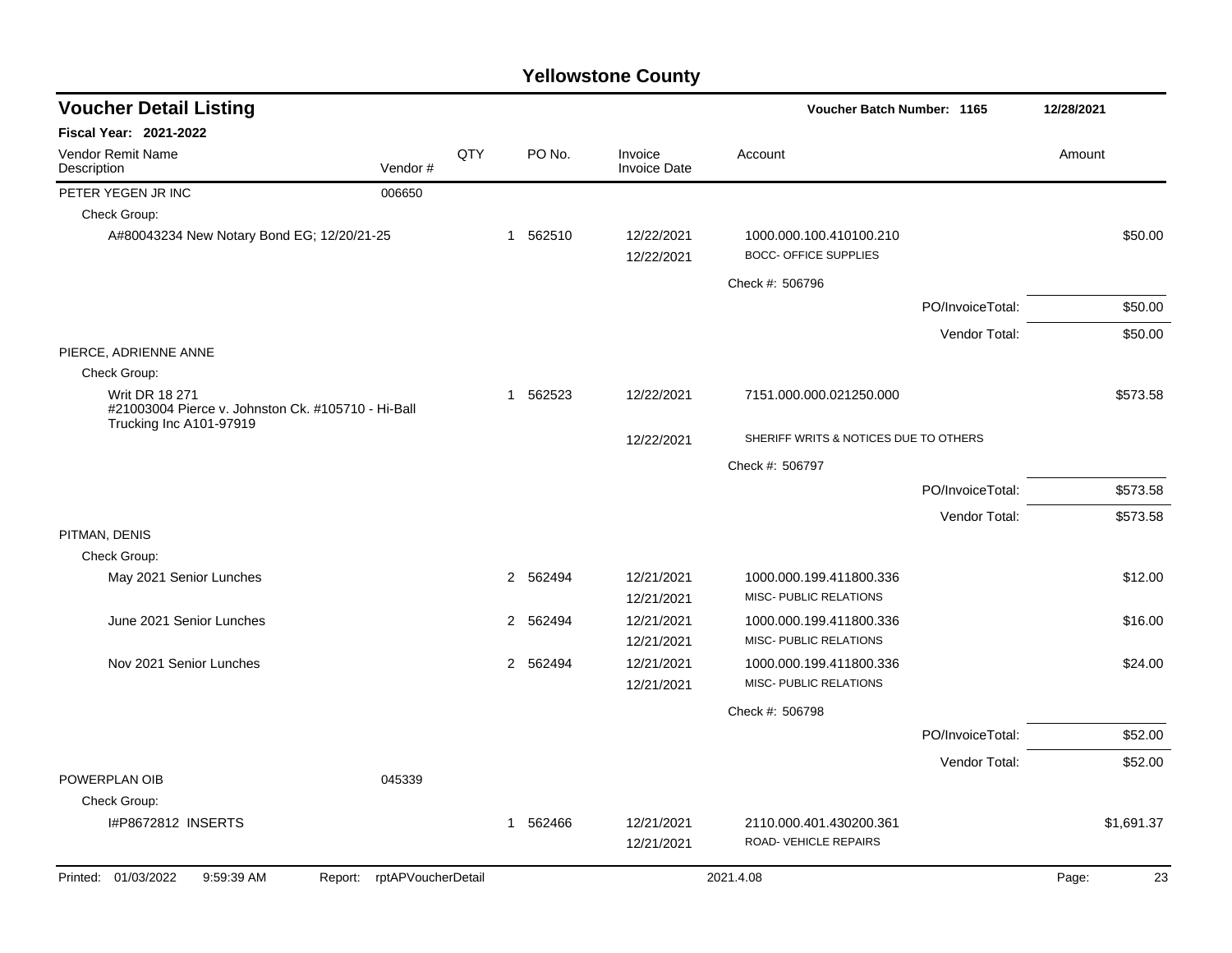|                                              |                    |            |              |          | <b>I GILOWSLUTE COUTLY</b>     |                                  |                  |             |
|----------------------------------------------|--------------------|------------|--------------|----------|--------------------------------|----------------------------------|------------------|-------------|
| <b>Voucher Detail Listing</b>                |                    |            |              |          |                                | Voucher Batch Number: 1165       |                  | 12/28/2021  |
| <b>Fiscal Year: 2021-2022</b>                |                    |            |              |          |                                |                                  |                  |             |
| Vendor Remit Name<br>Description             | Vendor#            | <b>OTY</b> |              | PO No.   | Invoice<br><b>Invoice Date</b> | Account                          |                  | Amount      |
| I#P8680812 PINION SHA & SEAL                 |                    |            | $\mathbf{1}$ | 562466   | 12/21/2021                     | 2110.000.401.430200.361          |                  | \$2,631.19  |
|                                              |                    |            |              |          | 12/21/2021                     | ROAD-VEHICLE REPAIRS             |                  |             |
| I#P8664012 WGP SPECDIAL                      |                    |            | $\mathbf{1}$ | 562466   | 12/21/2021                     | 2110.000.401.430200.361          |                  | \$448.04    |
|                                              |                    |            |              |          | 12/21/2021                     | ROAD-VEHICLE REPAIRS             |                  |             |
| I#P8519412 CYLINDER                          |                    |            | 1            | 562466   | 12/21/2021                     | 2110.000.401.430200.361          |                  | \$3,173.01  |
|                                              |                    |            |              |          | 12/21/2021                     | ROAD-VEHICLE REPAIRS             |                  |             |
| I#P8528612 ADAPTER                           |                    |            | 1            | 562466   | 12/21/2021                     | 2110.000.401.430200.361          |                  | \$15.58     |
|                                              |                    |            |              |          | 12/21/2021                     | ROAD-VEHICLE REPAIRS             |                  |             |
| I#P8683912 PLOW BOLTS                        |                    |            |              | 1 562466 | 12/21/2021                     | 2110.000.401.430200.361          |                  | \$122.50    |
|                                              |                    |            |              |          | 12/21/2021                     | ROAD-VEHICLE REPAIRS             |                  |             |
|                                              |                    |            |              |          |                                | Check #: 506799                  |                  |             |
|                                              |                    |            |              |          |                                |                                  | PO/InvoiceTotal: | \$8,081.69  |
|                                              |                    |            |              |          |                                |                                  | Vendor Total:    | \$8,081.69  |
| PUBLIC UTILITIES                             | 005150             |            |              |          |                                |                                  |                  |             |
| Check Group:                                 |                    |            |              |          |                                |                                  |                  |             |
| A#111177 NOV WATER & SEWER 12/16/21          |                    |            |              | 1 562547 | 12/22/2021                     | 5810.000.552.460442.342          |                  | \$4,323.84  |
|                                              |                    |            |              |          | 12/22/2021                     | METRA FACILITIES- WATER/LANDFILL |                  |             |
|                                              |                    |            |              |          |                                | Check #: 506800                  |                  |             |
|                                              |                    |            |              |          |                                |                                  | PO/InvoiceTotal: | \$4,323.84  |
|                                              |                    |            |              |          |                                |                                  | Vendor Total:    | \$4,323.84  |
| <b>REDD'S PRINTS &amp; SIGNS INC</b>         |                    |            |              |          |                                |                                  |                  |             |
| Check Group:                                 |                    |            |              |          |                                |                                  |                  |             |
| 1#31729 ZIMMERMAN PARK SIGNS                 |                    |            |              | 2 562427 | 12/20/2021                     | 2210.000.405.460430.399          |                  | \$60.00     |
|                                              |                    |            |              |          | 12/20/2021                     | PARKS- OTHER CONTRACT SERVICES   |                  |             |
|                                              |                    |            |              |          |                                | Check #: 506801                  |                  |             |
|                                              |                    |            |              |          |                                |                                  | PO/InvoiceTotal: | \$60.00     |
| Check Group:                                 |                    |            |              |          |                                |                                  |                  |             |
| 1#31740 ZIMMERMAN PARK SIGNS                 |                    |            | 1            | 562535   | 12/22/2021                     | 2210.000.405.460430.399          |                  | \$278.44    |
|                                              |                    |            |              |          | 12/22/2021                     | PARKS- OTHER CONTRACT SERVICES   |                  |             |
|                                              |                    |            |              |          |                                | Check #: 506801                  |                  |             |
|                                              |                    |            |              |          |                                |                                  |                  |             |
| Printed: 01/03/2022<br>9:59:39 AM<br>Report: | rptAPVoucherDetail |            |              |          |                                | 2021.4.08                        |                  | Page:<br>24 |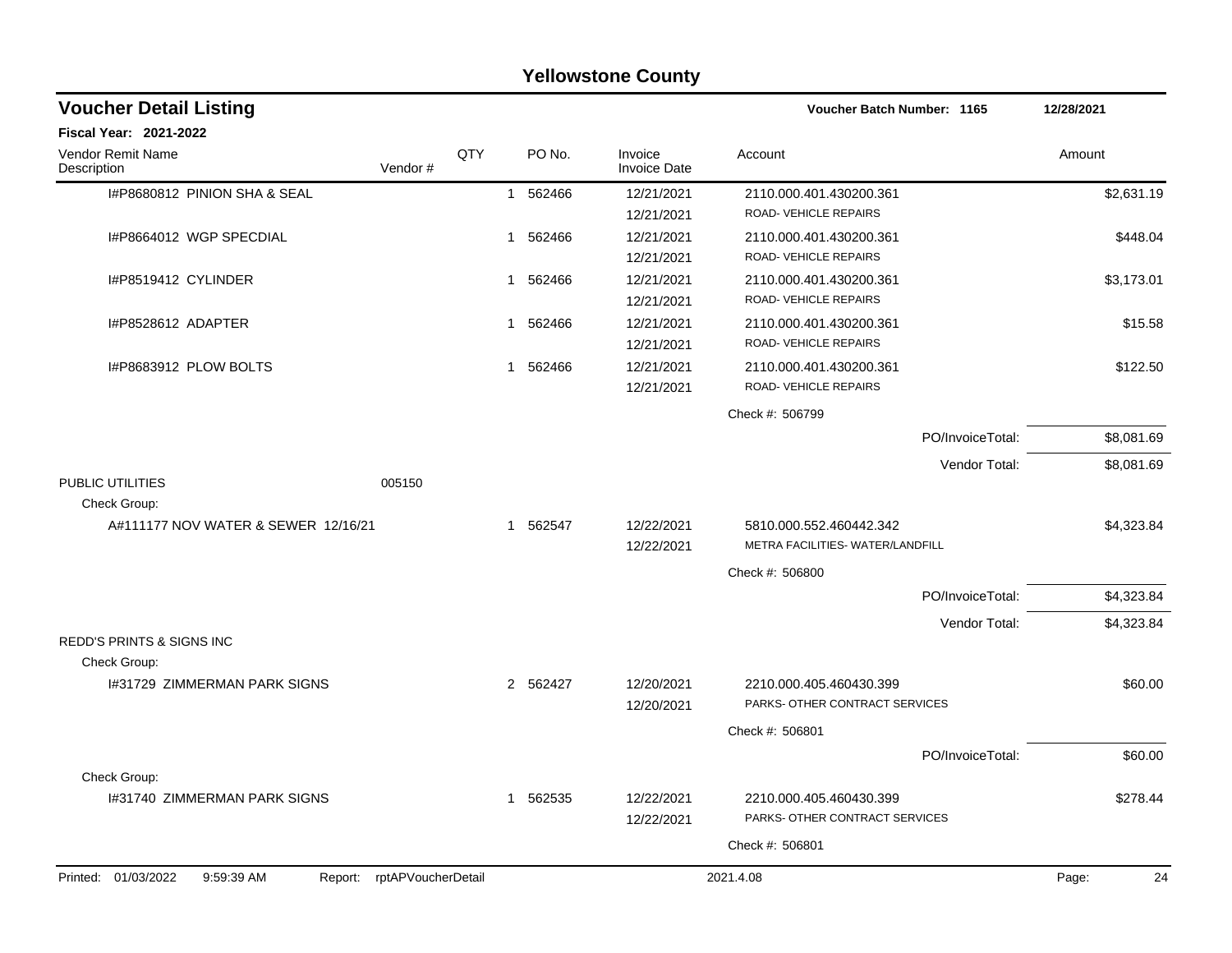| <b>Voucher Detail Listing</b>                                      |     |              |                                | Voucher Batch Number: 1165      |                  | 12/28/2021  |
|--------------------------------------------------------------------|-----|--------------|--------------------------------|---------------------------------|------------------|-------------|
| <b>Fiscal Year: 2021-2022</b>                                      |     |              |                                |                                 |                  |             |
| Vendor Remit Name<br>Vendor #<br>Description                       | QTY | PO No.       | Invoice<br><b>Invoice Date</b> | Account                         |                  | Amount      |
|                                                                    |     |              |                                |                                 | PO/InvoiceTotal: | \$278.44    |
|                                                                    |     |              |                                |                                 | Vendor Total:    | \$338.44    |
| RICKETT, DANIEL                                                    |     |              |                                |                                 |                  |             |
| Check Group:                                                       |     |              | 12/21/2021                     |                                 |                  |             |
| I#PER DIEM TASER TRAINING WINNER, SD<br>1/2-1/4/2022 D.R.          |     | 1 562477     |                                | 2300.000.136.420200.370         |                  | \$114.00    |
|                                                                    |     |              | 12/21/2021                     | DETENTION- TRAVEL               |                  |             |
|                                                                    |     |              |                                | Check #: 506802                 |                  |             |
|                                                                    |     |              |                                |                                 | PO/InvoiceTotal: | \$114.00    |
|                                                                    |     |              |                                |                                 | Vendor Total:    | \$114.00    |
| SAYE, PAULA<br>Check Group:                                        |     |              |                                |                                 |                  |             |
| 12/3/2021; Pro Tem Services for Judge Carter - 1/2 Day             |     | 1 562500     | 12/21/2021                     | 1000.000.121.410340.357         |                  | \$200.00    |
|                                                                    |     |              | 12/21/2021                     | JP- OTHER PROFESSIONAL SERVICES |                  |             |
|                                                                    |     |              |                                | Check #: 506803                 |                  |             |
|                                                                    |     |              |                                |                                 | PO/InvoiceTotal: | \$200.00    |
| Check Group:                                                       |     |              |                                |                                 |                  |             |
| 12/21/2021; Pro Tem Services for Judge Carter - 1/2 Day            |     | 1 562522     | 12/22/2021                     | 1000.000.121.410340.357         |                  | \$200.00    |
|                                                                    |     |              | 12/22/2021                     | JP- OTHER PROFESSIONAL SERVICES |                  |             |
|                                                                    |     |              |                                | Check #: 506803                 |                  |             |
|                                                                    |     |              |                                |                                 | PO/InvoiceTotal: | \$200.00    |
| SHIPTON'S BIG R INC                                                |     |              |                                |                                 | Vendor Total:    | \$400.00    |
| Check Group:                                                       |     |              |                                |                                 |                  |             |
| I#137/A CHAIN SAW, FILE, HANDLE                                    |     | 562493<br>-1 | 12/21/2021                     | 2110.000.401.430200.361         |                  | \$61.14     |
|                                                                    |     |              | 12/21/2021                     | ROAD- VEHICLE REPAIRS           |                  |             |
|                                                                    |     |              |                                | Check #: 506804                 |                  |             |
|                                                                    |     |              |                                |                                 | PO/InvoiceTotal: | \$61.14     |
|                                                                    |     |              |                                |                                 | Vendor Total:    | \$61.14     |
| SHOP SPECIALITIES LLC                                              |     |              |                                |                                 |                  |             |
| Printed: 01/03/2022<br>9:59:39 AM<br>rptAPVoucherDetail<br>Report: |     |              |                                | 2021.4.08                       |                  | Page:<br>25 |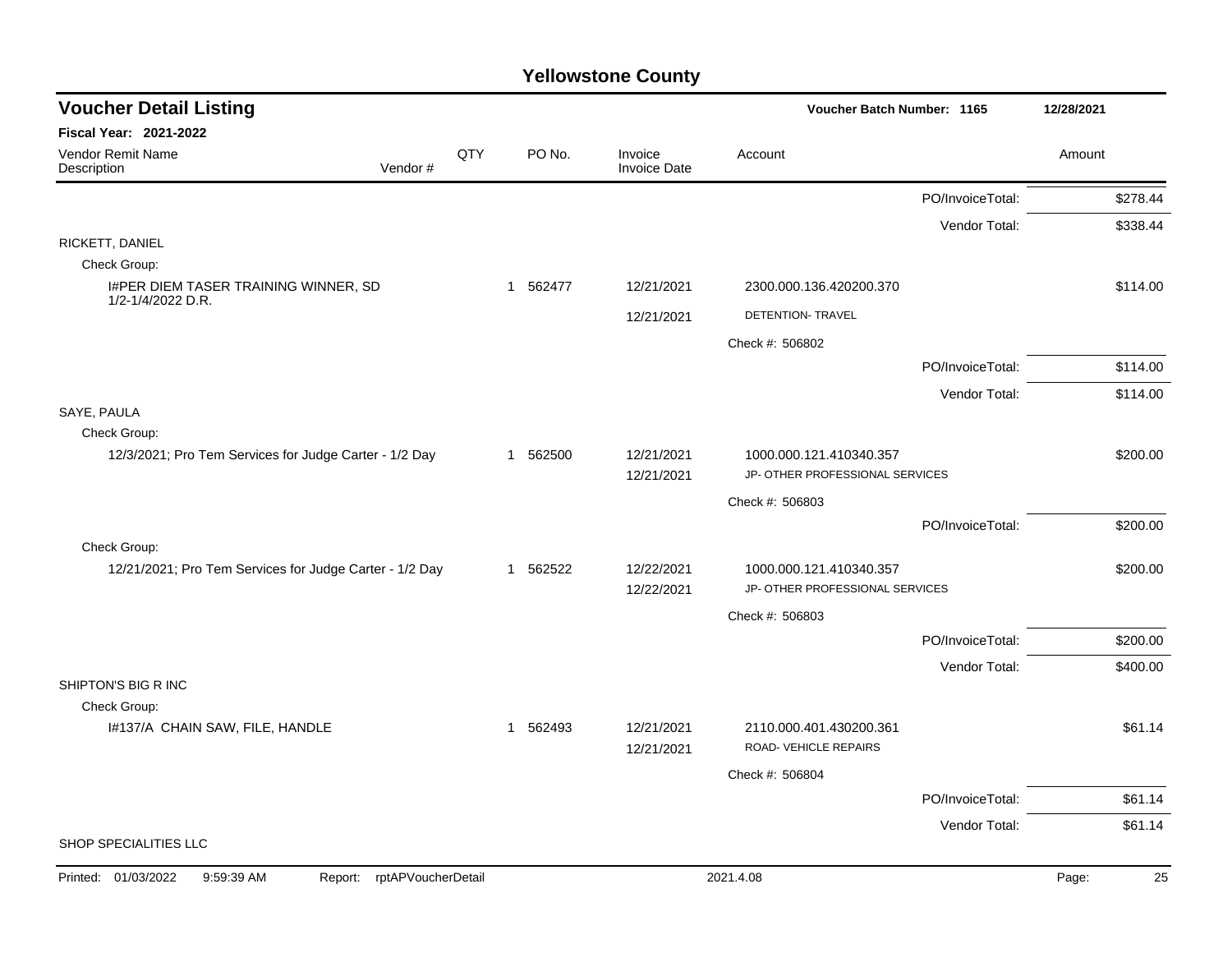|                                                                 |         |     |              |          | <b>Yellowstone County</b>      |                                                                  |                  |            |          |
|-----------------------------------------------------------------|---------|-----|--------------|----------|--------------------------------|------------------------------------------------------------------|------------------|------------|----------|
| <b>Voucher Detail Listing</b>                                   |         |     |              |          |                                | Voucher Batch Number: 1165                                       |                  | 12/28/2021 |          |
| <b>Fiscal Year: 2021-2022</b>                                   |         |     |              |          |                                |                                                                  |                  |            |          |
| Vendor Remit Name<br>Description                                | Vendor# | QTY |              | PO No.   | Invoice<br><b>Invoice Date</b> | Account                                                          |                  | Amount     |          |
| Check Group:                                                    |         |     |              |          |                                |                                                                  |                  |            |          |
| I#dm2076985 12/17/21 HEATER REPAIR                              |         |     | $\mathbf 1$  | 562575   | 12/23/2021<br>12/23/2021       | 2830.000.414.430800.230<br>JUNK VEHICLE- REPAIR & MAINT SUPPLIES |                  |            | \$161.36 |
|                                                                 |         |     |              |          |                                | Check #: 506805                                                  |                  |            |          |
|                                                                 |         |     |              |          |                                |                                                                  | PO/InvoiceTotal: |            | \$161.36 |
|                                                                 |         |     |              |          |                                |                                                                  | Vendor Total:    |            | \$161.36 |
| ST OF MT MISC TAX DIV<br>Check Group:                           | 011099  |     |              |          |                                |                                                                  |                  |            |          |
| I#1530 2021 STRIPING 1% CONTRACTOR TAX<br><b>STREAMLINE</b>     |         |     | $\mathbf{1}$ | 562529   | 12/22/2021                     | 2110.000.401.430200.399                                          |                  |            | \$397.84 |
|                                                                 |         |     |              |          | 12/22/2021                     | ROAD- OTHER CONTRACT SERVICES                                    |                  |            |          |
|                                                                 |         |     |              |          |                                | Check #: 506806                                                  |                  |            |          |
|                                                                 |         |     |              |          |                                |                                                                  | PO/InvoiceTotal: |            | \$397.84 |
|                                                                 |         |     |              |          |                                |                                                                  | Vendor Total:    |            | \$397.84 |
| STARPLEX CORPORATION                                            | 042999  |     |              |          |                                |                                                                  |                  |            |          |
| Check Group:<br>I#607554 12/18/21 VIP PARKING LOT - CHASE HAWKS |         |     |              | 1 562513 | 12/22/2021                     | 5810.000.554.460443.398                                          |                  |            | \$121.44 |
| <b>RODEO</b>                                                    |         |     |              |          |                                | N PARKING LOT- SECURITY                                          |                  |            |          |
|                                                                 |         |     |              |          | 12/22/2021                     |                                                                  |                  |            |          |
|                                                                 |         |     |              |          |                                | Check #: 506807                                                  |                  |            |          |
|                                                                 |         |     |              |          |                                |                                                                  | PO/InvoiceTotal: |            | \$121.44 |
| STELLAR INDUSTRIAL SUPPLY INC                                   |         |     |              |          |                                |                                                                  | Vendor Total:    |            | \$121.44 |
| Check Group:                                                    |         |     |              |          |                                |                                                                  |                  |            |          |
| I#4364519 STAINLESS                                             |         |     | $\mathbf{1}$ | 562491   | 12/21/2021<br>12/21/2021       | 2110.000.401.430200.361<br>ROAD-VEHICLE REPAIRS                  |                  |            | \$353.54 |
|                                                                 |         |     |              |          |                                | Check #: 506808                                                  |                  |            |          |
|                                                                 |         |     |              |          |                                |                                                                  | PO/InvoiceTotal: |            | \$353.54 |
|                                                                 |         |     |              |          |                                |                                                                  | Vendor Total:    |            | \$353.54 |
| STERLING COMPUTERS CORPORATION<br>Check Group:                  |         |     |              |          |                                |                                                                  |                  |            |          |

#### Printed: 01/03/2022 9:59:39 AM Report: rptAPVoucherDetail 2021.4.08 2021.4.08 Page: 26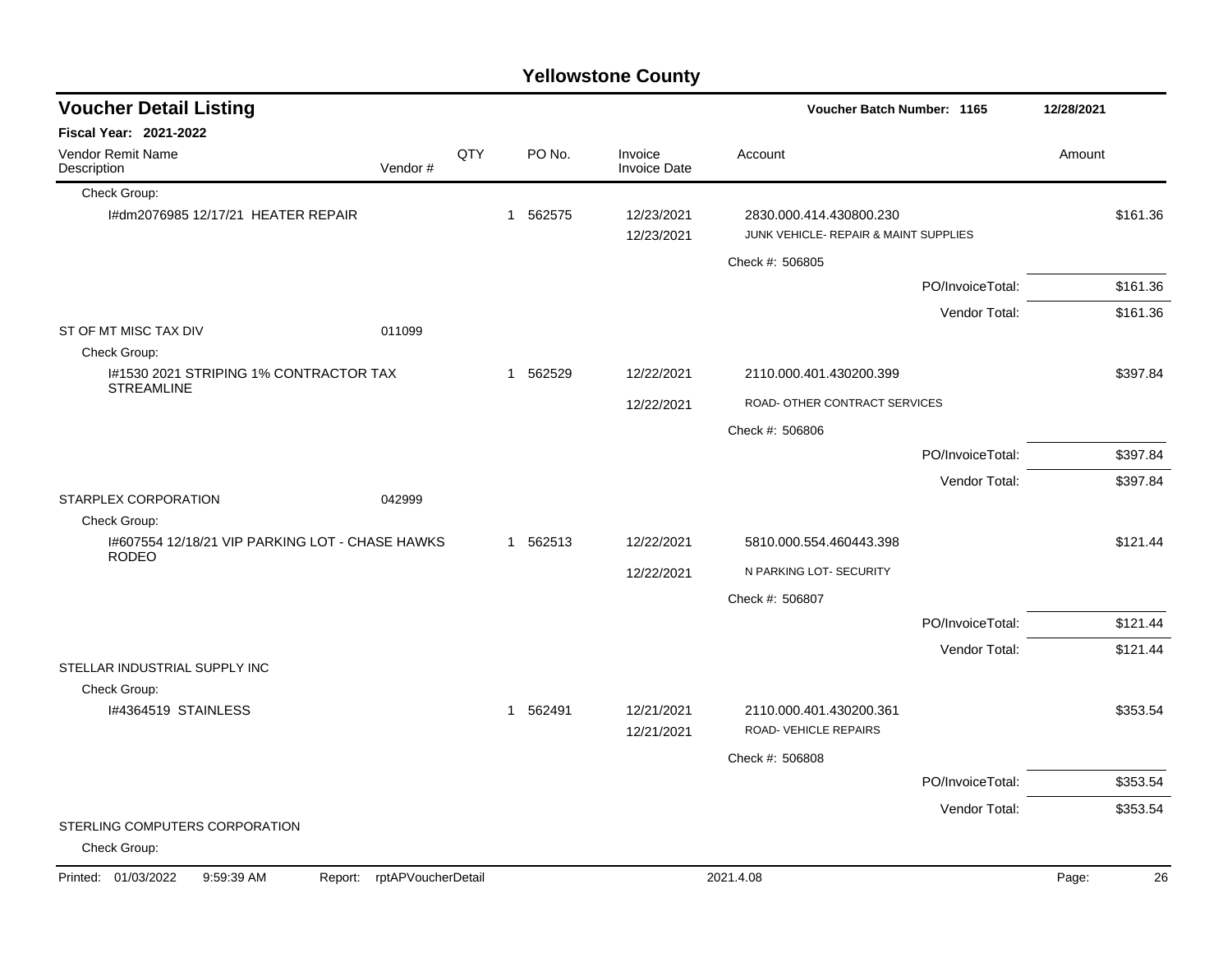| <b>Voucher Detail Listing</b>                                         |                            |     |              |          |                                | Voucher Batch Number: 1165                         |                  | 12/28/2021  |
|-----------------------------------------------------------------------|----------------------------|-----|--------------|----------|--------------------------------|----------------------------------------------------|------------------|-------------|
| Fiscal Year: 2021-2022                                                |                            |     |              |          |                                |                                                    |                  |             |
| Vendor Remit Name<br>Description                                      | Vendor#                    | QTY |              | PO No.   | Invoice<br><b>Invoice Date</b> | Account                                            |                  | Amount      |
| I# 0113207; Extend Service ProSupport NBD -Dell R630<br>to 02/05/2023 |                            |     | $\mathbf{1}$ | 562490   | 12/21/2021                     | 6060.000.608.500800.368                            |                  | \$643.10    |
|                                                                       |                            |     |              |          | 12/21/2021                     | TECHNOLOGY- SOFTWARE/HARDWARE MAINT                |                  |             |
|                                                                       |                            |     |              |          |                                | Check #: 506809                                    |                  |             |
|                                                                       |                            |     |              |          |                                |                                                    | PO/InvoiceTotal: | \$643.10    |
|                                                                       |                            |     |              |          |                                |                                                    | Vendor Total:    | \$643.10    |
| STREAMLINE MARKINGS INC                                               |                            |     |              |          |                                |                                                    |                  |             |
| Check Group:                                                          |                            |     |              |          |                                |                                                    |                  |             |
| I#1530 2021 STRIPING 1% CONTRACTOR TAX<br><b>STREAMLINE</b>           |                            |     |              | 1 562483 | 12/22/2021                     | 2110.000.401.430200.399                            |                  | (\$397.84)  |
|                                                                       |                            |     |              |          | 12/22/2021                     | ROAD- OTHER CONTRACT SERVICES                      |                  |             |
| I#1530 STRIPING                                                       |                            |     | $\mathbf{1}$ | 562483   | 12/22/2021                     | 2110.000.401.430200.399                            |                  | \$39,784.44 |
|                                                                       |                            |     |              |          | 12/22/2021                     | ROAD- OTHER CONTRACT SERVICES                      |                  |             |
|                                                                       |                            |     |              |          |                                | Check #: 506810                                    |                  |             |
|                                                                       |                            |     |              |          |                                |                                                    | PO/InvoiceTotal: | \$39,386.60 |
|                                                                       |                            |     |              |          |                                |                                                    | Vendor Total:    | \$39,386.60 |
| SVEE, RODNEY                                                          |                            |     |              |          |                                |                                                    |                  |             |
| Check Group:                                                          |                            |     |              |          |                                |                                                    |                  |             |
| Jan 2022 - Professional Contract Rodney Svee                          |                            |     | $\mathbf{1}$ | 562520   | 12/22/2021                     | 1000.000.113.410540.398                            |                  | \$1,000.00  |
|                                                                       |                            |     |              |          | 12/22/2021                     | TREASURER-VARIABLE CONTRACT SERVICE                |                  |             |
|                                                                       |                            |     |              |          |                                | Check #: 506811                                    |                  |             |
|                                                                       |                            |     |              |          |                                |                                                    | PO/InvoiceTotal: | \$1,000.00  |
|                                                                       |                            |     |              |          |                                |                                                    | Vendor Total:    | \$1,000.00  |
| SYSCO FOOD SERVICES OF MT                                             | 002390                     |     |              |          |                                |                                                    |                  |             |
| Check Group:                                                          |                            |     | 1            |          |                                |                                                    |                  |             |
| I#343569243 12/15/21 FOOD                                             |                            |     |              | 562507   | 12/22/2021                     | 5810.000.553.460442.223<br>METRA CONCESSIONS- FOOD |                  | \$929.51    |
|                                                                       |                            |     |              |          | 12/22/2021                     |                                                    |                  |             |
| I#343571047 12/17/21 FOOD                                             |                            |     |              | 1 562507 | 12/22/2021                     | 5810.000.553.460442.223                            |                  | \$187.50    |
|                                                                       |                            |     |              |          | 12/22/2021                     | METRA CONCESSIONS- FOOD                            |                  |             |
|                                                                       |                            |     |              |          |                                | Check #: 506812                                    |                  |             |
|                                                                       |                            |     |              |          |                                |                                                    | PO/InvoiceTotal: | \$1,117.01  |
| Printed: 01/03/2022<br>9:59:39 AM                                     | Report: rptAPVoucherDetail |     |              |          |                                | 2021.4.08                                          |                  | 27<br>Page: |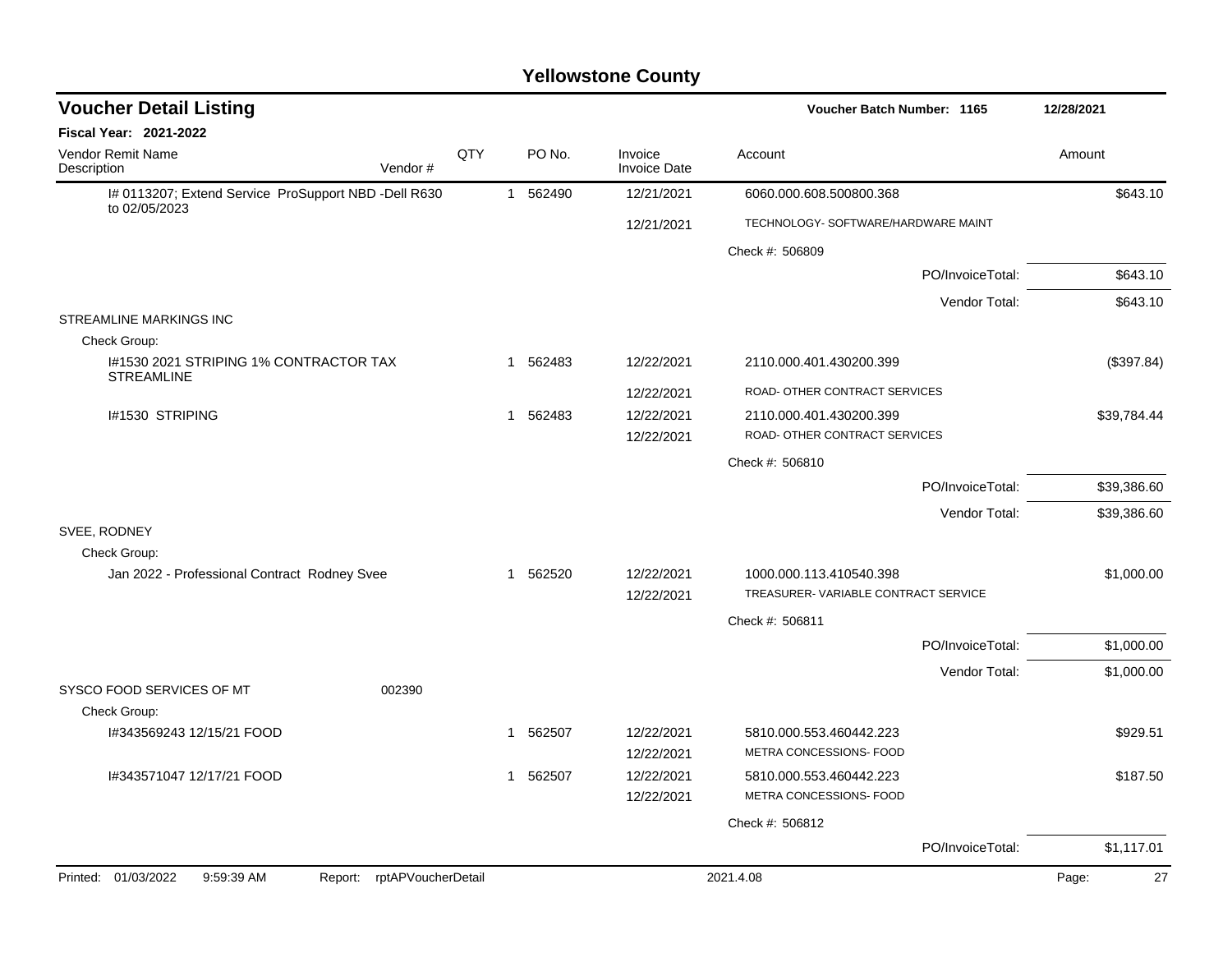| <b>Voucher Detail Listing</b>                    |                               |     |                        |                                | Voucher Batch Number: 1165                                     |                  | 12/28/2021  |
|--------------------------------------------------|-------------------------------|-----|------------------------|--------------------------------|----------------------------------------------------------------|------------------|-------------|
| Fiscal Year: 2021-2022                           |                               |     |                        |                                |                                                                |                  |             |
| Vendor Remit Name<br>Description                 | Vendor#                       | QTY | PO No.                 | Invoice<br><b>Invoice Date</b> | Account                                                        |                  | Amount      |
|                                                  |                               |     |                        |                                |                                                                | Vendor Total:    | \$1,117.01  |
| THOMSON REUTERS WEST<br>Check Group:             | 048071                        |     |                        |                                |                                                                |                  |             |
| Invoice 845427032 November Criminal Division     |                               |     | 1 562505               | 12/22/2021<br>12/22/2021       | 2301.000.122.411100.537<br>ATTORNEY- LEGAL RESEARCH SERVICES   |                  | \$2,071.03  |
| Invoice 845427032 November Civil Division        |                               |     | 562505<br>$\mathbf{1}$ | 12/22/2021<br>12/22/2021       | 2190.000.429.510333.537<br>INSUR ADMIN- LEGAL RESEARCH         |                  | \$318.62    |
| Invoice 845427033 November CLEAR access          |                               |     | 562505<br>$\mathbf{1}$ | 12/22/2021<br>12/22/2021       | 2301.000.122.411100.537<br>ATTORNEY- LEGAL RESEARCH SERVICES   |                  | \$336.41    |
|                                                  |                               |     |                        |                                | Check #: 506813                                                |                  |             |
|                                                  |                               |     |                        |                                |                                                                | PO/InvoiceTotal: | \$2,726.06  |
|                                                  |                               |     |                        |                                |                                                                | Vendor Total:    | \$2,726.06  |
| THUESEN SPRINKLERS & LANDSCAPE<br>Check Group:   |                               |     |                        |                                |                                                                |                  |             |
| I#2796,12/09/21, SNOW PLOW                       |                               |     | 1 562496               | 12/21/2021<br>12/21/2021       | 2642.000.000.430200.362<br>RSID 720M ROAD MAINT & REPAIRS      |                  | \$218.75    |
|                                                  |                               |     |                        |                                | Check #: 506814                                                |                  |             |
|                                                  |                               |     |                        |                                |                                                                | PO/InvoiceTotal: | \$218.75    |
|                                                  |                               |     |                        |                                |                                                                | Vendor Total:    | \$218.75    |
| <b>TITAN MACHINERY</b><br>Check Group:           |                               |     |                        |                                |                                                                |                  |             |
| I#16438850 GP BULLET TOOTH ROCK AUGER            |                               |     | 1 562482               | 12/21/2021<br>12/21/2021       | 2110.000.401.430200.361<br>ROAD- VEHICLE REPAIRS               |                  | \$253.68    |
|                                                  |                               |     |                        |                                | Check #: 506815                                                |                  |             |
|                                                  |                               |     |                        |                                |                                                                | PO/InvoiceTotal: | \$253.68    |
|                                                  |                               |     |                        |                                |                                                                | Vendor Total:    | \$253.68    |
| TORSKE, JAMES<br>Check Group:                    | 046348                        |     |                        |                                |                                                                |                  |             |
| I#2021-362 PROF SVCS Review MT Statutes 11/22/21 |                               |     | 1 562574               | 12/23/2021<br>12/23/2021       | 7283.000.735.430550.362<br>VICTORY IRRIGATION- MAINT & REPAIRS |                  | \$400.00    |
| Printed: 01/03/2022<br>9:59:39 AM                | rptAPVoucherDetail<br>Report: |     |                        |                                | 2021.4.08                                                      |                  | 28<br>Page: |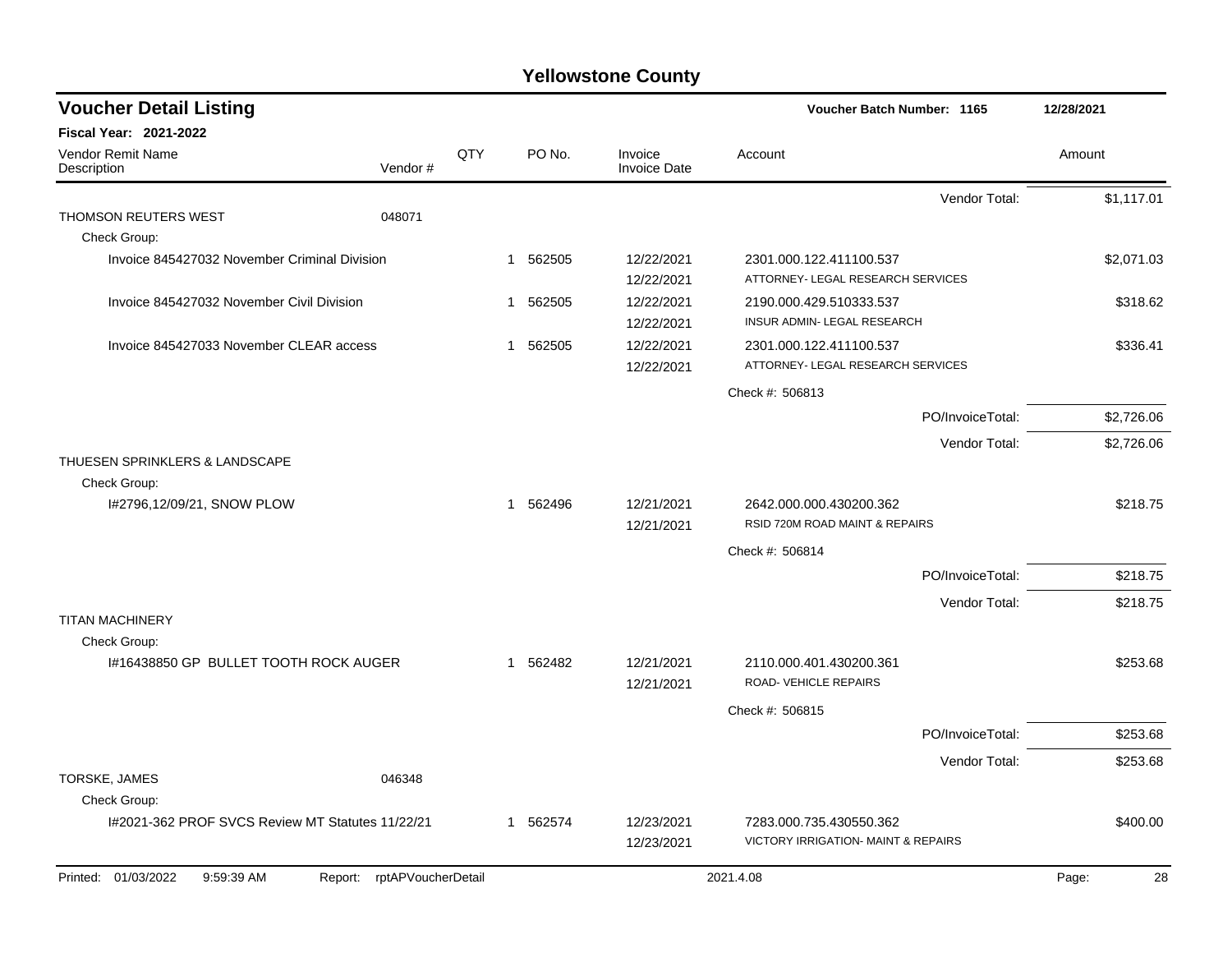#### I#2021-362 PROF SVCS Review & Prep 11/23/21 1 562574 12/23/2021 1 7283.000.735.430550.362 \$300.00 12/23/2021 VICTORY IRRIGATION- MAINT & REPAIRS I#2021-362 PROF SVCS Final Prep 11/24/21 1 562574 12/23/2021 7283.000.735.430550.362 \$300.00 12/23/2021 VICTORY IRRIGATION- MAINT & REPAIRS I#2021-362 PROF SVCS Extended conf calls 11/29/21 1 562574 12/23/2021 7283.000.735.430550.362 \$300.00 12/23/2021 VICTORY IRRIGATION- MAINT & REPAIRS Check #: 506816 PO/InvoiceTotal: \$1,300.00 Vendor Total: \$1,300.00 TOWN & COUNTRY SUPPLY 003930 Check Group: I#422914 A#981136 11/17/21 GAS 1 562572 12/23/2021 2830.000.414.430800.231 \$859.15 12/23/2021 JUNK VEHICLE- GAS/OIL/GREASE Check #: 506817 PO/InvoiceTotal: \$859.15 Vendor Total: \$859.15 UNIVERSAL AWARDS 006170 Check Group: I#262717 12/16/21 ID BADGE 1 562509 12/22/2021 5810.000.554.460442.220 \$10.50 12/22/2021 METRA EVENTS- OPERATING SUPPLIES Check #: 506818 PO/InvoiceTotal: \$10.50 Check Group: I#262690 12/17 NAME BADGE B DUTCHER ADVISORY BOARD 1 562548 12/22/21 5810.000.551.460442.220 \$10.50 12/22/2021 METRA ADMIN- OPERATING SUPPLIES Check #: 506818 PO/InvoiceTotal: \$10.50 Vendor Total: \$21.00 VALDEZ, JASON 042595 **Voucher Batch Number: Yellowstone County** Vendor Remit Name **Description Voucher Detail Listing Fiscal Year: 2021-2022 1165 12/28/2021** PO No. Invoice Account Amount Amount Amount Amount Vendor # **QTY** Invoice Date Printed: 01/03/2022 9:59:39 AM Report: rptAPVoucherDetail 2021.4.08 Page: 29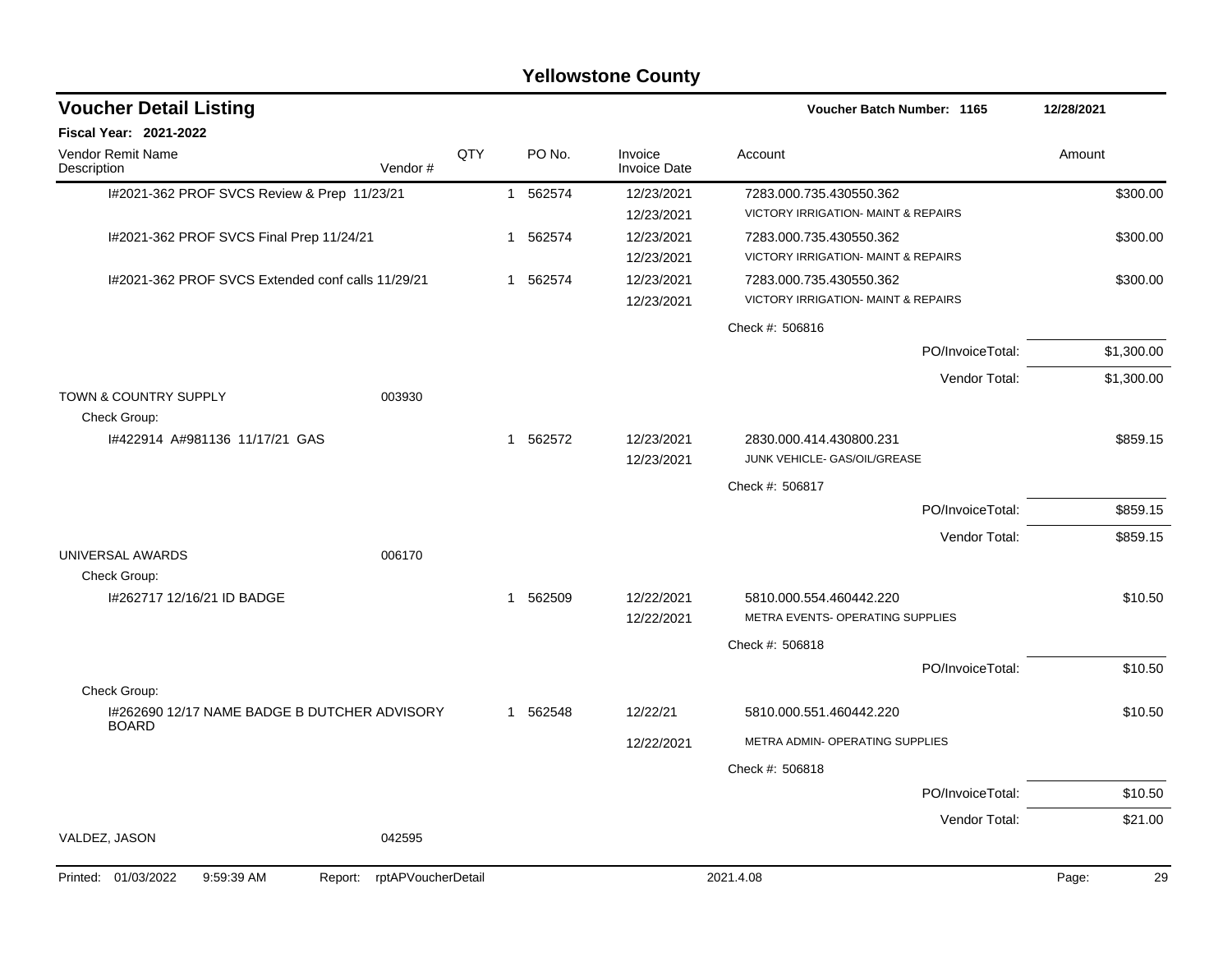# **Voucher Batch Number: Yellowstone County** QTY

| Fiscal Year: 2021-2022                                                                 |         |     |                       |                          |                                              |                  |          |
|----------------------------------------------------------------------------------------|---------|-----|-----------------------|--------------------------|----------------------------------------------|------------------|----------|
| <b>Vendor Remit Name</b><br>Description                                                | Vendor# | QTY | PO No.                | Invoice<br>Invoice Date  | Account                                      |                  | Amount   |
| Check Group:                                                                           |         |     |                       |                          |                                              |                  |          |
| PER DIEM AELE CONF LAS VEGAS 1/23-27/2022 J.V.                                         |         |     | 1 562457              | 12/21/2021<br>12/21/2021 | 2300.000.136.420200.370<br>DETENTION- TRAVEL |                  | \$181.00 |
|                                                                                        |         |     |                       |                          | Check #: 506819                              |                  |          |
|                                                                                        |         |     |                       |                          |                                              | PO/InvoiceTotal: | \$181.00 |
|                                                                                        |         |     |                       |                          |                                              | Vendor Total:    | \$181.00 |
| <b>VERIZON WIRELESS</b>                                                                |         |     |                       |                          |                                              |                  |          |
| Check Group:                                                                           |         |     |                       |                          |                                              |                  |          |
| I#9894631568 A#271621775-00001 / 11/10/21 -<br>12/09/21                                |         |     | 1 562486              | 12/21/2021               | 2399.000.235.420250.345                      |                  | \$73.08  |
|                                                                                        |         |     |                       | 12/21/2021               | YSC- TELEPHONE & TECHNOLOGY                  |                  |          |
|                                                                                        |         |     |                       |                          | Check #: 506820                              |                  |          |
|                                                                                        |         |     |                       |                          |                                              | PO/InvoiceTotal: | \$73.08  |
|                                                                                        |         |     |                       |                          |                                              | Vendor Total:    | \$73.08  |
| <b>VINYL WORKS INC</b>                                                                 |         |     |                       |                          |                                              |                  |          |
| Check Group:                                                                           |         |     |                       |                          |                                              |                  |          |
| I#5486 MAINT 12/10/21                                                                  |         |     | 562544<br>$\mathbf 1$ | 12/22/2021               | 2650.000.000.460430.362                      |                  | \$200.00 |
|                                                                                        |         |     |                       | 12/22/2021               | RSID 728M PARK MAINT & REPAIRS               |                  |          |
|                                                                                        |         |     |                       |                          | Check #: 506821                              |                  |          |
|                                                                                        |         |     |                       |                          |                                              | PO/InvoiceTotal: | \$200.00 |
|                                                                                        |         |     |                       |                          |                                              | Vendor Total:    | \$200.00 |
| <b>WILKERSON &amp; WILKERSON</b>                                                       |         |     |                       |                          |                                              |                  |          |
| Check Group:<br>Writ DV 21 0046<br>#21003271 RMRS v. Goff Ck. #12629 - Duke's Concrete |         |     | 562524<br>1           | 12/22/2021               | 7151.000.000.021250.000                      |                  | \$227.32 |
| Construction LLC A101-97920                                                            |         |     |                       |                          |                                              |                  |          |
|                                                                                        |         |     |                       | 12/22/2021               | SHERIFF WRITS & NOTICES DUE TO OTHERS        |                  |          |
|                                                                                        |         |     |                       |                          | Check #: 506822                              |                  |          |
|                                                                                        |         |     |                       |                          |                                              | PO/InvoiceTotal: | \$227.32 |
|                                                                                        |         |     |                       |                          |                                              | Vendor Total:    | \$227.32 |
| WW GRAINGER                                                                            |         |     |                       |                          |                                              |                  |          |
|                                                                                        |         |     |                       |                          |                                              |                  |          |

**Voucher Detail Listing**

**1165 12/28/2021**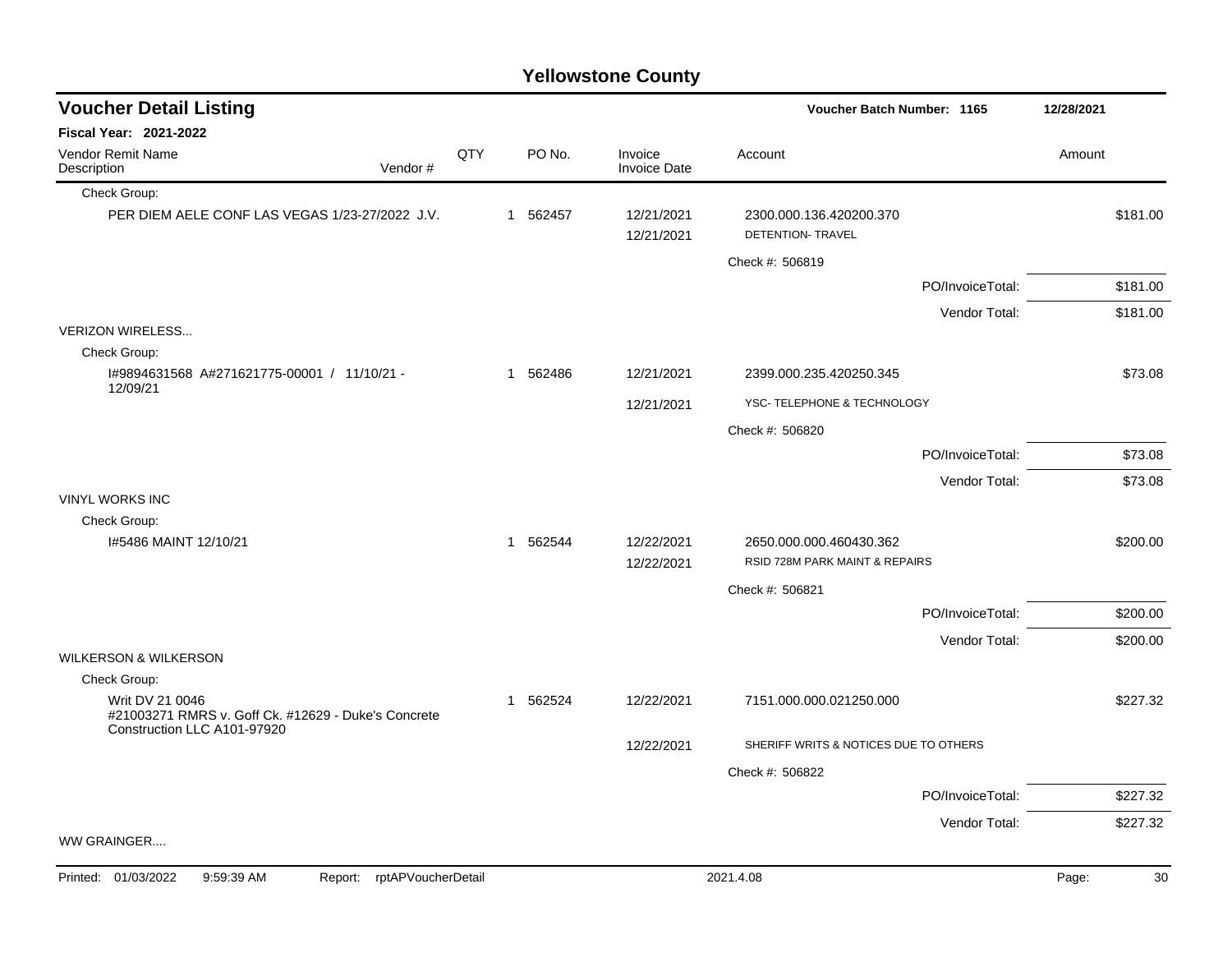|  |  | <b>Yellowstone County</b> |
|--|--|---------------------------|
|--|--|---------------------------|

| <b>Voucher Detail Listing</b>                               |         |     |   |          |                                |                                                                 | Voucher Batch Number: 1165 |             |  |
|-------------------------------------------------------------|---------|-----|---|----------|--------------------------------|-----------------------------------------------------------------|----------------------------|-------------|--|
| <b>Fiscal Year: 2021-2022</b>                               |         |     |   |          |                                |                                                                 |                            |             |  |
| Vendor Remit Name<br>Description                            | Vendor# | QTY |   | PO No.   | Invoice<br><b>Invoice Date</b> | Account                                                         |                            | Amount      |  |
| Check Group:                                                |         |     |   |          |                                |                                                                 |                            |             |  |
| I#9151353829 12/14/21 STEEL BANDING                         |         |     |   | 1 562514 | 12/22/2021<br>12/22/2021       | 5810.000.552.460442.220<br>METRA FACILITIES- OPERATING SUPPLIES |                            | \$47.06     |  |
|                                                             |         |     |   |          |                                | Check #: 506823                                                 |                            |             |  |
|                                                             |         |     |   |          |                                |                                                                 | PO/InvoiceTotal:           | \$47.06     |  |
|                                                             |         |     |   |          |                                |                                                                 | Vendor Total:              | \$47.06     |  |
| WYSE, SPENCER                                               |         |     |   |          |                                |                                                                 |                            |             |  |
| Check Group:                                                |         |     |   |          |                                |                                                                 |                            |             |  |
| PER DIEM TACTICAL COURSE, GREAT FALLS,<br>1/23-28/2022 S.W. |         |     | 1 | 562521   | 12/22/2021                     | 2300.000.130.420110.370                                         |                            | \$208.00    |  |
|                                                             |         |     |   |          | 12/22/2021                     | <b>ADMIN-TRAVEL</b>                                             |                            |             |  |
|                                                             |         |     |   |          |                                | Check #: 506824                                                 |                            |             |  |
|                                                             |         |     |   |          |                                |                                                                 | PO/InvoiceTotal:           | \$208.00    |  |
|                                                             |         |     |   |          |                                |                                                                 | Vendor Total:              | \$208.00    |  |
| YELLOWSTONE CASA INC                                        | 045182  |     |   |          |                                |                                                                 |                            |             |  |
| Check Group:<br>2nd QUARTER OCT- DEC 2021 PROG SUPPORT      |         |     |   | 1 562554 | 12/22/2021                     | 1000.000.199.450600.398                                         |                            | \$46,250.00 |  |
|                                                             |         |     |   |          | 12/22/2021                     | MISC- CASA SUPPORT                                              |                            |             |  |
|                                                             |         |     |   |          |                                | Check #: 506825                                                 |                            |             |  |
|                                                             |         |     |   |          |                                |                                                                 | PO/InvoiceTotal:           | \$46,250.00 |  |
|                                                             |         |     |   |          |                                |                                                                 | Vendor Total:              | \$46,250.00 |  |
| YELLOWSTONE ICE & WATER                                     | 010250  |     |   |          |                                |                                                                 |                            |             |  |
| Check Group:                                                |         |     |   |          |                                |                                                                 |                            |             |  |
| I#02-110051 12/21 WATER - BOX OFFICE                        |         |     |   | 1 562550 | 12/22/2021<br>12/22/2021       | 5810.000.556.460442.220<br>METRA ADMISSIONS- OPERATING SUPPLIES |                            | \$23.25     |  |
|                                                             |         |     |   |          |                                |                                                                 |                            |             |  |
|                                                             |         |     |   |          |                                | Check #: 506826                                                 |                            |             |  |
|                                                             |         |     |   |          |                                |                                                                 | PO/InvoiceTotal:           | \$23.25     |  |
| YELLOWSTONE VALLEY ANIMAL SHELTER INC                       |         |     |   |          |                                |                                                                 | Vendor Total:              | \$23.25     |  |
| Check Group:                                                |         |     |   |          |                                |                                                                 |                            |             |  |
|                                                             |         |     |   |          |                                |                                                                 |                            |             |  |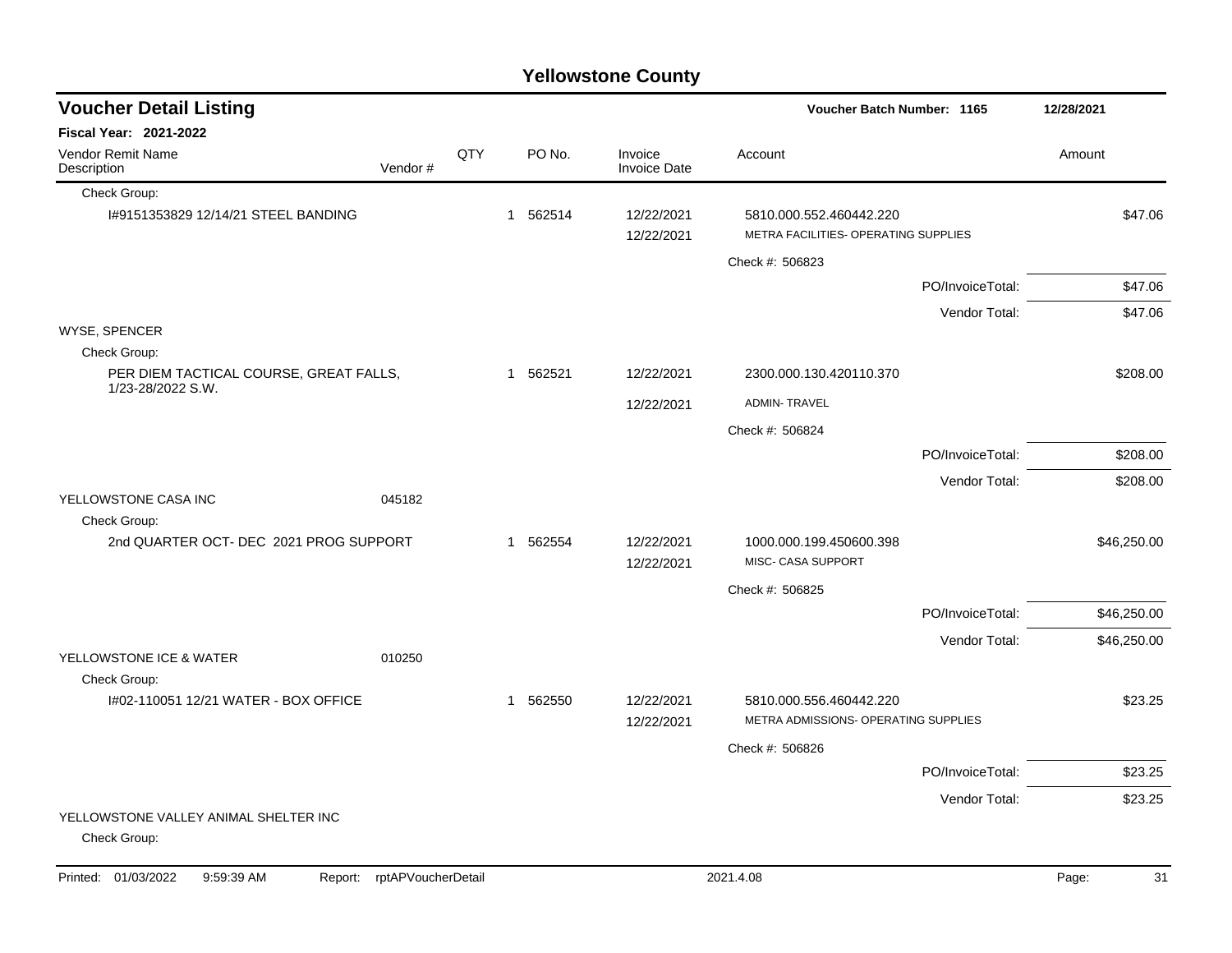| <b>Voucher Detail Listing</b>               |                            |     |              |          |                                | Voucher Batch Number: 1165                                     | 12/28/2021  |
|---------------------------------------------|----------------------------|-----|--------------|----------|--------------------------------|----------------------------------------------------------------|-------------|
| <b>Fiscal Year: 2021-2022</b>               |                            |     |              |          |                                |                                                                |             |
| Vendor Remit Name<br>Description            | Vendor#                    | QTY |              | PO No.   | Invoice<br><b>Invoice Date</b> | Account                                                        | Amount      |
| I#20-0988; County contract 12/21            |                            |     |              | 1 562542 | 12/22/2021<br>12/22/2021       | 2300.000.137.440600.398<br>ANIMAL CONTROL - ANIMAL BOARDING    | \$1,500.00  |
|                                             |                            |     |              |          |                                | Check #: 506827                                                |             |
|                                             |                            |     |              |          |                                | PO/InvoiceTotal:                                               | \$1,500.00  |
|                                             |                            |     |              |          |                                | Vendor Total:                                                  | \$1,500.00  |
| YELLOWSTONE VALLEY ELECTRIC<br>Check Group: | 006770                     |     |              |          |                                |                                                                |             |
| A#17389001; GREENO TOWER 12/15/21           |                            |     | $\mathbf{1}$ | 562527   | 12/22/2021<br>12/22/2021       | 1000.000.124.420600.340<br><b>DES-UTILITIES</b>                | \$184.67    |
|                                             |                            |     |              |          |                                | Check #: 506828                                                |             |
|                                             |                            |     |              |          |                                | PO/InvoiceTotal:                                               | \$184.67    |
| Check Group:                                |                            |     |              |          |                                |                                                                |             |
| A#17389003 GRANITE PK 12/15/21              |                            |     |              | 1 562528 | 12/22/2021<br>12/22/2021       | 2691.000.000.460430.362<br>RSID 771M PARK MAINT & REPAIRS      | \$19.34     |
| A#28247000 PHEASANT BROOK 12/15/21          |                            |     |              | 1 562528 | 12/22/2021<br>12/22/2021       | 2623.000.000.460430.362<br>RSID 701M PARKS MAINT & REPAIRS     | \$19.00     |
|                                             |                            |     |              |          |                                | Check #: 506828                                                |             |
|                                             |                            |     |              |          |                                | PO/InvoiceTotal:                                               | \$38.34     |
| Check Group:                                |                            |     |              |          |                                |                                                                |             |
| E00025 2021 Refund                          |                            |     |              | 1 562549 | 12/22/2021<br>12/22/2021       | 7920.000.000.021100.000<br>REFUND REVOLVING DUE TO OTHER FUNDS | \$9,344.44  |
|                                             |                            |     |              |          |                                | Check #: 506828                                                |             |
|                                             |                            |     |              |          |                                | PO/InvoiceTotal:                                               | \$9,344.44  |
|                                             |                            |     |              |          |                                | Vendor Total:                                                  | \$9,567.45  |
| YOUTH SERVICE PETTY CASH<br>Check Group:    | 000985                     |     |              |          |                                |                                                                |             |
| I# 2880-21 / Background check               |                            |     |              | 1 562467 | 12/21/2021<br>12/21/2021       | 2399.000.235.420250.220<br>YSC- OPERATING SUPPLIES             | \$46.13     |
| I# 2881.21 / Background check               |                            |     |              | 1 562467 | 12/21/2021<br>12/21/2021       | 2399.000.235.420250.220<br>YSC- OPERATING SUPPLIES             | \$46.12     |
| Printed: 01/03/2022<br>9:59:39 AM           | Report: rptAPVoucherDetail |     |              |          |                                | 2021.4.08                                                      | 32<br>Page: |